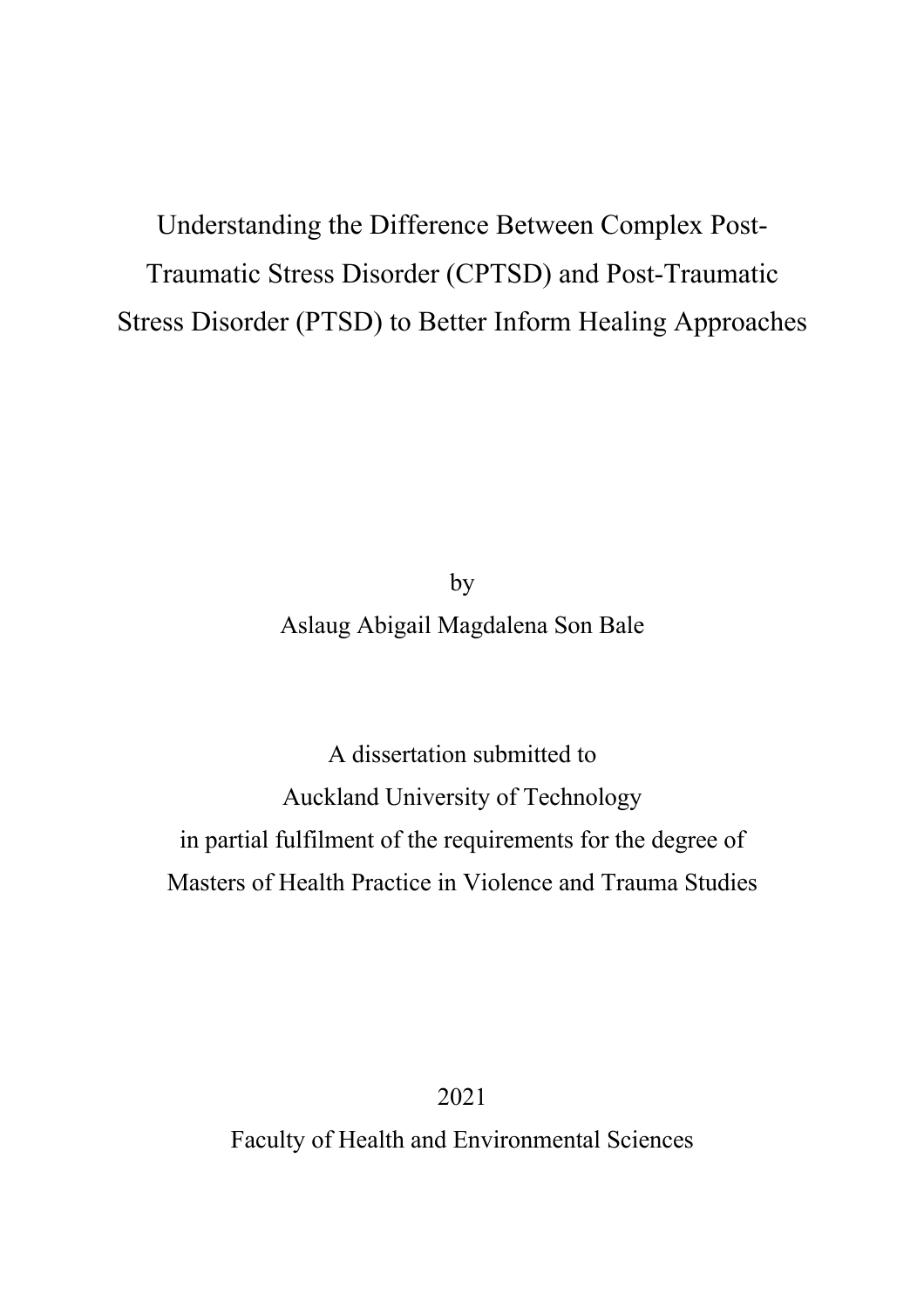# **Attestation of Authorship**

I hereby declare that this submission is my own work and that, to the best of my knowledge and belief, it contains no material previously published or written by another person (except where explicitly defined in the acknowledgements), nor material which to a substantial extent has been submitted for the award of any other degree or diploma of a university or other institution of higher learning.

Date: 13.12..2021

Signature: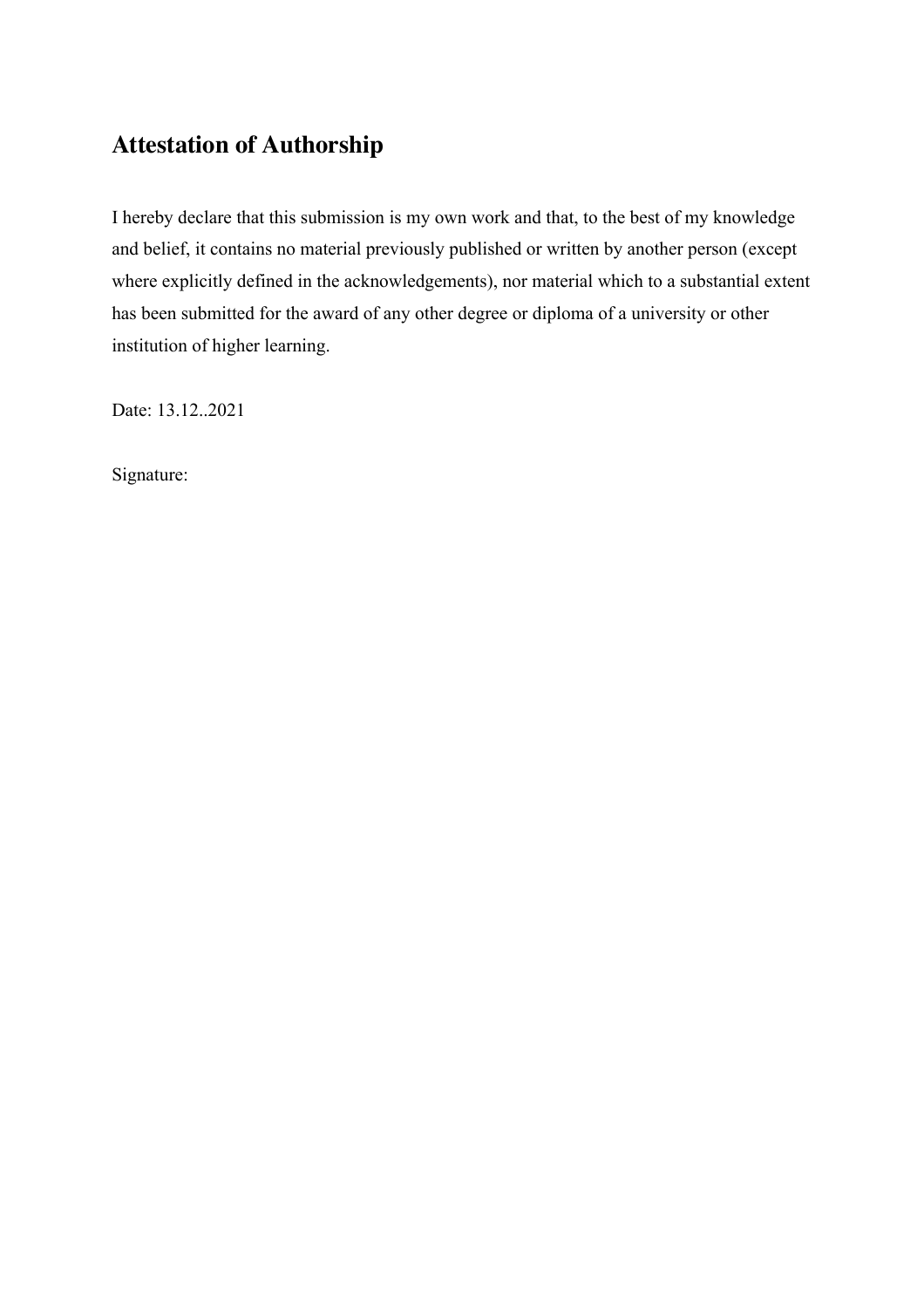# **Abstract**

This dissertation investigated the validity of Complex Post-Traumatic Stress Disorder (CPTSD) as a separate diagnosis to Post-Traumatic Stress Disorder (PTSD) specifically in the case of childhood interpersonal trauma. The current Diagnostic and Statistical Manual for Mental Disorders (DSM-5) does not recognise CPTSD as a separate diagnosis to PTSD and the limitation to this exclusion is examined in this review. Specifically, this dissertation investigates the impact of exposure to early childhood interpersonal trauma in the context of deficiencies in the stress response systems, cognitive control, emotion regulation, and dissociation. Childhood trauma is shown to interrupt delicate neurosequential brain development, leading to developmental deficits in the neurobiology. Early adverse experiences are also regarded as the most dependable risk factor of adult psychopathology where the long-term impacts of adverse childhood experiences are closely linked to mental health and physical problems in adulthood. A traditional critical literature review was used to investigate the differences between CPTSD and PSTD and to explore the impacts of current practices. Current research supports the validity of the CPTSD diagnosis, where individuals who experienced adverse childhood experiences showed greater impairments compared to those with PTSD. This review includes 142 articles, books, reports and other pieces of literature, to gather current and seminal information about the topic. The limitations of PTSD interventions currently used on those with CPTSD have been analysed, where findings show that current PTSD treatments are not effective for addressing the extra interpersonal and emotion control issues seen in those with CPTSD. Working with complex trauma necessitates addressing the symptomology of CPTSD, which requires different approach methods to assist symptom reduction to facilitate recovery. Therefore, it is important to consider a CPTSD diagnosis to effectively evaluate and determine broader treatment interventions for adult survivors of childhood trauma.

*Keywords: CPTSD, PTSD, childhood trauma, bottom-up approaches, yoga, EMDR*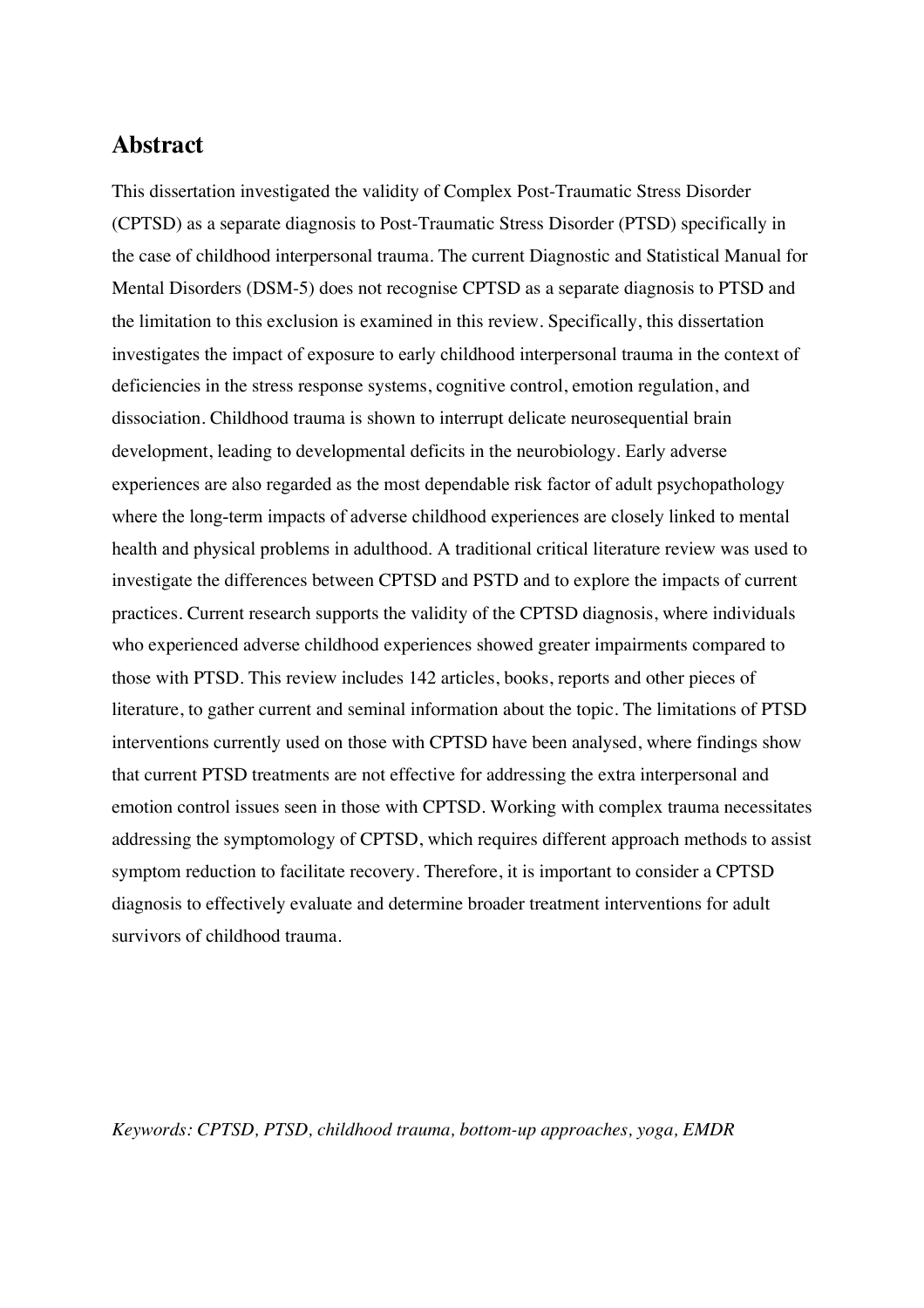## **Acknowledgements**

First and foremost, I would like to take the opportunity to thank my supervisor Dr Alayne Mikahere Hall. Without her support, this dissertation would not be possible. Especially during these difficult times in the midst of the pandemic and lockdowns, her supportive and encouraging words have helped me tremendously. I am deeply grateful to her and the relationship we built in this past year.

Getting through my dissertation required more than just academic assistance, and I owe a huge debt of gratitude to everyone who has listened to and, at times, had to tolerate me over the last year. I can't begin to convey how grateful I am for their friendship. I am especially grateful to my best friend Ingebjørg Ulla for her continuous support during my time at university. Thank you for always being only one phone call away. I would also like to thank my partner, Alexander Aarre, for being my rock during the past year. For helping me keep my motivation and supporting me during this difficult time being away from family and friends. Thank you for cooking me dinner when I am overwhelmed with studies and thank you for staying up late to proofread my work. I am forever grateful to have a fellow Norwegian to lean on, who also understands the difficulty of not being able to go home for the last two years. I could never ask for a better partner. Last but not the least, thank you to my family, who always checks up on me despite distance and the time difference. I love and miss you dearly, and hopefully, I will see you all soon!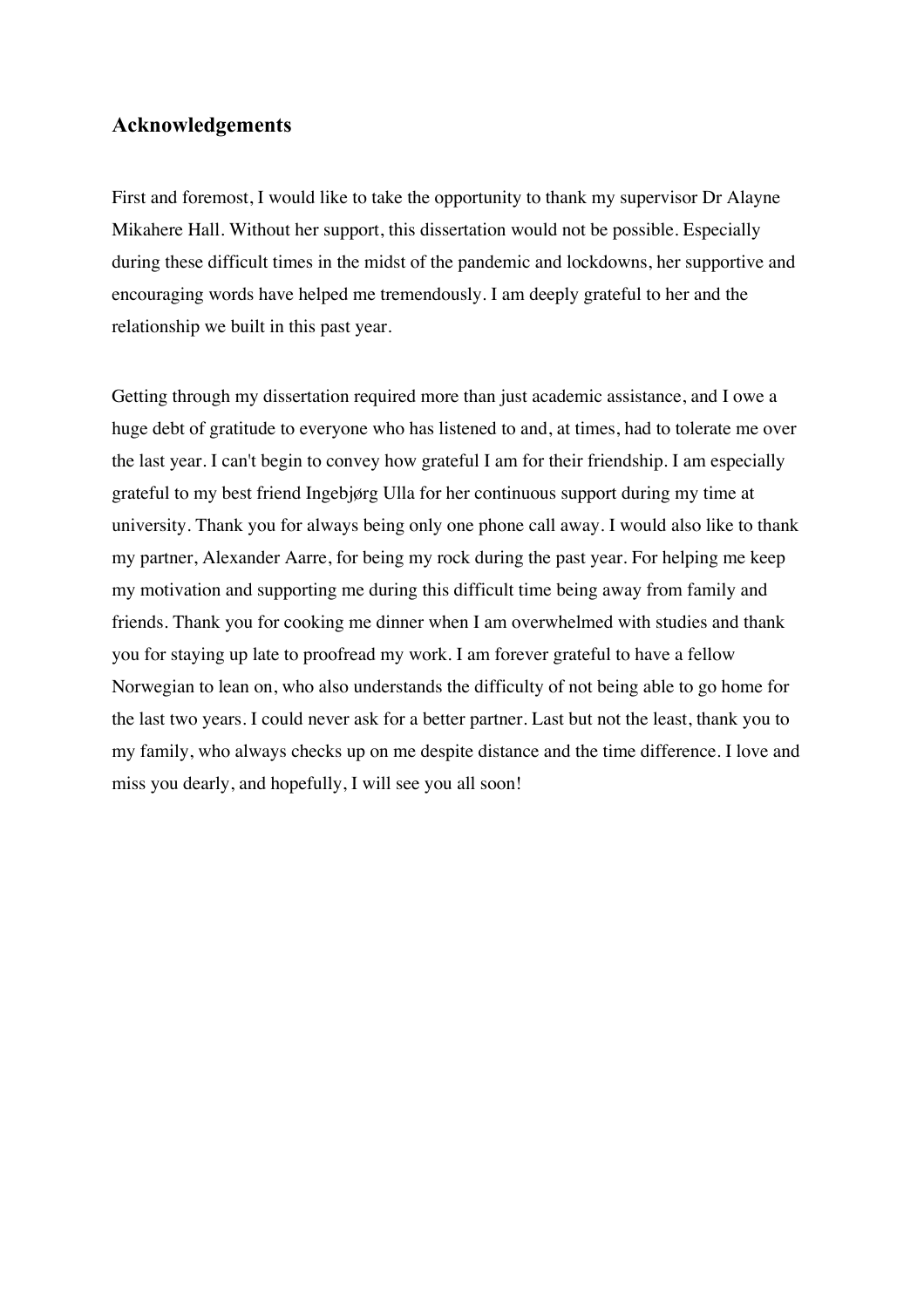# **Table of Contents**

| 1. |       |                                                                             |  |
|----|-------|-----------------------------------------------------------------------------|--|
| 2. |       |                                                                             |  |
|    | 2.1   |                                                                             |  |
|    | 2.2   |                                                                             |  |
|    | 2.3   |                                                                             |  |
|    | 2.4   |                                                                             |  |
|    | 2.5   |                                                                             |  |
| 3. |       |                                                                             |  |
|    | 3.1   | PHENOMENOLOGY AND CONCEPTUALISATION OF POST-TRAUMATIC STRESS                |  |
|    |       |                                                                             |  |
|    | 3.2   |                                                                             |  |
|    | 3.2.1 |                                                                             |  |
|    | 3.2.2 |                                                                             |  |
|    | 3.2.3 | Developmental deficiencies in the hypothalamic-pituitary-adrenal (HPA) axis |  |
|    |       | 18                                                                          |  |
|    | 3.2.4 |                                                                             |  |
|    | 3.2.5 |                                                                             |  |
|    | 3.3   |                                                                             |  |
|    | 3.4   |                                                                             |  |
|    | 3.4.1 |                                                                             |  |
|    |       |                                                                             |  |
|    | 3.4.3 |                                                                             |  |
|    |       |                                                                             |  |
|    | 3.5   |                                                                             |  |
|    | 3.6   |                                                                             |  |
|    | 3.6.1 |                                                                             |  |
|    | 3.6.2 |                                                                             |  |
| 4. |       |                                                                             |  |
|    |       |                                                                             |  |
|    |       |                                                                             |  |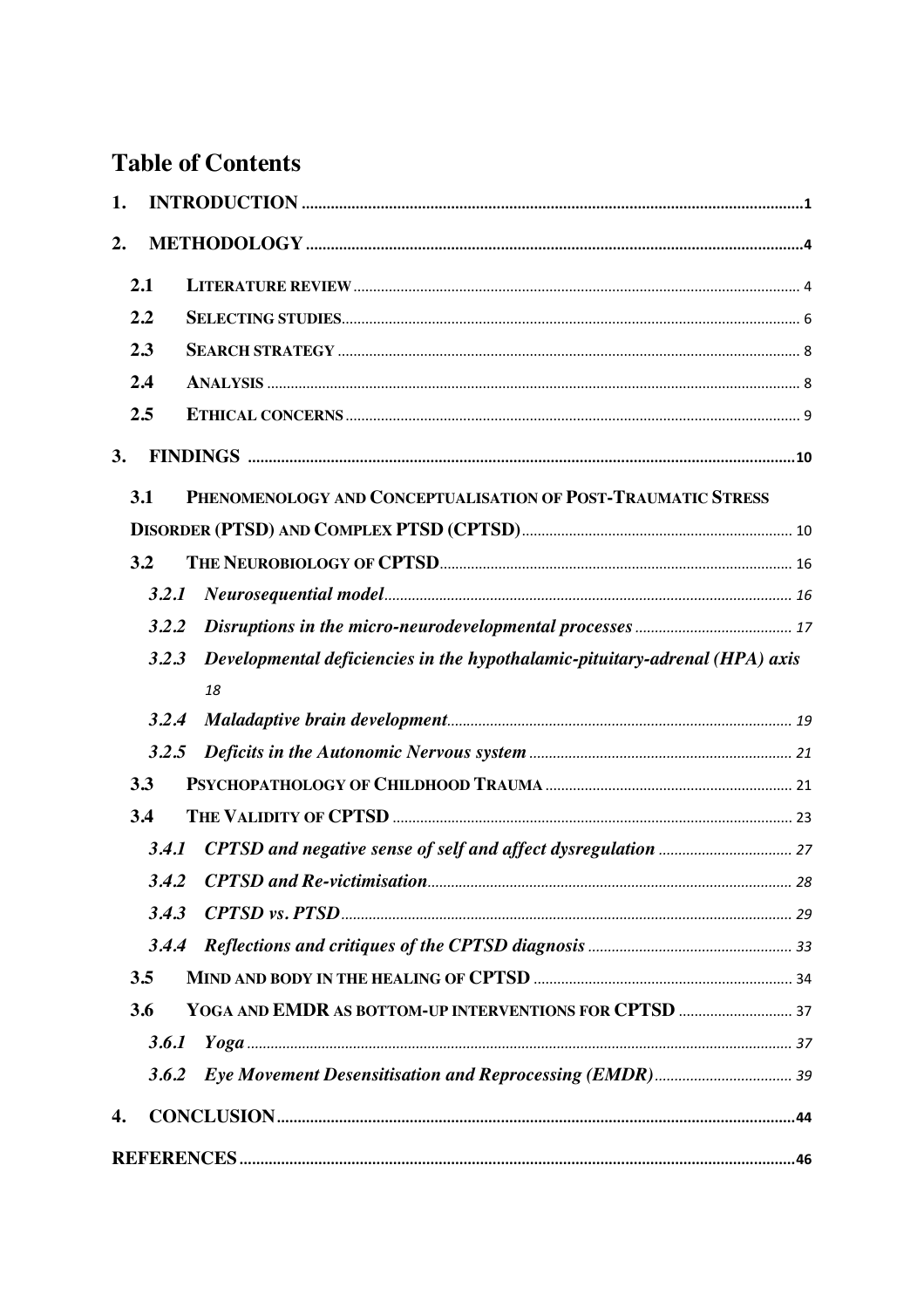# **List of Figures**

| Figure 3 Symptoms of CPTSD and therapeutic benefits of trauma-informed yoga 38 |  |
|--------------------------------------------------------------------------------|--|
|                                                                                |  |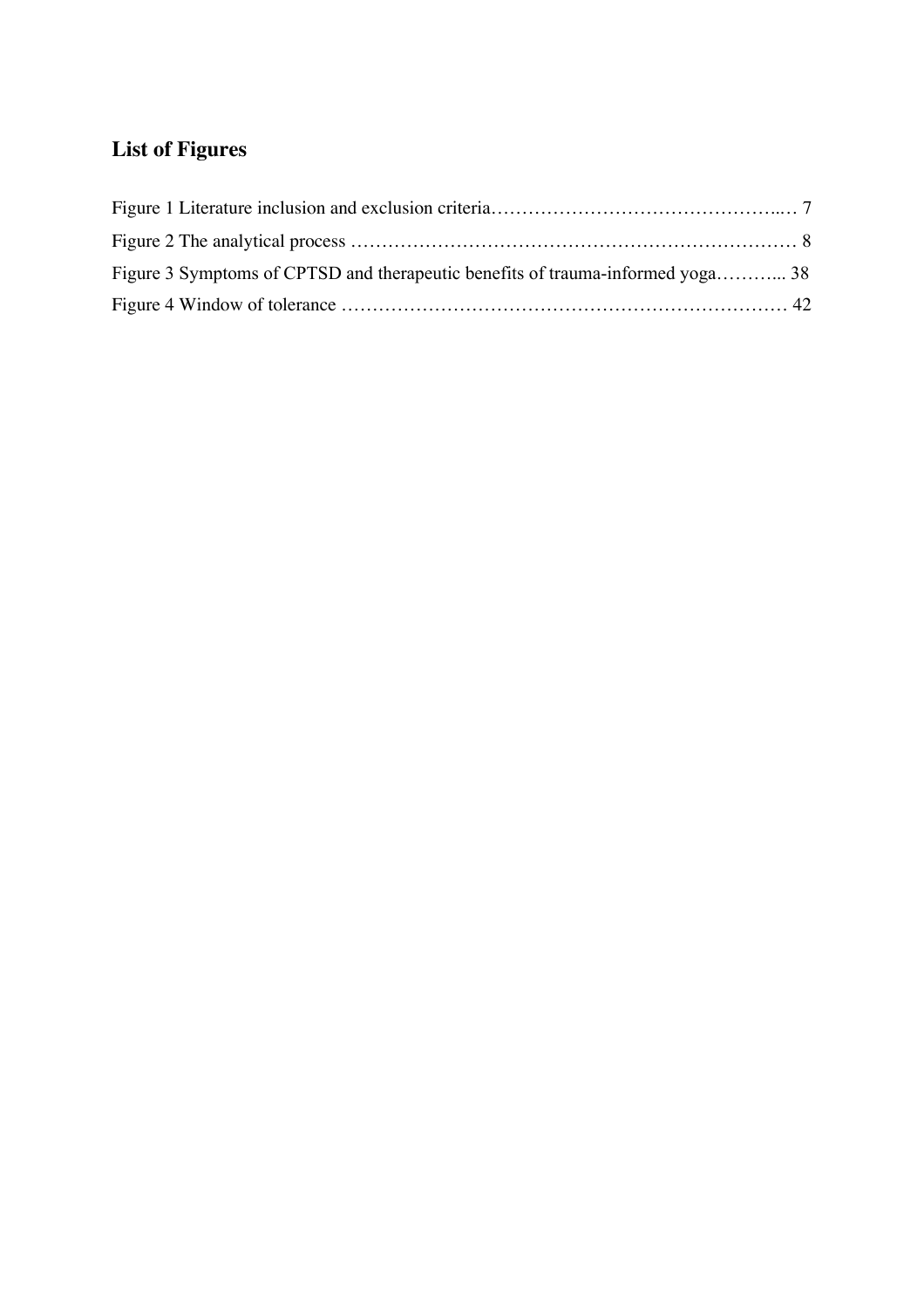# **1. Introduction**

When the American Psychological Association (APA) first released the Post-Traumatic Stress Disorder (PTSD) diagnosis in the 1980s, there was finally a way to diagnose the symptoms of post-traumatic stress such as; re-experiencing trauma, insomnia, anxiety, avoidance of reminders related to stimuli and hypervigilance. It sparked decades of research on how to properly help individuals with PTSD and it has received widespread acceptance globally (Cloitre, 2020). The PTSD diagnosis has been revolutionary and there are now efficient ways of treating individuals with the disorder. However, the PTSD diagnosis was created for survivors of comparatively circumscribed traumatic events, such as war, accidents, rape, and natural disasters (van der Kolk, 2015). In light of this, there has been a growing body of concern regarding the APA's diagnostic criteria for PTSD in the Diagnostic and Statistical Manual for mental disorders (DSM). It may insufficiently portray the complex long-term consequences of recurrent trauma specifically occurring during childhood which is a delicate period for development (Herman, 1992; van der Kolk, 2015). Arguably one of the greater moral and clinical flaws in the current mental health system is the failure to recognise the reality of childhood maltreatment and the impact that follows into adulthood. Childhood trauma disrupts brain development in the early years of life, making people more prone to a variety of mental and physical health concerns (Kezelman & Stavropoulos, 2012). Since it occurs at the most vulnerable stages of neural development, childhood trauma can have a tremendous influence on multiple aspects of neurobiological function This occurs due to the increased malleability of a developing brain, which implies that trauma in these stages of life can have a major impact on neurogenesis, synapse development, and neural circuit structure (Cross et al., 2017). As a result, toxic stress exposure during these formative years might permanently change the neurobiological landscape (Knudsen, 2004). Such changes to the brain's neurobiological function have been linked to an increased likelihood of developing neurocognitive, behavioural, and psychiatric issues later in life, as well as interfering with adaptive stress responses and emotional control (Cross et al., 2017).

To address these shortfalls, trauma experts have come up with the diagnosis of Complex Post-Traumatic Stress Disorder (CPTSD) to characterise the complex long-term consequences of recurring trauma (Cloitre, 2020; Herman, 1992). Those who were exposed to chronic, repetitive, and persistent traumas, such as childhood sexual abuse or domestic violence showed more complicated reactions that went beyond those seen in PTSD, including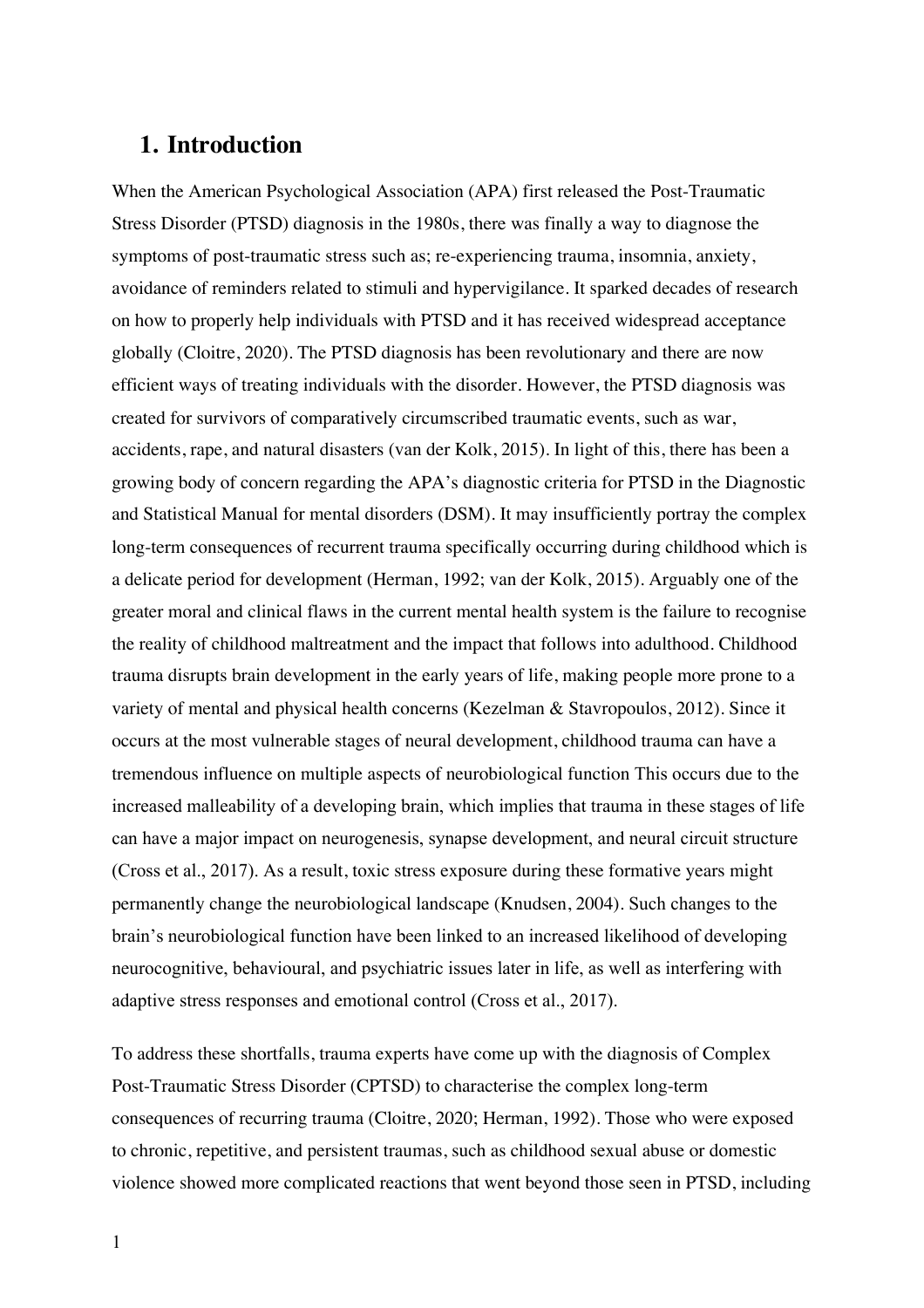consequences in three critical domains: emotional regulation, relational capabilities, and selfidentity (Cloitre, 2020). As a result, The World Health Organisation included CPTSD in the 11th edition of the International Classification of Diseases and Related Health Problems (ICD-11). Similar to the original DSM definition of PTSD, the ICD-11 version of CPTSD comprises three PTSD symptom clusters: re-experiencing of the traumatic event(s) in the present, avoidance of reminders, and a sense of threat in the present. CPTSD combines these three main aspects of PTSD with three specific aspects of disturbances in self-organisation difficulties in regulating emotions, negative feelings about self and struggles with relationships (Cloitre, 2020). CPTSD stressors are mostly interpersonal and often occur during an individual's development. In addition to the normal symptoms of PTSD, CPTSD is characterised by more persistent long-term deficits in emotional, self, and relational functioning (Brewin, 2019).

To this day, the current DSM (DSM-5) does not acknowledge CPTSD as its own diagnosis (American Psychological Association, 2013). Individuals with CPTSD are disadvantaged by the diagnostic system, where they are misdiagnosed with comorbid conditions like borderline personality disorder, bipolar disorder, depression, and PTSD. Although several of these diagnoses correspond to CPTSD symptoms as a result of the individual's traumatic background, it risks confining treatment and intervention to a minor part of the individual's psychopathology instead of encouraging a comprehensive treatment approach. While managing these symptoms, that come to light in the current realm of diagnostic tools, might be helpful, it may be more advantageous to find and treat the overlying cause rather than treating symptoms as they come up. It's vital to take a comprehensive approach to their problems and handle them thoroughly (van der Kolk, 2015). Also, possibly due to the absence of diagnostic acknowledgement, there have been no comprehensive studies regarding CPTSD interventions. Since the standard PTSD interventions do not acknowledge typical CPTSD characteristics like disturbances in self-organisation symptomatology and dissociation, they are ineffective in treating CPTSD where high drop-out rates and worsening of symptoms are prevalent (Jowett et al., 2020; Gerge, 2020; Cloitre et al., 2010). This is because psychotherapy has long held the belief that change happens from the top-down through expression and formulation. Top-down strategies, often known as "logic-first" approaches, begin by investigating how the brain processes various sorts of information. The goal of these interventions centres on changing an individual's thoughts, with an emphasis on rational thinking (Kezelman & Stavropoulos, 2012). However, because the parts of the brain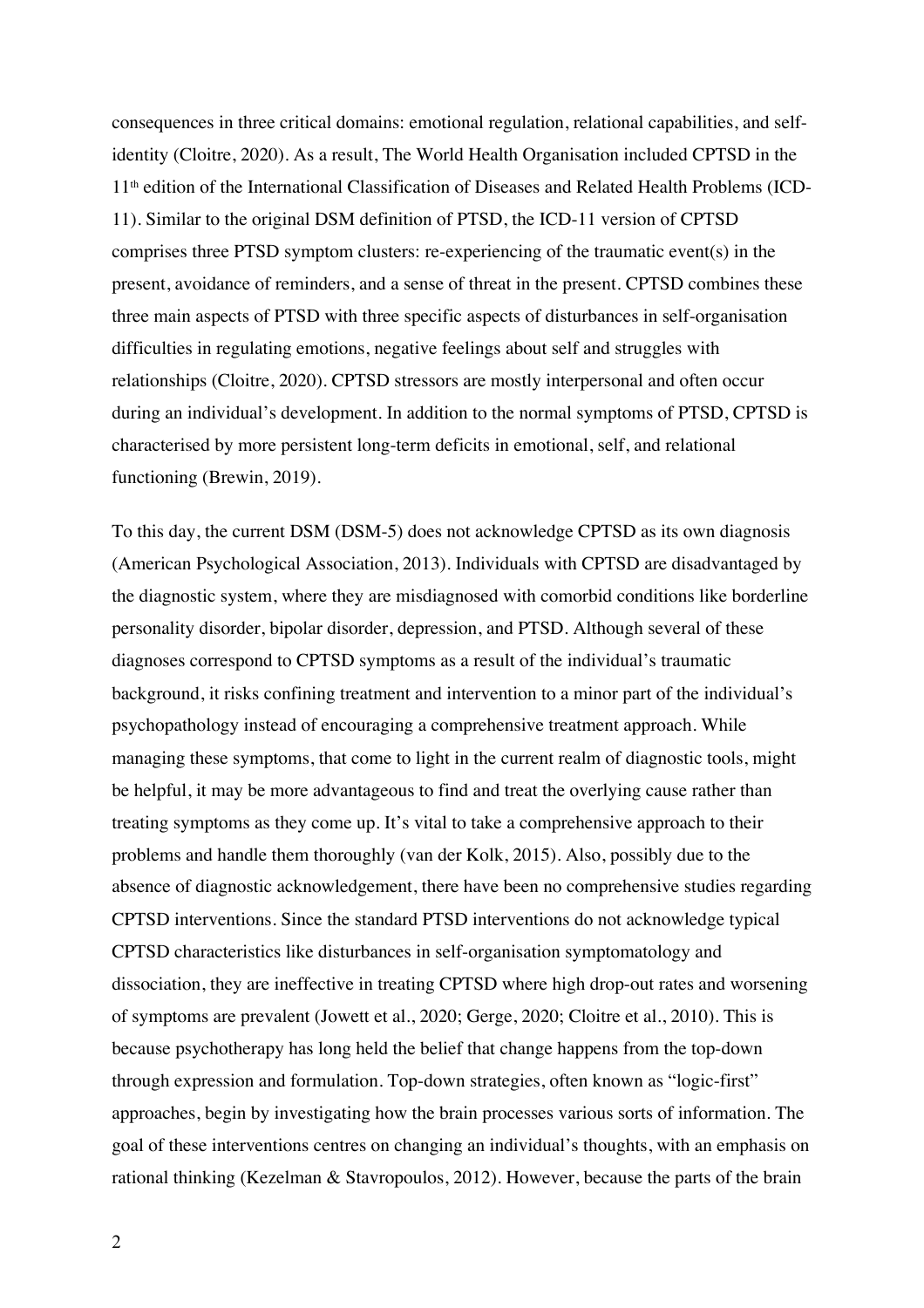responsible for logical reasoning may be inactive among individuals with CPTSD, a logicfirst approach may not be suitable. These individuals may be suffering from dissociative symptoms or have overstimulated alarm systems. Thinking, as a preliminary approach, is ineffective in combating the effects of faulty stress-response systems and a deficient autonomic nervous system (Kezelman & Stavropoulos, 2012). Treating complex trauma demands addressing CPTSD symptomology, which emphasises the necessity for a differentiated treatment technique to promote recovery and symptom reduction (Schwartz, 2017; van der Kolk, 2015). Bottom-up approaches in comparison to top-bottom approaches are more bodily conforming, and it addresses the somatic dimensions that logic-first approaches do not immediately address (Kezelman & Stavropoulos, 2012). This dissertation will expand more on this, as well as the therapeutic utility of yoga and Eye Movement Desensitisation and Reprocessing (EMDR) therapy.

To highlight the limitations of current practices, a research question has been formulated: *What are the important differences between CPTSD and PTSD when considering healing approaches for adult survivors of childhood trauma?*

To answer the research question, the methodology utilised a traditional literature review to critique and analyse previous studies on the topic. This paper aims to acknowledge CPTSD as a condition separate from PTSD, to point out the shortcomings of current practices in the treatment of CPTSD, and to explore what research sets forth as the best trauma-informed way of treating CPTSD.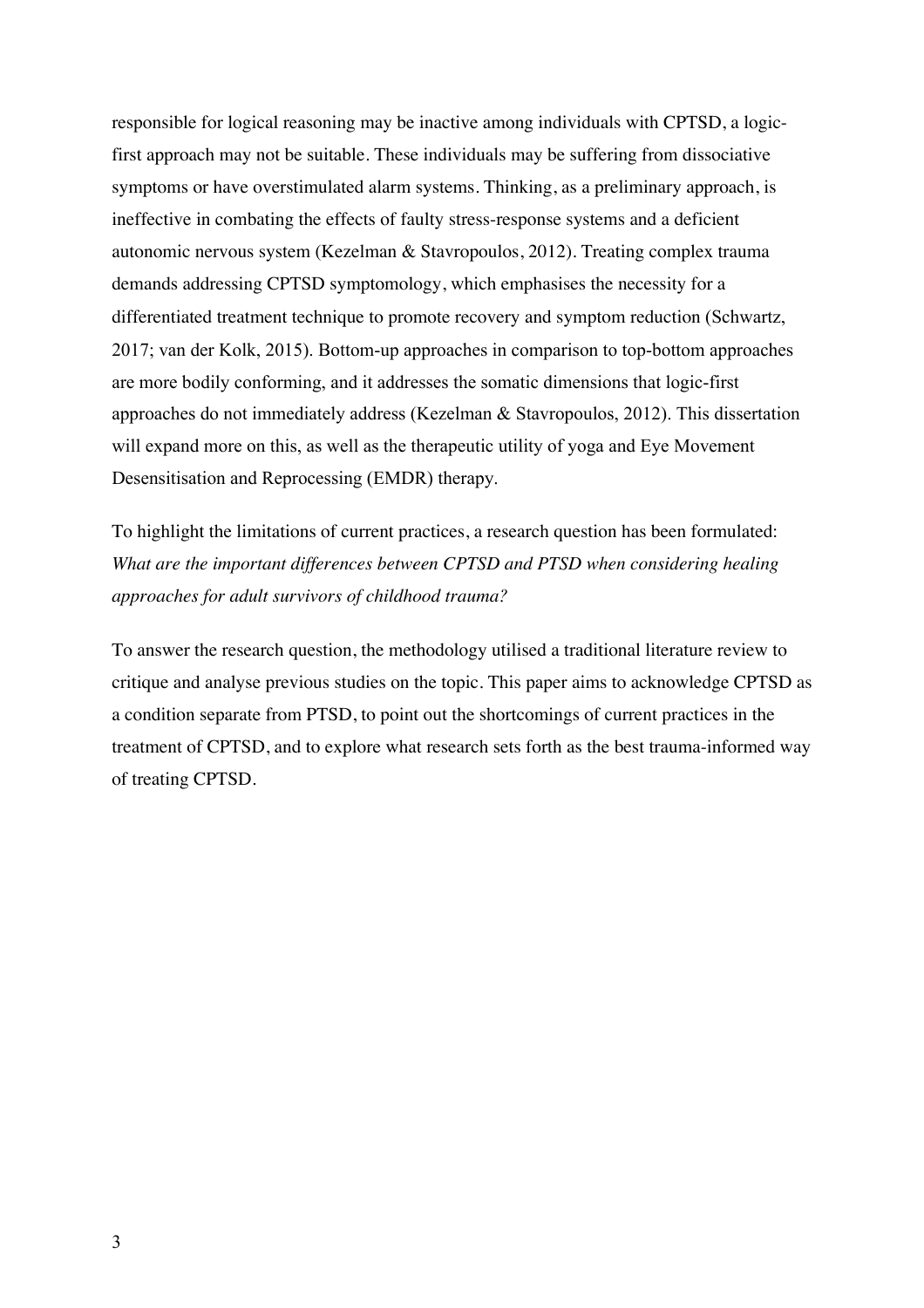# **2. Methodology**

#### **2.1Literature review**

In this dissertation, the methodology chosen is a literature review. Jesson et al. (2011), defines literature review as a "secondary source, desk-based research method which critically describes and appraises a topic" (p.163). A literature review is a re-examination of previously published material, or, in other words, a retrospective account of previous studies on a specific subject (Jesson et al., 2011; Li & Wang, 2018). It is a narrative account of knowledge that is already available, public, and distributed, and it may be written from a variety of different paradigms or perspectives, depending on the writer's viewpoint (Jesson & Lacey, 2006). In research, the goal is to be original and create an original addition to knowledge. In the context of literature reviews, that means to give a fresh perspective or make a new dimension that makes a distinct input. The reviewer contributes an informative, analytical, and unique evaluation of previously published information (Jesson et al., 2011; Jesson & Lacey, 2006). The main aim of a literature review is to build on the ideas of others that have studied the field and it requires the reviewer to describe the research that has been done and to organise the information in a relevant and critical way (Jesson et al., 2011). The objectives of a literature review may for that reason be to summarise current knowledge and to present a critical review that displays descriptive skills "awareness of current state of knowledge in the subject area" (Jesson & Lacey, 2006 p. 140). Critical skills are "a synthesis of resources showing the strengths and limitations, omissions and bias" (Jesson & Lacey, 2006 p. 140), and analytical skills are "how research fits into this wider context" (Jesson & Lacey, 2006 p. 140). Utilising this method regarding the topic highlights the importance of acknowledging CPTSD as a separate diagnosis from PTSD. Also, it is a good medium to summarise the current research surrounding both the diagnosis as well as the healing approaches used today.

The format of literature review utilised in this dissertation is what Jesson et al. (2011), describe as a traditional critical literature review. According to Jesson et al. (2011), critical literature reviews "usually adopts a critical approach, which might assess theories or hypothesis by critically examining the methods and results of single primary studies, with an emphasis on background and contextual material" (p.15). When critically comparing and contrasting the ideas and evidence, it leads us to find the gaps that need to be researched in the future (Jesson et al., 2011). Jesson et al. (2011), describe traditional literature review as "a written appraisal of what is already known ... with no prescribed methodology" (p. 10). This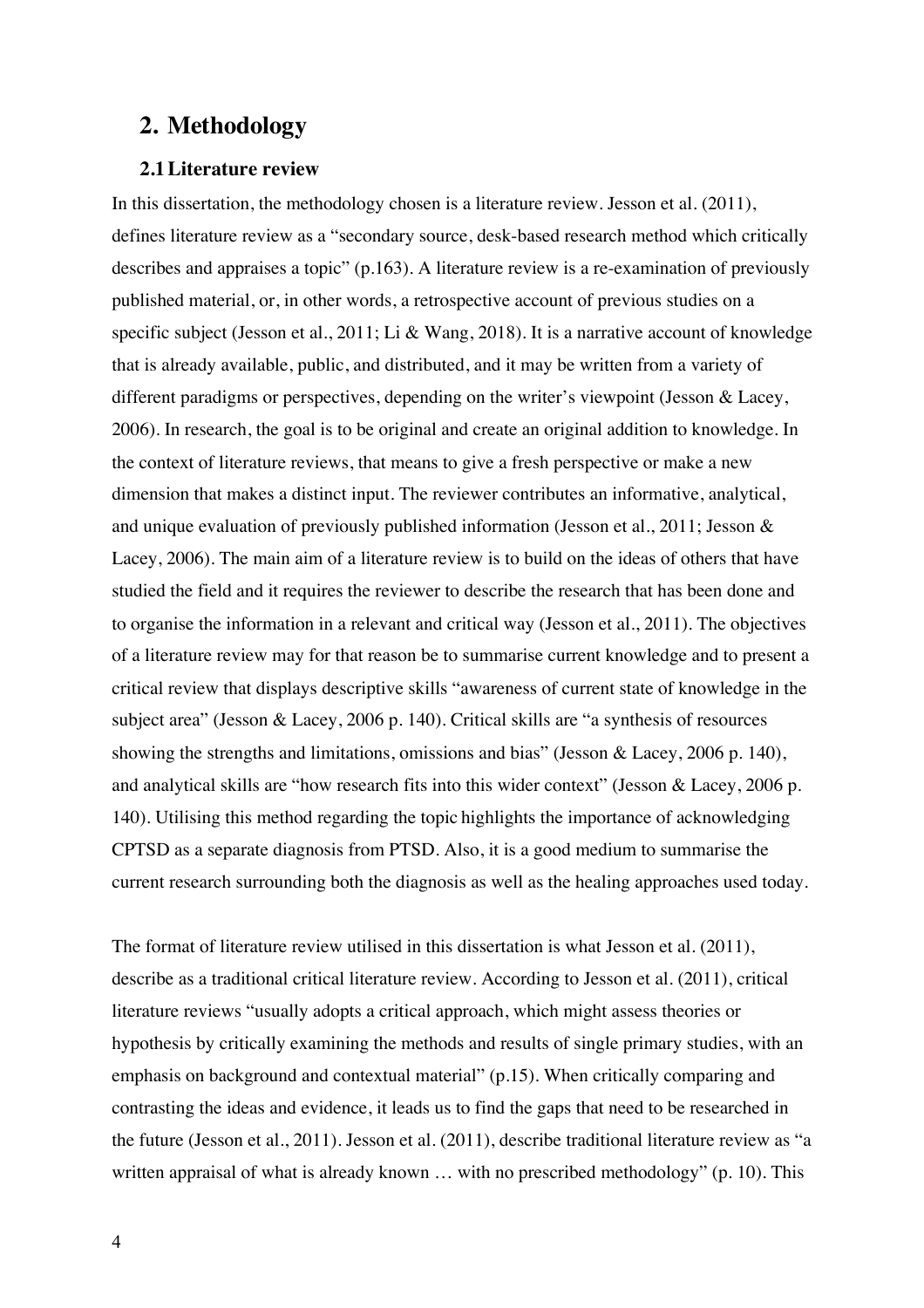implies that literature reviews are not just a description of previous research, but it supplies an evaluation of the research. This also means that a traditional review differs from a systematic literature review, which is carried out by a set of clear procedures (Li & Wang, 2018). Traditional reviews are included both as introductory chapters in dissertations and theses as well as stand-alone reviews. As an introductory chapter to a thesis or dissertation, the purpose of the literature review is "to set the stage for a new study" (Li & Wang, 2018 p.125). In contrast, stand-alone reviews, which is utilised in this paper, are more diverse which provide a unique review of previous research on a topic, clarifying central issues, and finding gaps in research. When contextualising the current analysis, the researcher must first define what is known about the subject by addressing relevant hypotheses, research, and practices (Li & Wang, 2018).

There are three types of content in a traditional literature review: conceptual, empirical, and practical. Conceptual knowledge includes theories, arguments, statements, claims and terminology. Empirical knowledge concerns the findings from empirical studies as well as their methodological aspects. Practical knowledge can be divided into two. One points out the knowledge that is contributed by practitioners, like data from action research and guidelines and principles for effective practice. The other form of practical knowledge concerns government policies and guidelines that guide the practice of the area in which the study is undertaken (Li & Wang, 2018). These three types of knowledge coincide with the three features of a research topic: theory (conceptual), research (empirical), and practice (practical). While it is not required to be comprehensive, a literature review should at the very least include theories and studies on the research subject. However, given the practical nature of our field, a review of the literature that excludes the practical dimension would appear incomplete (Li & Wang, 2018).

The reason behind choosing a traditional critical literature review – instead of choosing the systematic literature approach – is that traditional critical reviews allow for more flexibility to explore ideas and can be undertaken by one person at a post-graduate level. Systematic reviews on the other hand are normally undertaken by more than one person and are often a team effort (Jesson et al., 2011; Uttley & Montgomery, 2017). As an individual conducting this research project on their own, there is limited time to complete all scanning, screening, and quality assessment. The method of conducting a systematic literature review would be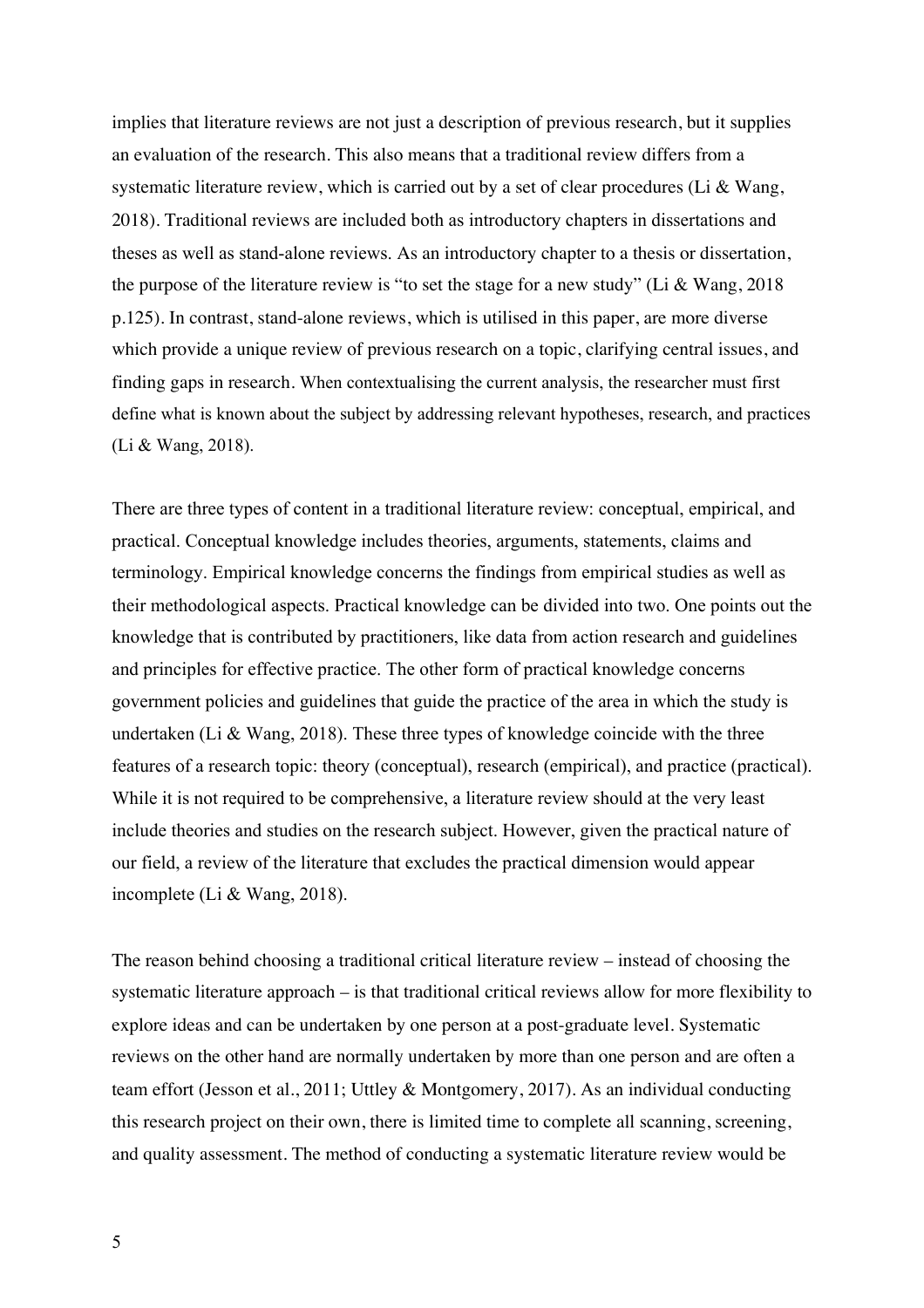too time-consuming and costly for a single person, particularly for a 60-point paper (Jesson et al., 2011). Good critical literature reviews have progressed our understanding of what is already known, although the arising systematic reviews or meta-analyses have been favoured in research (Jesson & Lacey, 2006). However, in most academic journals, limitations of space may prompt a "stringing" approach in reviewing past research. Stringing is about "making a short summary statement and then listing authors", which does not give room for critical analysis (Jesson & Lacey, 2006 p. 139). When selecting a traditional critical review, there are also limitations to consider. There is no systematic methodology for conducting this form of literature review, which may lead to a lack of consistency and methodological rigour. There is also a greater risk of choosing literature based on bias, which the reviewer would work hard to prevent. Lastly, given the lack of a methodological audit trail, there is a greater risk that the review could not be repeated by others (Jesson et al., 2011).

### **2.2 How studies were selected**

AUT's library is the main resource during the search for literature in this project. When searching for literature, it is essential to use sources with no intentional bias (Jesson & Lacey, 2006). This review included studies from the last five years, as well as those from earlier years that have had a measurable impact. It also included books and reports that held important information about the topic (Harden, 2010). The objective of this dissertation was to focus primarily on interpersonal childhood violence and neglect, excluding childhood soldiering, genocide, and slavery. It was also critical that the analysis was not based solely on one viewpoint, but rather explore opposing viewpoints. The reviewer should provide a balanced and in-depth review and not only seek information that favours the complex PTSD diagnosis but also look for sources that critique and go deeper into the critiques of the CPTSD diagnosis. To a large extent, the consistency of the analysis is determined by the effort put forth during the critical review process. A thorough and informed analysis cannot be produced without a wide range of data (Jesson & Lacey, 2006). In this chapter, inclusion and exclusion criteria will be included (see figure 1). According to Patino and Ferreira (2018), when designing high-quality research methods, defining inclusion and exclusion criteria for the data chosen is a fundamental and essential process. The inclusion criteria specify the main qualities of the data selected that is best suited to address the study questions. Exclusion criteria, on the other hand, are characteristics of data that may fulfil the inclusion criteria but may have extra traits that might jeopardise the literature review's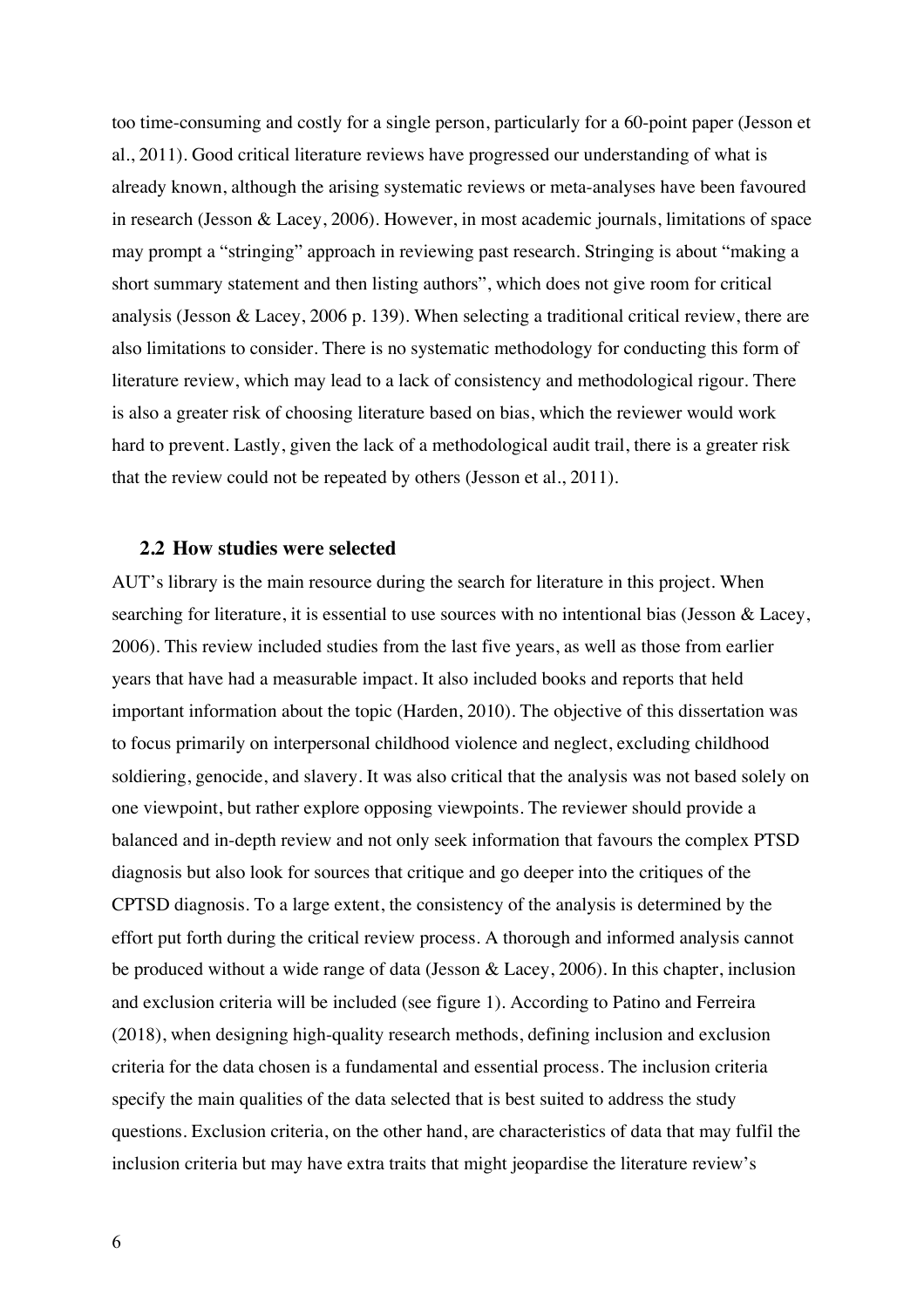effectiveness or raise the chance of a negative outcome (Patino & Ferreira, 2018). Choosing a traditional critical literature review enabled the opportunity to identify key inclusion criteria as they relate more specifically to the breadth of the research topic. This aided exploration of the literature within set parameters and provided practical dimensions within the scope of the study. This approach helped to keep the research investigation manageable and mitigate against the more in-depth tradition of a systematic literature review.

A traditional critical literature review allowed for greater flexibility to explore ideas and key themes from different paradigms or perspectives. To gather current and seminal material regarding the topic, the review includes 142 articles, books, reports, and other pieces of literature.

### **Figure 1**.

| <b>Inclusion criteria</b>                           | <b>Example/s and/or explanation</b>                            |
|-----------------------------------------------------|----------------------------------------------------------------|
| PTSD sample and Complex PTSD samples                | Studies will include a PTSD sample so the reviewer can         |
|                                                     | compare the Complex PTSD sample to the PTSD sample to          |
|                                                     | find the differences between the two.                          |
| Studies to include male and female early            | In this context, interpersonal child abuse means abuse that    |
| interpersonal childhood-onset trauma.               | happens in interpersonal relationships within the family       |
|                                                     | environment.                                                   |
| Neurobiology of complex PTSD                        | To better explain and see the differences between complex      |
|                                                     | PTSD and PTSD on a biological level.                           |
|                                                     |                                                                |
| Bottom-up or bodily informed approaches in the      | For example, somatic psychotherapy, EMDR and trauma-           |
| treatment of Complex PTSD                           | informed yoga,                                                 |
| Peer-reviewed journal articles                      | Studies must be peer-reviewed.                                 |
|                                                     |                                                                |
|                                                     |                                                                |
| Reports and books                                   | Books and official reports that are informative                |
|                                                     |                                                                |
| Studies that have been done in the past 5 years,    | The years include literature from 2016 to 2021, in addition to |
| with an exception for seminal pieces of work and    | seminal literature.                                            |
| other studies with great significance to the topic. |                                                                |
| <b>Exclusion criteria</b>                           | <b>Example/s and/or explanation</b>                            |
| Factors that are not interpersonal childhood        | Studies of children with complex PTSD who were exposed to      |
| trauma                                              | for example childhood soldiering, genocide, refugee and        |
|                                                     | slavery.                                                       |
| Adult-onset complex PTSD                            | The study will exclude adult onset-PTSD and adult              |
|                                                     | complex PTSD                                                   |
|                                                     |                                                                |
| Approaches that use medication as a sole            | However, this can be included if it is used in the context to  |
| treatment for complex PTSD                          | compare with other complex PTSD approaches.                    |
| Non-English literature                              | Literature in any other language than the English language.    |
|                                                     |                                                                |

*Inclusion and exclusion criteria*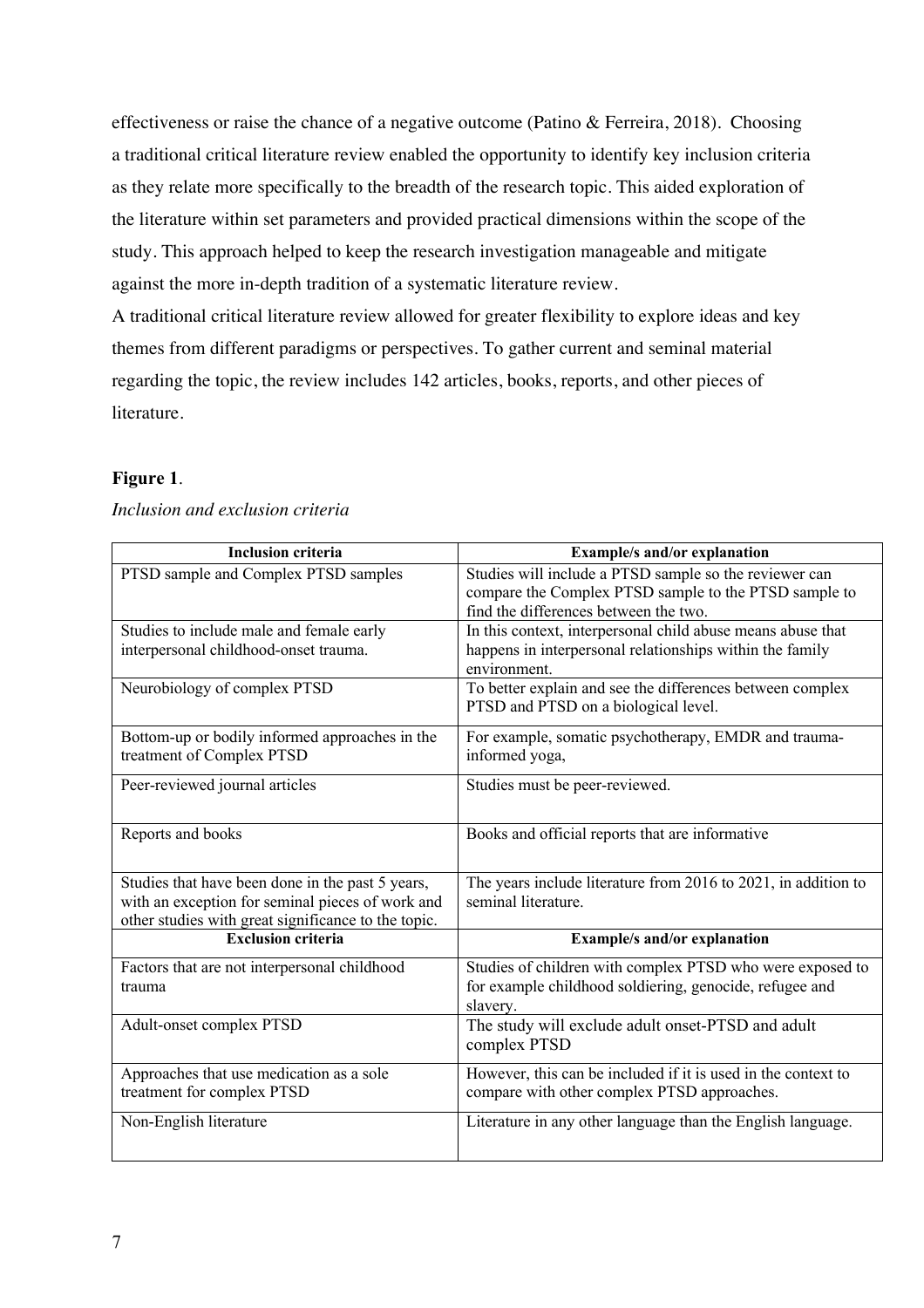### **2.3 Search strategy**

When using the library resources and various databases in the literature search, it is highly beneficial to use specific keywords (Jesson et al., 2011). Choose words from the research question and define keywords and topic terms. Use synonyms to identify similar and related words, or use wider or narrower terminology. It is also useful to use the Boolean operators; "AND/OR/NOT" (Jesson et al., 2011). These are some keywords that are used in finding literature:

- PTSD AND "complex PTSD" OR "complex trauma" OR "CPTSD" OR neglect OR "child abuse" OR "child maltreatment"
- "Complex PTSD" OR CPTSD AND PTSD AND DSM AND ICD
- neurobiology AND "complex PTSD" OR "Complex trauma" OR CPTSD AND **PTSD**
- EMDR AND "Complex PTSD" OR "Complex trauma" OR "CPTSD"
- Yoga AND "Complex PTSD" OR "CPTSD"
- "bottom-up" AND "complex PTSD" OR CPTSD AND PTSD

### **2.4 Analysis**

The next step is to put the review together. It is in this stage the analysis begins. Figure 2 shows the standard analytical process; that is, the stages to go through when critically evaluating the literature identified by the search. What do these different pieces of literature have in common and how are they different? Formulate an analytical framework utilising the key issues, debates, concepts and questions. The framework may consist of all or some of these: theories, conceptual variations, policy, empirical findings, and the methodology used (Jesson & Lacey, 2006).

#### **Figure 2.**

#### *The analytical process*

#### **This content has been removed by the author due to copyright issues**

*Note*. From "How to do (or not to do) a critical literature review" by J. Jesson and F. Lacey, 2006, *Pharmacy Education*, 6(2), p. 123. (https://doi.org/10.1080/15602210600616218). Copyright 2006 Informa UK Ltd.)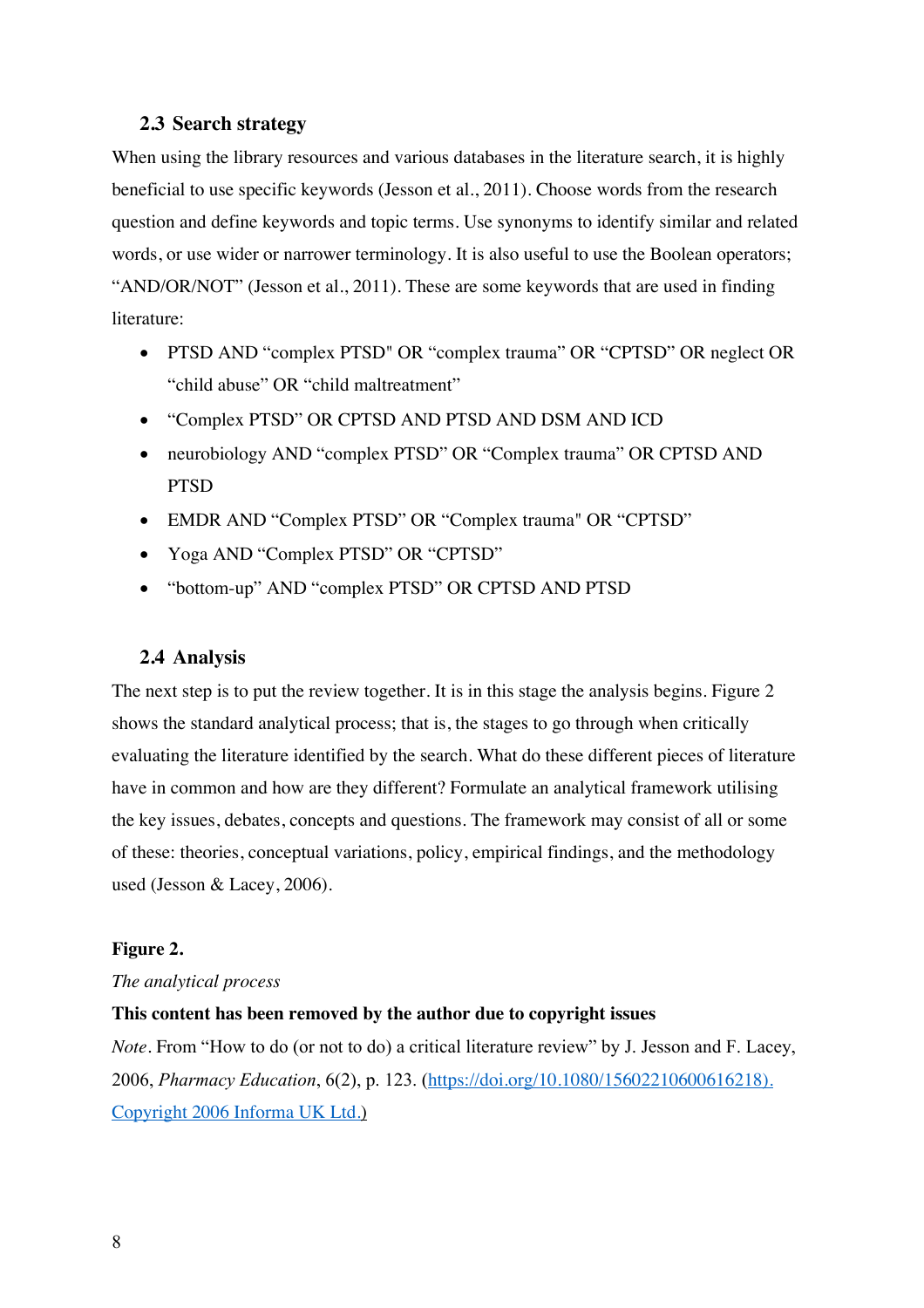The reviewer must determine whether the key issues and challenges have been answered to date, as well as how answers to these questions have improved the understanding and expertise. An important note to keep in mind while performing a literature review is that it needs to flow, and is not just a description of unlinked theories and ideas. It is crucial during this process to reflect on what the reviewer wants to communicate to the reader. What are the points and arguments made and are these valid and reliable according to the evidence? Also, any gaps in knowledge found during the analytical stage are important to point out in the review (Jesson & Lacey, 2006).

#### **2.5 Ethical concerns**

Since this dissertation is a stand-alone literature review, ethical approval is not needed. However, other ethical considerations, such as bias, must be taken into account. The reviewer must be capable of critical reflection to be aware of any bias they have or that might occur in the process (Salmons, 2020). Bias, according to Jahan et al. (2016), is a:

… systematic error (or deviation from the truth) in results or inferences. Biases can change the results of any study and lead to an underestimation or overestimation of the true intervention effect. Biases can impact any aspect of a review, including selecting studies, collecting and extracting data, and making a conclusion. Biases can vary in magnitude; some are small, with negligible effect, but some are substantial to a degree where an apparent finding may be entirely due to bias. (p.6)

It is important to read literature that represents a diverse range of opinions and points of view, not just those with which the reviewer personally agrees. It is also critical to carefully read the researchers' work, capturing what they want to portray in their study, and to understand the points they present and the foundations on which they are based (Jahan et al., 2016).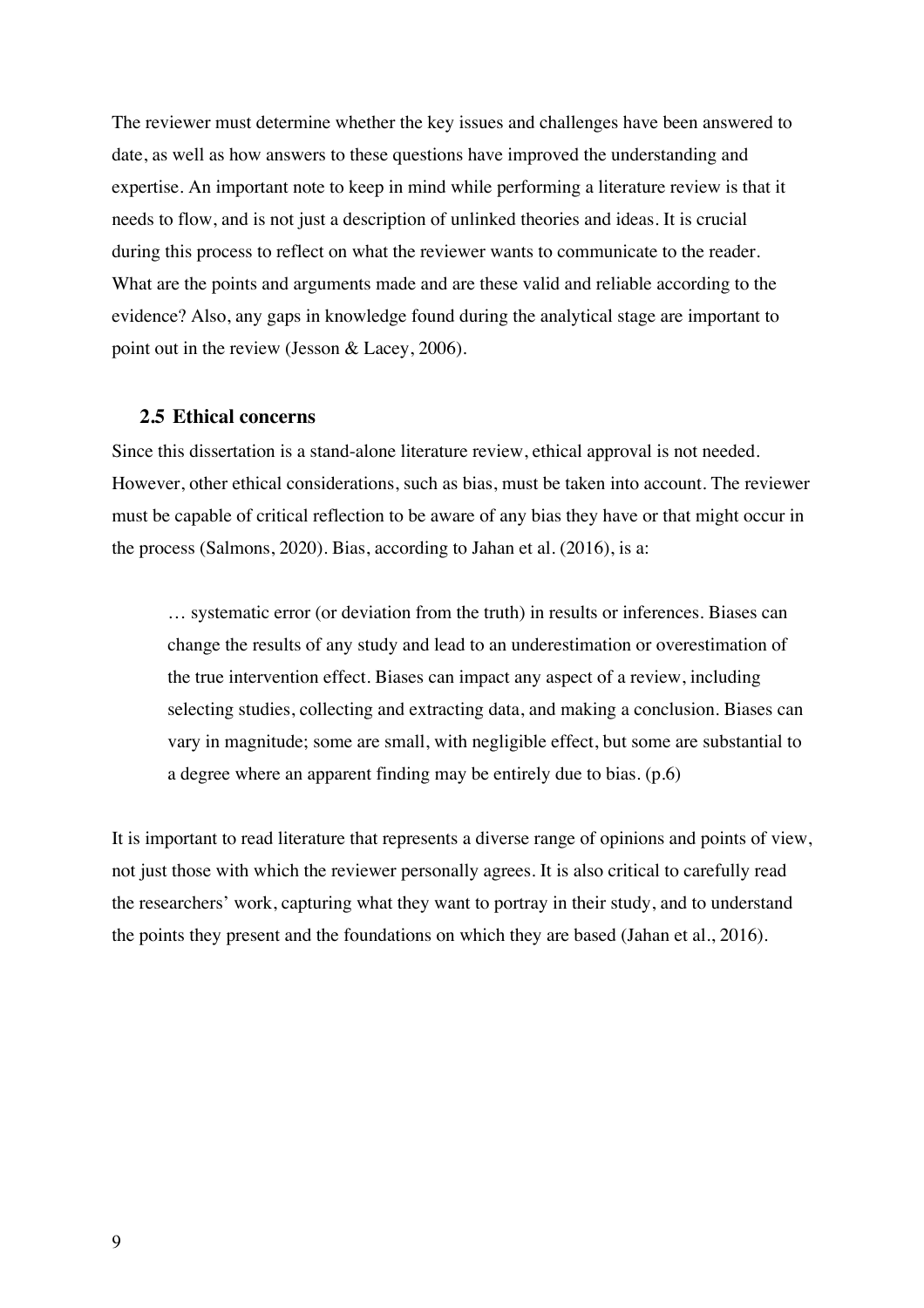# **3. Findings**

This chapter presents findings in the literature. The chapter is divided into six sub-headings to distinguish key findings. Firstly, it will cover the phenomenology and conceptualisation of PTSD and CPTSD, then it will cover the neurobiology of CPTSD, followed by the psychopathology of childhood trauma. Thereafter refractions and critiques of CPTSD diagnosis are presented s followed by effective interventions in the healing of CPTSD, focusing on the importance of bodily approaches. Lastly, yoga and EMDR as bottom-up approaches are presented and discussed.

# **3.1Phenomenology and Conceptualisation of Post-Traumatic Stress Disorder (PTSD) and Complex PTSD (CPTSD)**

Until the early 1980s, there was no way to categorise the wide range of symptoms experienced by hundreds of thousands of returning Vietnam veterans, until the American Psychiatric Association (APA) codified PTSD as a distinct diagnosis in the third version of the Diagnostic and Statistical Manual of Mental Health Disorders (DSM-3) (van der Kolk, 2015). Prior to this acknowledgement, individuals experiencing issues following accidents, catastrophic events, or war, were likely to be diagnosed with nostalgia or melancholia which are characterised by withdrawal and "excessive emotionality". Many soldiers have been diagnosed with exhaustion, effort syndrome, or heart problems referred to as "irritable heart", "soldier's heart", and "cardiac muscular exhaustion" (Institute of Medicine, 2012). Shell shock and disordered action of the heart were typical diagnoses in combat veterans during World War I. Tremors, tics, fatigue, memory loss, trouble sleeping, nightmares, and poor concentration were among the symptoms of shell shock, which were comparable to many of the symptoms associated with PTSD (Institute of Medicine, 2012). Other common diagnoses of soldiers during World War II included combat fatigue, flying syndrome, war neurosis, cardiac neurosis, and psychoneurosis, all of which stemmed from the World War I concept of shell shock. Due to the high fatality rates from illness, infection, and accidental injuries during combat, psychological disorders and impairments of military personnel were not given high medical priority for most of the twentieth century. After the Vietnam War, studies and methodical documentation of what was then known as battle fatigue and shell shock started to intensify in response to the many veterans suffering from persistent psychological issues that culminated in social and occupational instability (Institute of Medicine, 2012). The DSM-3's implementation of the PTSD diagnosis resulted in extensive clinical research and the creation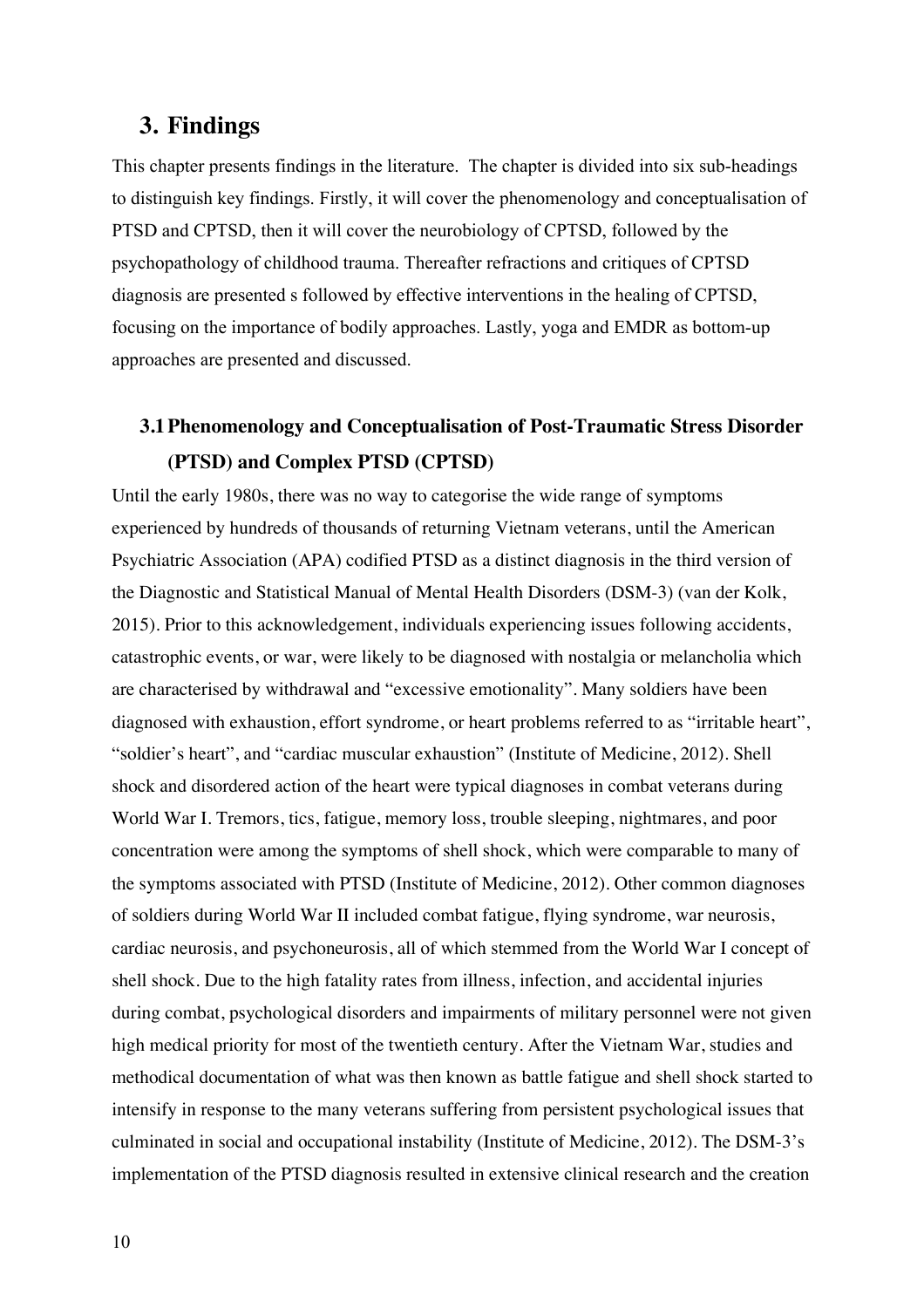of effective treatments that proved to be applicable not only to war veterans but also to victims of various traumatic incidents such as abuse, assault, and motor vehicle accidents (van der Kolk, 2015). Also, the DSM acknowledged for the first time that the experience of post-traumatic stress is not a sign of personal weakness, but a natural response to adversities (Gersons & Carlier, 1992).

Van der Kolk (2015), states that the definition of PTSD is largely clear: It is a person that has been exposed to a horrible event associated with "actual or threatened death", severe injury, or having their own or others' physical integrity threatened, that leads to "intense fear, helplessness, or horror", whereas the individual might experience consequences in a range of manifestations (p.157). These manifestations include intrusive re-experiencing of events through flashbacks, nightmares and anxiety. They also may feel constant and crippling avoidance of places, people, thoughts and feelings connected to the trauma, and increased arousal like insomnia, hypervigilance, or irritability (van der Kolk, 2015). This description implies a clear plot: An individual is suddenly and unexpectedly shattered by a heinous incident and is never the same again. The trauma may have passed yet is still being replayed in the form of constantly recycling memories in a realigned nervous system. In the case of children, even if they live in healthy and loving homes, they can experience PTSD symptoms similar to adults after a single traumatic event, such as a dog bite, an accident, or experiencing a school shooting (van der Kolk, 2015). As a result of years of research and work that has been done for individuals with PTSD, there are now effective ways of treating them (van der Kolk, 2015).

Re-experiencing the trauma (like nightmares, flashbacks), avoidance of reminders of traumarelated stimuli (such as places that reminded the person of the event, talking about the experience), and hypervigilance (for instance, easy startle, excessive attention to potential threat) were the three symptom clusters in the first iteration of the PTSD diagnosis (Cloitre, 2020). The diagnosis sparked decades of research aimed at developing and testing PTSD treatments, with the most effective being trauma-focused cognitive behavioural therapies (CBTs), eye movement desensitisation and reprocessing (EMDR), and, to a smaller degree, pharmacological treatments, particularly selective serotonin reuptake inhibitors (SSRIs). Given the clinical benefits and widespread acceptance of the PTSD diagnosis, there was also a debate on whether the DSM formulation is good enough (Cloitre, 2020). The current and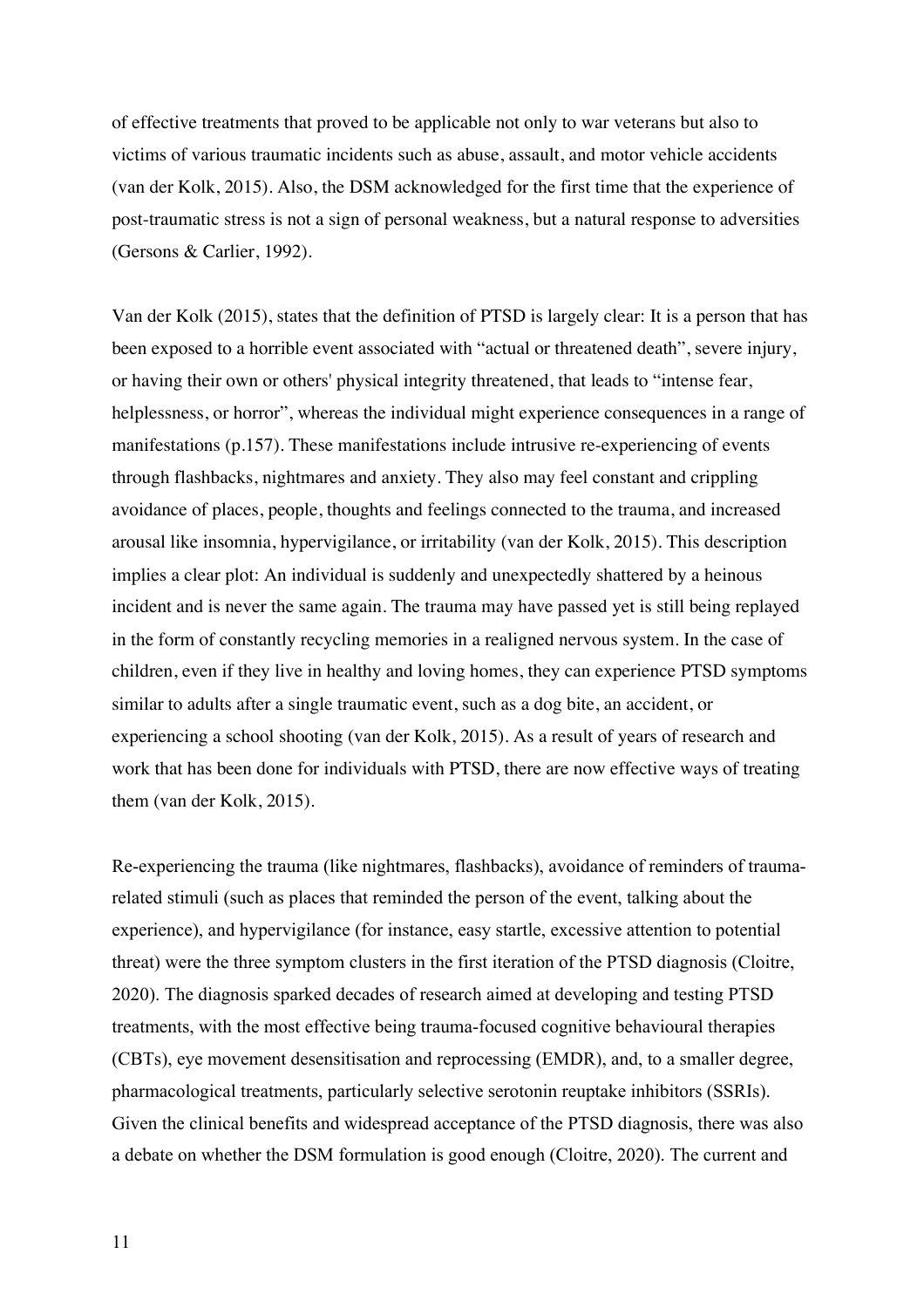fifth edition of the DSM (DSM-5), published in 2013, has expanded the symptom profile to include 20 symptoms, four symptom clusters, and a dissociation subtype. The adjustments were made in an attempt to recognise the wide range of symptoms seen in different trauma populations. The DSM-5 introduced a symptom cluster of negative mood and cognition changes, broadened hypervigilance to include difficulties with anger and risky behaviour, and classified dissociative experiences (derealisation, depersonalisation) as a subtype. As a result of this extension, there are now 636 120 different ways to be diagnosed with DSM-5 PTSD, potentially complicating assessment and treatment planning (Cloitre, 2020). This has proven to be difficult for non-trauma specialists to assuredly identify or diagnose PTSD. This could explain why non-psychiatric physicians have a low degree of recognition for psychiatric disorders (Brewin et al., 2017; Brewin et al., 2010; de Bont et al., 2015).

Importantly, how relevant is the DSM's PTSD diagnosis for adults and children that have suffered abuse and/or neglect for years in their early development? For the most part of humanity, child maltreatment was viewed to be a private issue instead of a collective one. Not before 1889, when the British Parliament passed the first ever statute to protect children from abuse. Eventually, Kempe et al. (1962), established clinical evidence of child maltreatment in their contemporary study on "the battered child syndrome", and stressed the need for a medical diagnosis in the context of children's welfare. As a result, there was a greater awareness of the predicament which coordinated a push among the medical community to interfere in the cases of child maltreatment (Fegert & Stötzel, 2016). Numerous efforts have been done to develop a conceptual framework of child maltreatment and coherent terminology for the various forms of child maltreatment (Butler et al., 2017; American Psychological Association, 2017a; Leeb et al., 2008; World Health Organisation, 2015). As supported by WHO, Butler et al. (2017), defined child maltreatment as

the abuse and neglect of people under 18 years of age. It includes all forms of physical and/or emotional ill-treatment, sexual abuse, neglect or negligent treatment or commercial or other exploitation, resulting in actual or potential harm to the child's health, survival, development or dignity in the context of a relationship of responsibility, trust or power (p.3).

12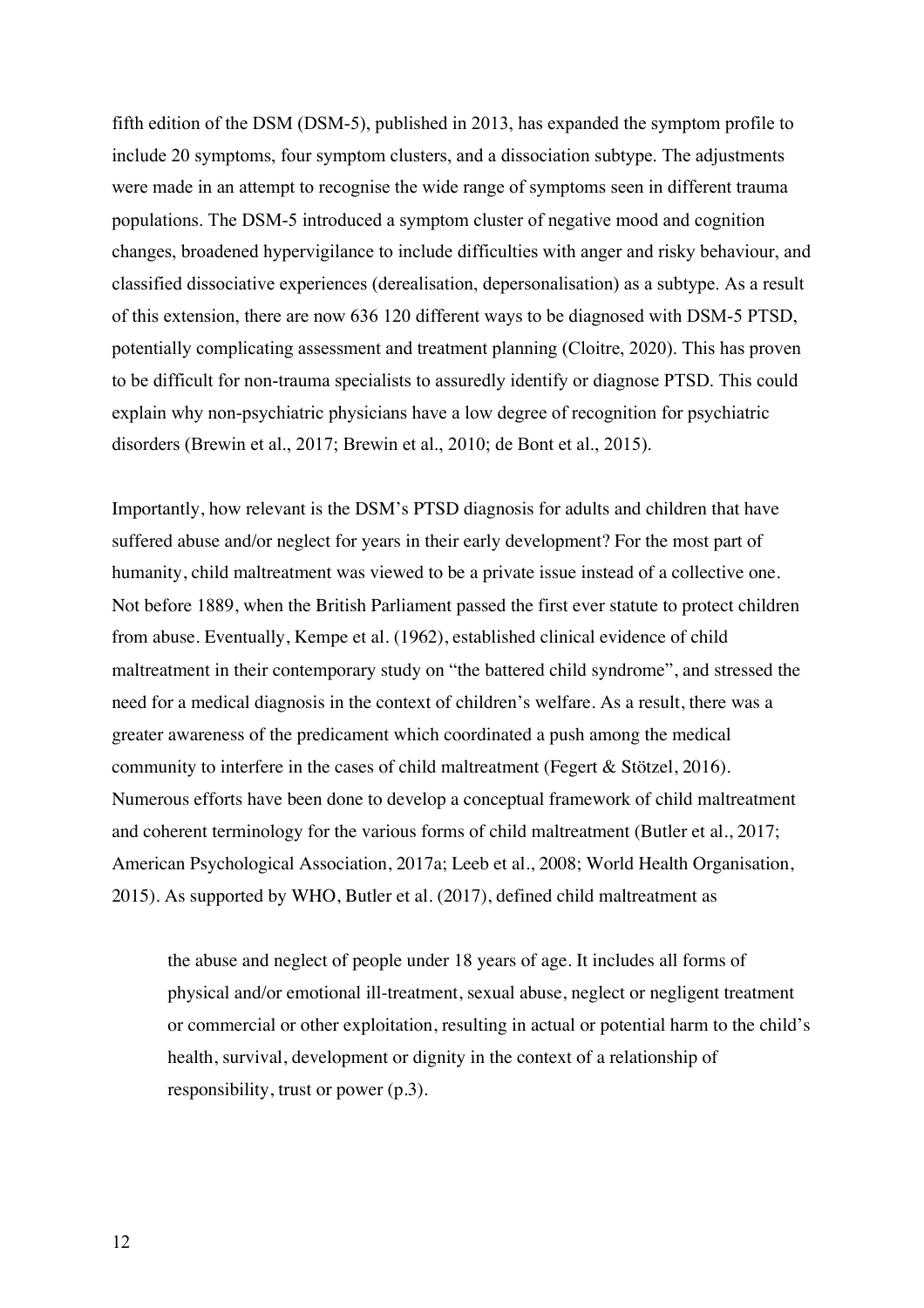Butler et al (2017), also differentiated sexual, physical, and psychological/emotional abuse and neglect. Physical abuse is defined as "intentional use of physical force against a child that results in, or has a high likelihood of resulting in, harm for the child's health, survival, development or dignity" (p.3). Sexual abuse is characterised as "the involvement of a child in sexual activity that he or she does not fully comprehend, is unable to give informed consent to, or for which the child is not developmentally prepared, or else that violates the laws or social taboos of society" (p.3). Psychological abuse is described as "the failure of a caregiver to provide an appropriate and supportive environment, including acts that have an adverse effect on the emotional health and development of a child" (p.4). Lastly, neglect is defined as the "failure of a caregiver to provide for the development of the child – where the caregiver is in a position to do so – in one or more of the following areas: health, education, emotional development, nutrition, shelter and safe living conditions" (p.4).

In 2005, Spinazolla et al. (2005), found that 82 % of the maltreated children met by the National Child Traumatic Stress Network (NCTSN) did not meet the diagnostic criteria for PTSD, where their symptoms were more complex than those who fit in the PTSD diagnosis. NCTSN also conducted a survey that examined the different NCTSN agencies across the United States where they analysed the records of around two thousand children and adolescents. They found that the vast majority came from severely dysfunctional homes. More than half have been emotionally abused and/or had caregivers who were unable to meet their needs. Approximately half of those assessed had observed domestic violence, and a quarter had also been victims of sexual and/or physical abuse (Spinazzola et al., 2005). Several studies have shown that prolonged and chronic exposure to toxic stress and traumatic events as a child may produce significant negative consequences for an individual's physical and mental health (Cross et al., 2017; Perry et al., 1995; Schneiderman et al., 2005; van der Kolk, 2015), especially when it happens early in development by someone you trust (Lupien et al., 2016). Perry (2009), demonstrates that adversities in childhood disrupt normal patterns of experience-guided neurodevelopment through creating highly abnormal patterns of neural and neurohormonal activity. The accumulation of exposure to toxic stress during childhood had resulted in maladaptive neurobiological changes throughout development which intervene with adaptive stress responses to events in the future (Dunn et al., 2017; Teicher et al., 2016), the sequelae of childhood abuse and neglect may also lead to chronic and severe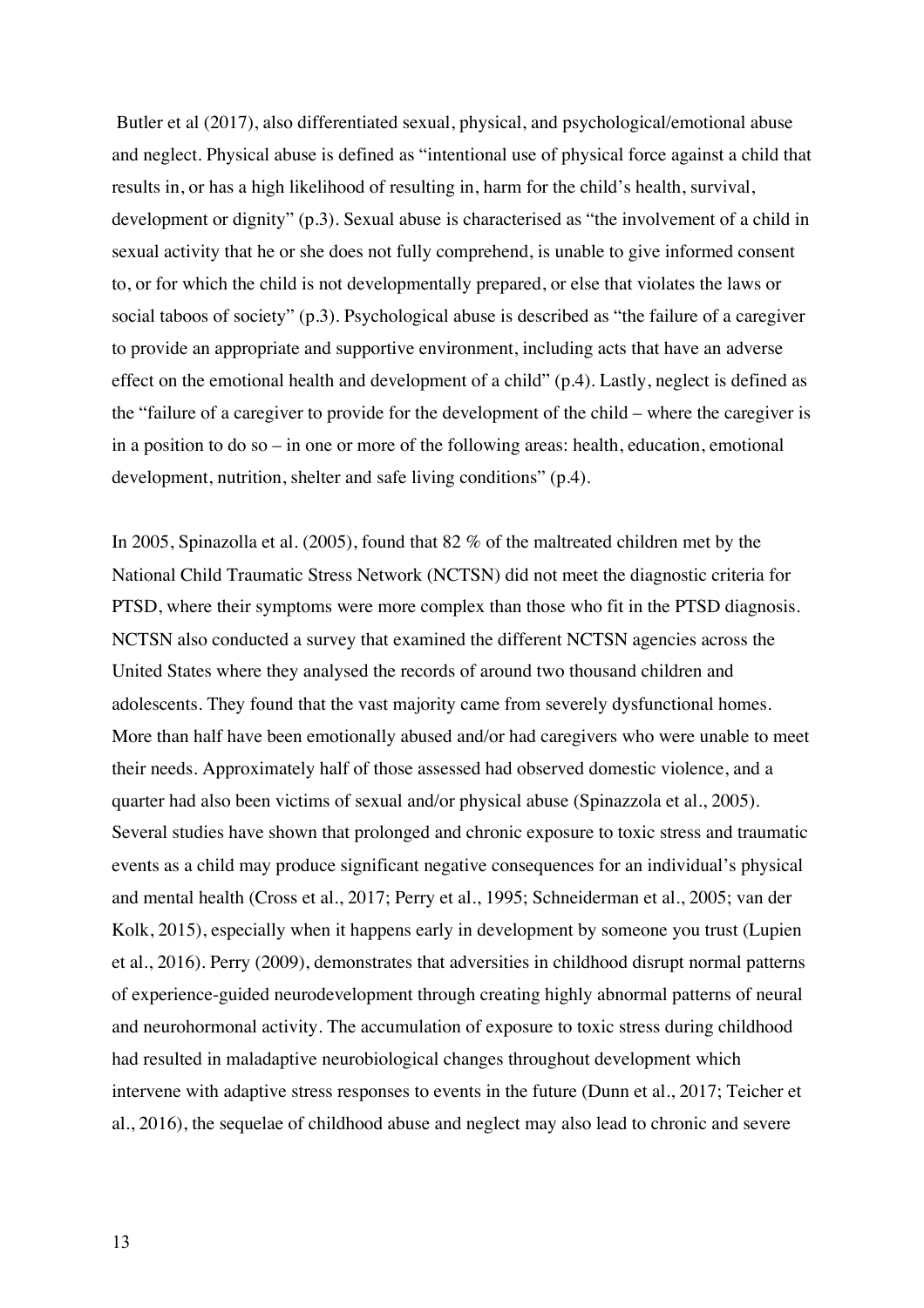problems with "emotion regulation, impulse control, attention and cognition, dissociation, interpersonal relationships, and relational schemas" (van der Kolk, 2015 p. 159).

In 1992, Judith Herman introduced the term Complex Post-Traumatic Stress Disorder (CPTSD). She argued that the diagnostic formulation of PTSD is largely based on findings of survivors of comparatively circumscribed traumatic incidents such as war, disaster, and rape. It has been proposed that the PTSD formulation falls short of capturing the complex residual effects of prolonged, recurrent trauma. In comparison to circumscribed traumatic experiences, persistent or repetitive trauma may occur when an individual is held captive, unable to escape, and under the perpetrator's power (Herman, 1992). Herman (1992) identified CPTSD as a clinical syndrome resulting from precipitating traumatic events that are typically prolonged in duration and primarily of early life onset, particularly of an interpersonal nature and more specifically comprised of traumatic events occurring during early life stages. Though CPTSD responses may occur after traumatic events in adulthood, like being exposed to war combat, being a prisoner of war, and torture, it is proposed that exposure to repeated, prolonged, and multiple forms of interpersonal trauma during early developmental periods are among those most strongly associated with a CPTSD response (Hyland et al., 2017).

This paper will focus on trauma that occurs in interpersonal relationships within the family sphere. This is based on a large body of research suggesting that early exposure to substantial interpersonal trauma can hinder the normal development of emotional regulating abilities, promote dysfunctional views about oneself, and result in poor interpersonal functioning, and it may cause long-term consequences in adulthood (Cross et al., 2017; Dvir et al., 2014; Hyland, 2017; Perry, 2009; Pratchett & Yehuda, 2011; Shipman et al., 2005). Childhood abuse is a clear indication of a risk factor for CPTSD since it is usually chronic, recurrent, and often consists of many types of interpersonal trauma that are verbal, emotional, physical and sexual (Finkelhor et al., 2013). Furthermore, childhood maltreatment is impossible to escape which attributes to developmental, psychological, social, and environmental factors (Hyland, 2017). Childhood traumatic events, according to Hogdon et al. (2013), occurs most frequently in interpersonal relationships since it often occurs in a family setting. According to the most recent National Incidence Study of Child Abuse, conducted in the United States,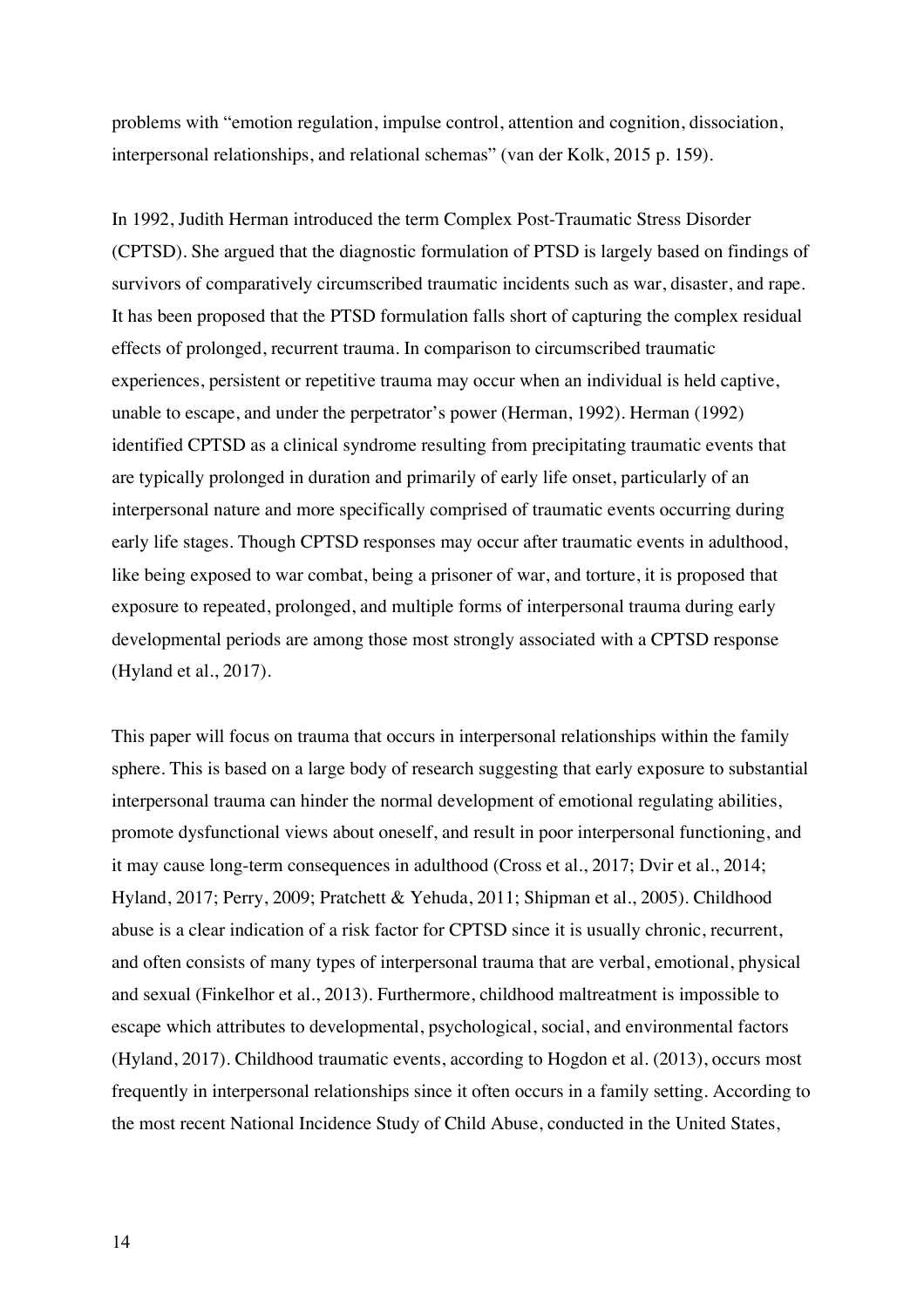biological parents are responsible for 81% of abuse and neglect cases, while caregivers and other relatives are responsible for 16% of these cases (Sedlak et al., 2010).

Based on assessments of national surveys in Europe and globally, WHO released statistics that show an occurrence rate of 9,6% for childhood sexual abuse, 22% for childhood physical abuse, 29,1% for childhood emotional abuse, 16,3% for childhood physical neglect, and 18,4% for childhood emotional neglect (World Health Organisation, 2015). In the case of New Zealand, nearly half of all abused children are under the age of five, which is especially impactful to their development. From the beginning of 2020 until the  $30<sup>th</sup>$  of June the same year, there were 7298 reported cases of physical assault and 1488 cases of aggravated sexual assault on children (Oranga Tamariki, 2020). Oranga Tamariki (2020), reports that one out of 5 children are sexually abused in New Zealand. Also, New Zealand ranks 35th out of 41 developed countries when it comes to outcomes in children's well-being, pointing out that there is a major issue when it comes to the scope of child maltreatment (Oranga Tamariki, 2020). Furthermore, calculations differ significantly based on child maltreatment definitions, age, the type of child maltreatment studied, the coverage and reliability of government statistics, and research methods – limiting cross-disciplinary communication and impacting initiatives to effectively identify, treat, and prevent child maltreatment (Haugaard, 2000).

A single traumatic event may be devastating to a child or an adult. For circumscribed trauma, however, there is a sense of "before" and "after" and the transition from pre-trauma to posttrauma is clear (Danylchuk et al., 2016). On the other hand, as childhood traumas accumulate, the effect becomes more complex, and there may not be a 'before' sense of self that can be established. Consider what happens if the trauma lasts for years. Consider that the abuse begins when the child is most vulnerable and is about to reach a critical phase of their psychosocial growth. Consider what happens when the abuser is someone with whom the individual has a near personal and emotionally intimate relationship with (Danylchuk et al., 2016). What effect does this have on the child's developing sense of self? How could this teach the child about the essence and sense of interpersonal relationships, as well as the importance of being emotionally accessible, vulnerable, and trusting? What intrapsychic defences could be required to deal with feelings of overwhelm? The resulting cacophony of discordant emotions, extreme, unmitigated emotional reactions, manipulative attitudes, and a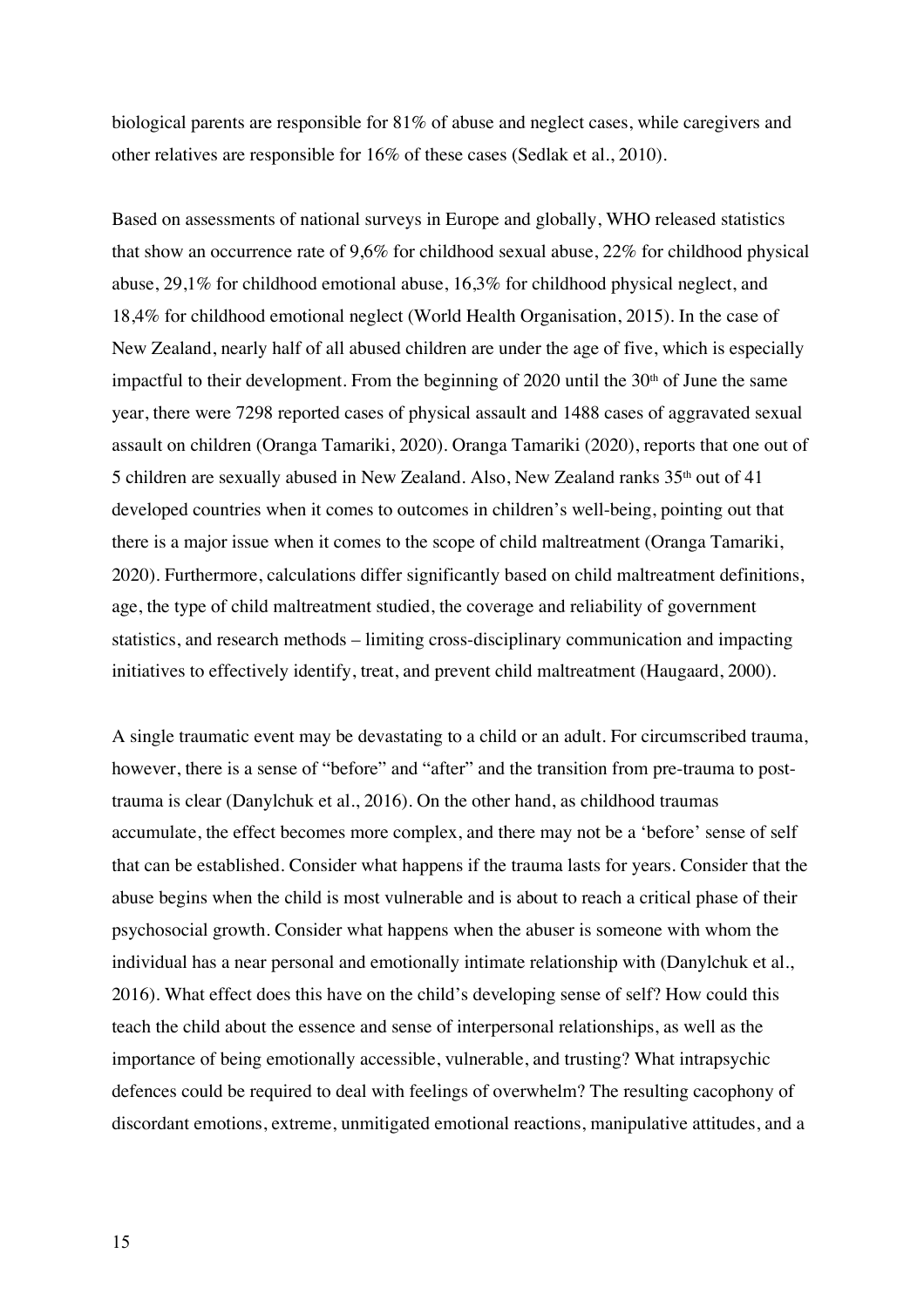persistent sense of distrust, shame, and feelings of helplessness is the hallmark appearance of individuals with CPTSD (Danylchuk et al., 2016).

#### **3.2The Neurobiology of CPTSD**

To understand the importance of the CPTSD diagnosis, we need to understand the maladaptive developments of different parts of the neurobiology. According to Cozolino (2014), the human brain is a "social organ", where neglect, lack of emotional nourishment, and abuse in early development can cause catastrophic damage to the growing brain. Early childhood trauma, according to DeBellis et al. (2005), is more harmful than trauma encountered later in life because of the neurological and psychological developmental processes that are taking place. In comparison to a mature adult brain, an infant or child's brain is more malleable to input. While adults' behaviour may be altered due to their experiences, a child's entire organising framework is provided by experience, making them extremely vulnerable (Cross et al., 2017). To properly comprehend the influence of childhood maltreatment on neurobiological development, the timing of the trauma exposure, as well as its chronicity across the process of development, must be considered. The observation in human and non-human studies of critical stages of brain development characterised by increased plasticity where inputs are inordinately influential to neurogenesis, synaptic growth, and neural circuit organisation which are fundamental to the notion that childhood trauma can impact neurobiological development (Cross et al., 2017). Hence exposure to toxic stress in these critical periods can in the long term alter the neurobiological landscape (Knudsen, 2004). When trauma happens in early and sensitive periods of development, there is a higher risk of developing neurocognitive, behavioural and psychological problems later in life. These changes interfere with adaptive stress responses to adverse events in the future and can affect individuals' ability to regulate their emotions (Cross et al., 2017).

#### **3.2.1 Neurosequential model**

Development is a complex and dynamic phenomenon that involves numerous interactions in both micro and macro domains. These exchanges provide a one-of-a-kind manifestation of a person's genetic potential and result in a marvel of dynamic organisation in the billions of components that make up the human brain (Perry, 2009). Maltreatment interrupts this delicate process. By causing severe and atypical patterns of neural and neurohormonal functioning, these traumatic experiences disrupt normal patterns of experience-guided neurodevelopment.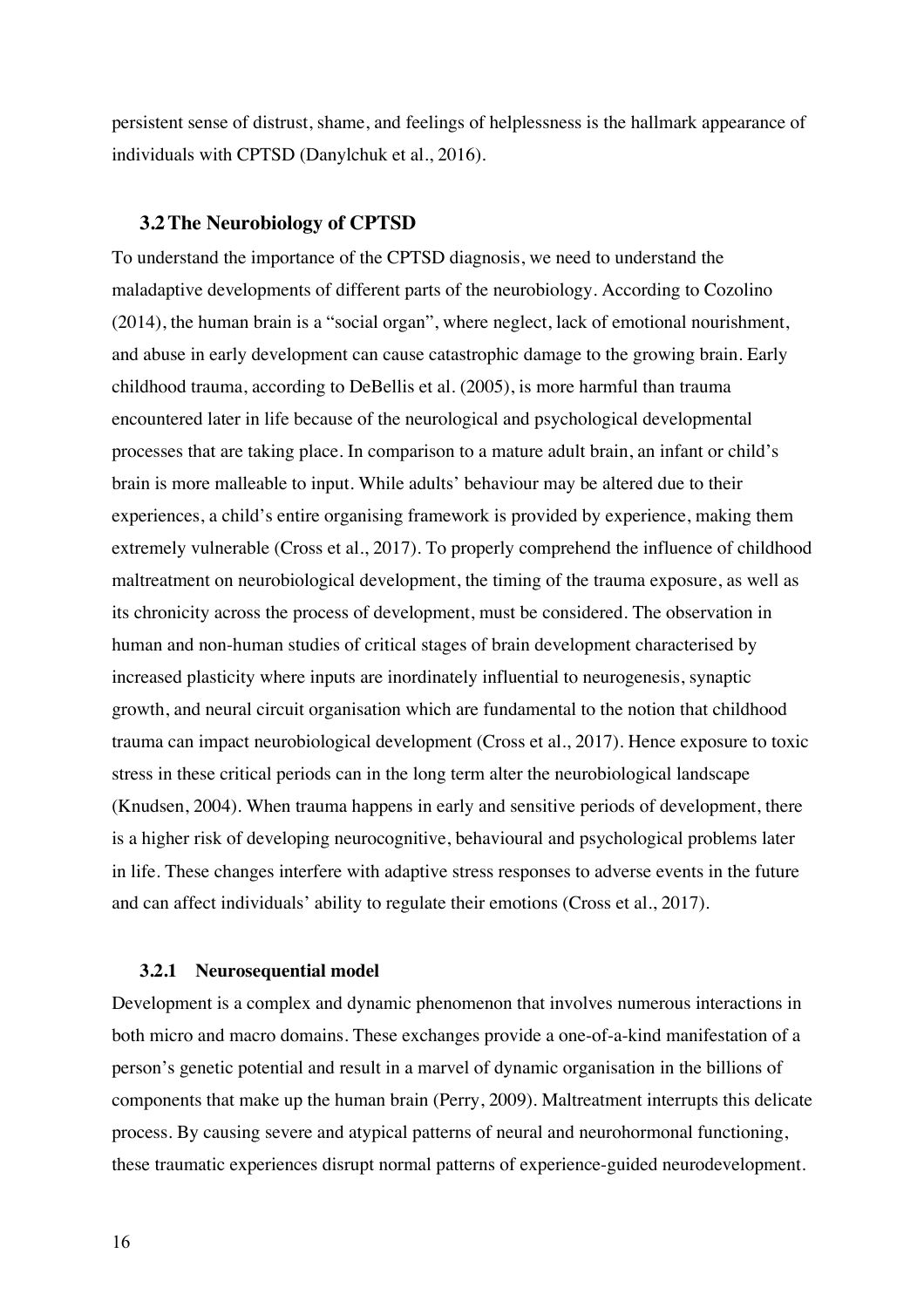Developmental trauma increases the chance of malfunction in a variety of areas, including speech, motor function, and social, emotional, and behavioural regulation (Cross et al., 2017; Perry 2009; van der Kolk, 2015). Perry (2009), states that the human brain develops in a sequential matter, which means that the brain is divided into four anatomically separate regions: the brainstem, diencephalon, limbic system, and cortex. The brain arranges itself from the bottom-up during development, from the simplest (brainstem) to the most sophisticated (limbic, cortical) parts. Every area of the brain has its distinct development schedule. Although areas of the brain develop at different rates, regional development is far from independent. Since the brain regions are physically and functionally interrelated, one region can help or hinder activity in another (Cross et al., 2017). All through sensitive periods, the external stimulus will not only disrupt the normal development of one brain region but also with the nature of its relationships with other brain regions (Knudsen, 2004).

#### **3.2.2 Disruptions in the micro-neurodevelopmental processes**

Perry (2009), studied the micro-neurodevelopmental processes such as synaptogenesis which are mostly active in brain regions at various times, making these areas more responsive to organising or disrupting inputs. As the brain matures from the bottom to the top, a variety of neurotransmitters, neurohormones, and neuromodulator signals regulate the process. These signals aid in the migration, differentiation, dendritic tree sprouting, and formation of synaptic connections of target cells (Perry, 2009). Monoamine brain systems produce some of the most essential of these signals. Examples of these are norepinephrine, dopamine, and serotonin. These critical systems of widespread neural networks originate in the lowest parts of the developing brain and transmit to every other region of brain development. Because of this nature, these systems have the distinct ability to communicate throughout many regions at the same time, allowing them to play an organising and coordinating function during development and in adulthood (Perry, 2009; Perry, 2001). Due to their widespread distribution across the brain and their role in moderating and regulating a wide range of functions, dysfunction in the organisation and functioning of these monoamine neurotransmitter systems may result in a cataract of impairments from lower regions to specified regions higher brain areas (Perry, 2001). In other words, the upper areas of the brain rely on information from the lower parts of the brain to function. The higher areas will organise in constructive manners if the structures or incoming neural activity in these monoamine systems is controlled, synchronous, structured, and of healthy intensity (Perry,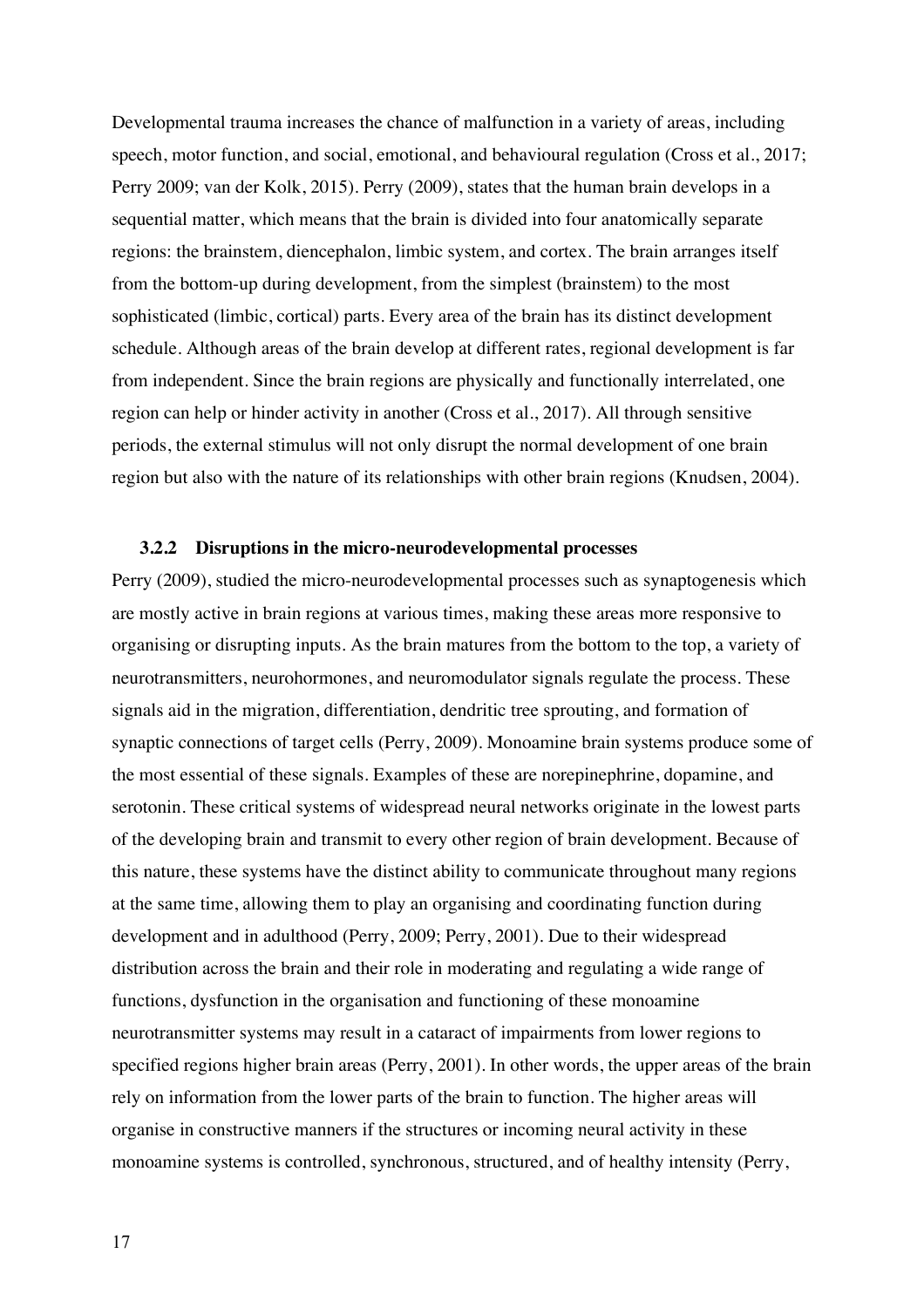2009). However, higher areas will reorganise to mirror abnormal patterns if they are severe, dysregulated, and inconsistent. The monoamine systems are important parts of the brain's stress-response neural networks where neuropsychiatric symptoms linked to threat, fear, chaos, stress, and trauma are caused by use-dependent alterations in the brain. When a child is threatened and triggers the stress response for an extended period or repeatedly, the brain networks that control this adaptive mechanism undergo a "use-dependent" change (Perry, 2009; Perry, 2001). Individual neurons' molecular properties, synaptic patterns, dendritic trees, amongst other microstructural and microchemical elements of these critical brain networks will all change. Resulting in a shift in the traumatised individual's stress response systems' baseline activity and sensitivity (Perry, 2009). According to Perry (2009), this leads to a "reset" in the brain, which in turn leads to the individual constantly feeling endangered. Because of the brain's sequential development and neurodevelopment's activity reliance, there are periods through development when a particular neural system is more receptive to stimulus than others (Perry, 2009). That receptibility enables the brain to quickly and productively organise, responding to the specific requirements of a particular environment. The same neurodevelopmental sensitivity that enables extraordinary improvements, like how quickly children acquire new languages, behaviours and skills, in accordance with predictable, caring and enriching environments also make a developing individual more vulnerable to adversities (Perry, 2009).

**3.2.3 Developmental deficiencies in the hypothalamic-pituitary-adrenal (HPA) axis** Changes to the physiological stress response system, the hypothalamic-pituitary-adrenal (HPA) axis, is one of the outcomes of maladaptive development induced by childhood trauma (Cross et al., 2017; Hornor, 2017). The HPA axis regulates the neuroendocrine adaption component of the biological stress response. In a cascade of events following stressful stimuli, the hypothalamus releases corticotropin-releasing hormone (CRH) that interacts with the pituitary gland causing a release of adrenocorticotropic hormone (ACTH) which in turn stimulates the adrenal cortex to produce and release the stress hormone cortisol. During toxic stress, cortisol is produced for hours at a time until a specific blood intensity is achieved (Nungent et al., 2016).

Chronic fear, whether in reaction to a real or perceived danger, can cause the HPA axis to become overactive, disrupting the control of glucocorticoids or stress hormones like cortisol.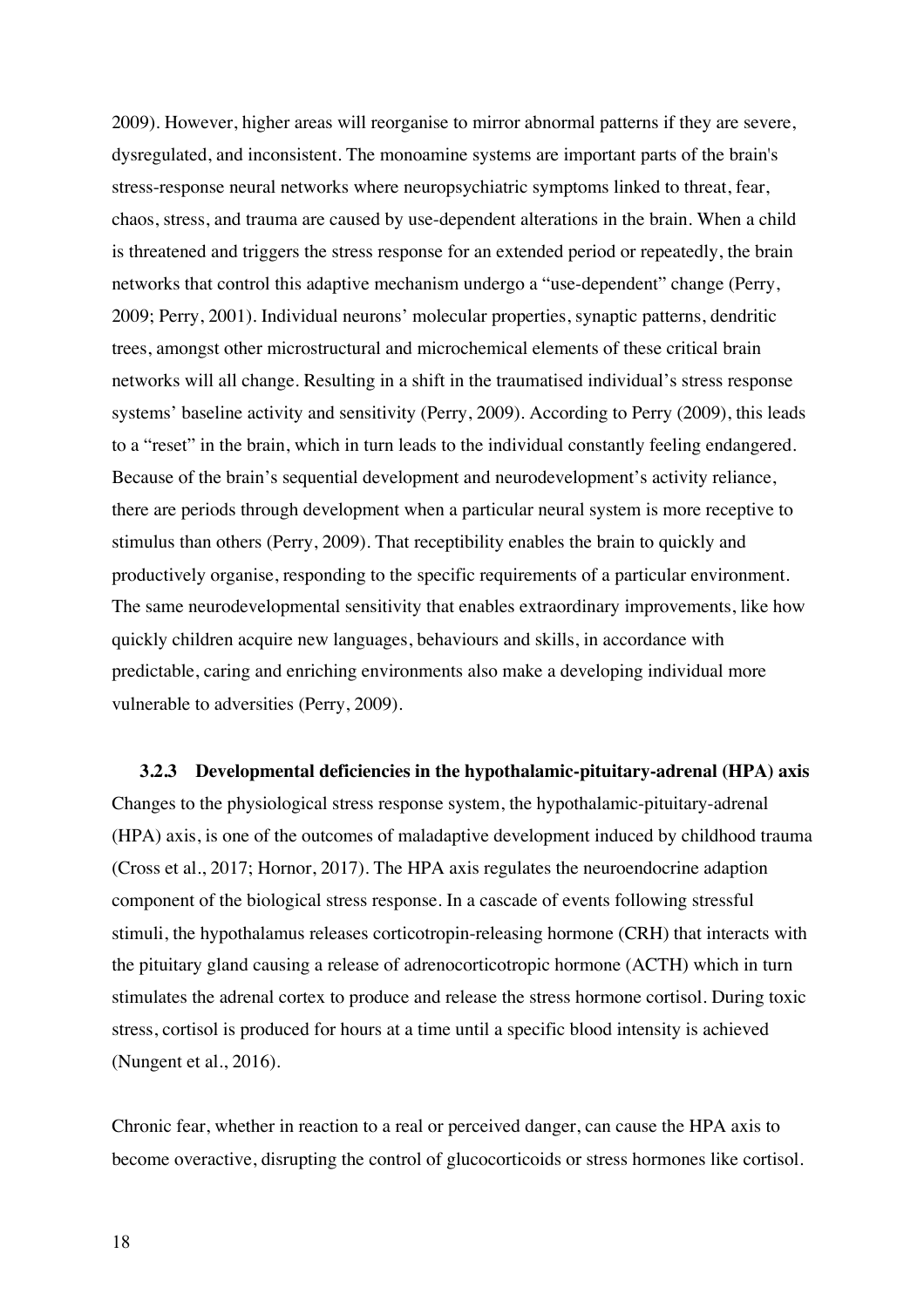Trauma throughout the early phase of life is connected to HPA axis activation, which increases baseline cortisol levels. The individual's cortisol levels rise dramatically under hazardous stress and then slowly decline when the stressor is removed. Cortisol has been shown to have neurotoxic effects in early development when exposed to toxic stress on a regular basis and have long-lasting effects in the areas of the brain that releases glucocorticoids (Cross et al., 2017). Considering the notion that stress or high cortisol levels harm brain development, these alterations are expected to be more pronounced in brain areas with a high density of glucocorticoid receptors and lengthier maturation processes. Parts of the prefrontal cortex (PFC), the hippocampus, and the limbic system like the amygdala are among the most significant components in this category, which play a key role in the pathophysiology of CPTSD and are responsible for adult emotional and cognitive functioning and behaviour (Hornor, 2017). As a result of the persistently high levels of cortisol and continuous stimulation of the HPA axis during childhood, these individuals may be more susceptible to different triggers. Events, dates, sights, tastes, noises, thoughts, and behaviours can all serve as triggers. However, these reflexes may have been necessary for their survival in the past and aided them in dangerous situations. In return, as fully developed individuals, these factors may hinder many aspects of their personal and social life (Iacona & Johnson, 2018).

#### **3.2.4 Maladaptive brain development**

Traumatic childhood events influence brain development over time, resulting in changes in the structure and function of several stress-sensitive regions (Cross et al., 2017). The hippocampus, prefrontal cortex (PFC), and amygdala are all part of these stress-sensitive regions. The hippocampus is the memory and learning centre of the brain (Perry, 2003). The hippocampus gets perceptual information about "who and what", as well as contextual information about "when and where", under "normal" neurobiological settings. The PFC, on the other hand, helps with future memory and attribution of that data. Cognitive control is also related to the functions of the PFC, where any damage or decrease in performance to this area could directly impact one's cognitive control. Multiple studies have shown that people with a history of child maltreatment, both with and without a diagnosis, have deficits with many elements of cognitive control (Bomyea et al., 2020; Cowell et al., 2015; Kavanaugh et al., 2017; Masson et al., 2016; McCrory et al., 2017; Scott et al., 2015). According to Miyake et al. (2000), and Banich et al. (2009), maintaining and updating working memory, cognitive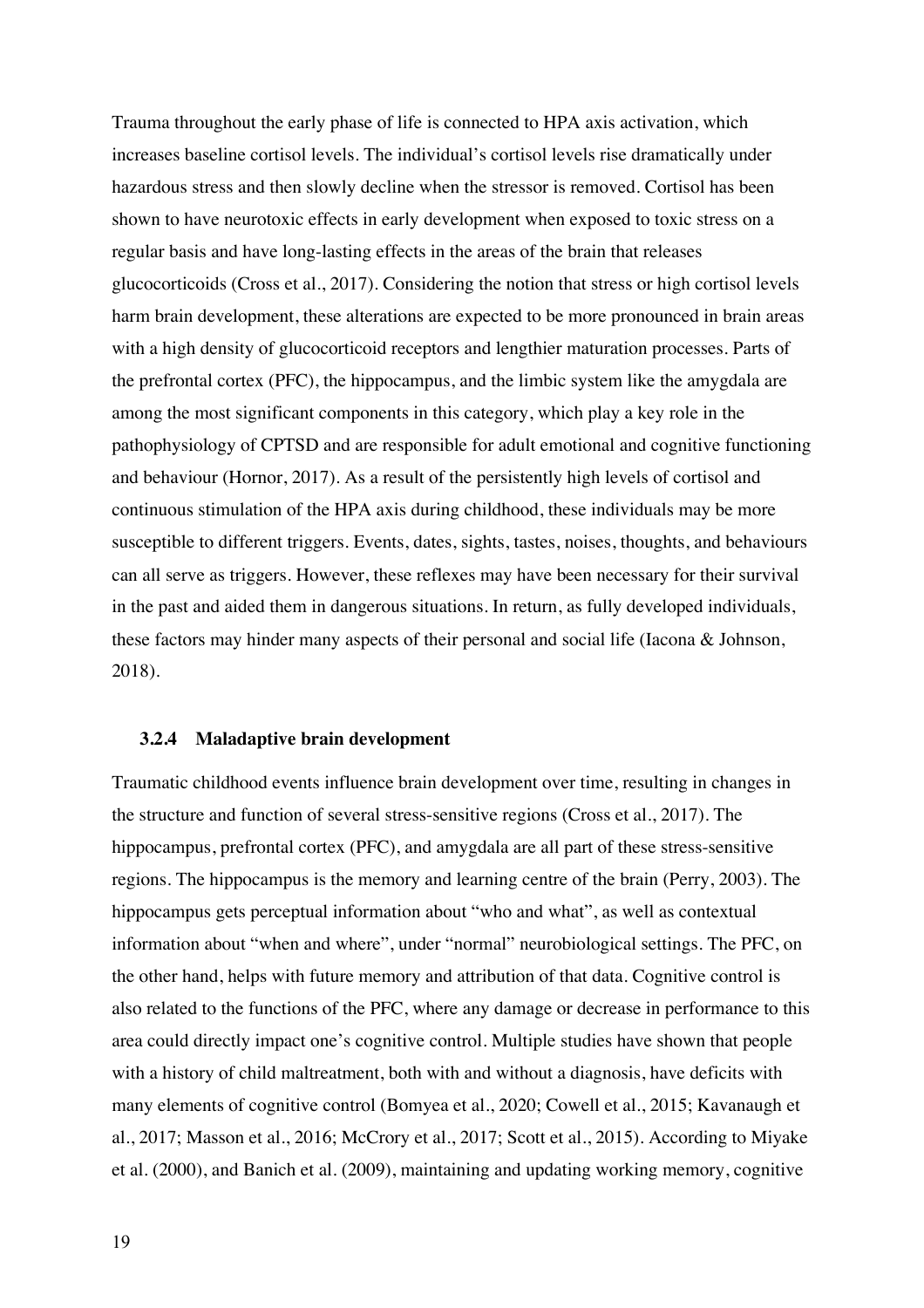flexibility, monitoring error, shifting attention, and attention maintenance are all examples of cognitive control. These functions are required for flexible deployment of cognitive resources in the pursuit of achieving a goal, which entails inhibiting instinctive and dominating responses to a circumstance to act in a goal-driven manner (Mackie et al., 2013; Song et al., 2017). Cognitive deficits are paralleled in functional and structural brain changes induced by childhood abuse (Cross et al., 2017). Deficits in cognitive control, particularly in inhibiting automatic responses and regulating distraction, appear to be particularly significant in individuals with childhood trauma (Vasterling & Hall, 2018).

Multiple studies have shown that toxic stress can lead to structural impairments to the neurons of the hippocampus due to elevated levels of cortisol (Cross et al., 2017; Perry, 2003). CPTSD can cause a reduction in hippocampus volume as well as deficiencies in PFC development (Cross et al., 2017). Developmental deficits in the hippocampus can result in a variety of issues, including learning difficulties and difficulties integrating new events into memory networks (van der Kolk, 2015; Perry, 2003). CPTSD may also cause deficiencies in the amygdala, causing it to become overly sensitive to a small number of stimuli (Perry, 2003). The primary purpose of the amygdala is to decide whether or not incoming input is threatening. The amygdala collaborates with the hippocampus to connect new information to prior experiences. Furthermore, the amygdala transmits danger signals to the HPA axis, causing it to produce cortisol. As a result, heart rate and breathing rate accelerate, activating the fight-or-flight systems, where eventually the body returns to its normal condition after the danger has passed (van der Kolk, 2015). The accumulation of developmental trauma, on the other hand, lead to dysfunctions in the amygdala, causing it to misunderstand whether the situation is threatening or safe. When the mind defends itself from previous danger, it jeopardises relationships, as well as an individual's ability to pay attention to the needs of others (van der Kolk, 2015). Deficits in these parts of the brain impact "perceptual, contextual, and attributional information about traumatic experiences, as well as the ability for consciously regulating recollections of the events and modulating anxiety reactions to the recollections" (Cross et al., 2017, p. 3). Since the amygdala is so crucial in emotional processes like salience detection (particularly stimuli linked with threat), hyperactivity in this region may put someone at risk of developing maladaptive behaviours (McCrory et al., 2017).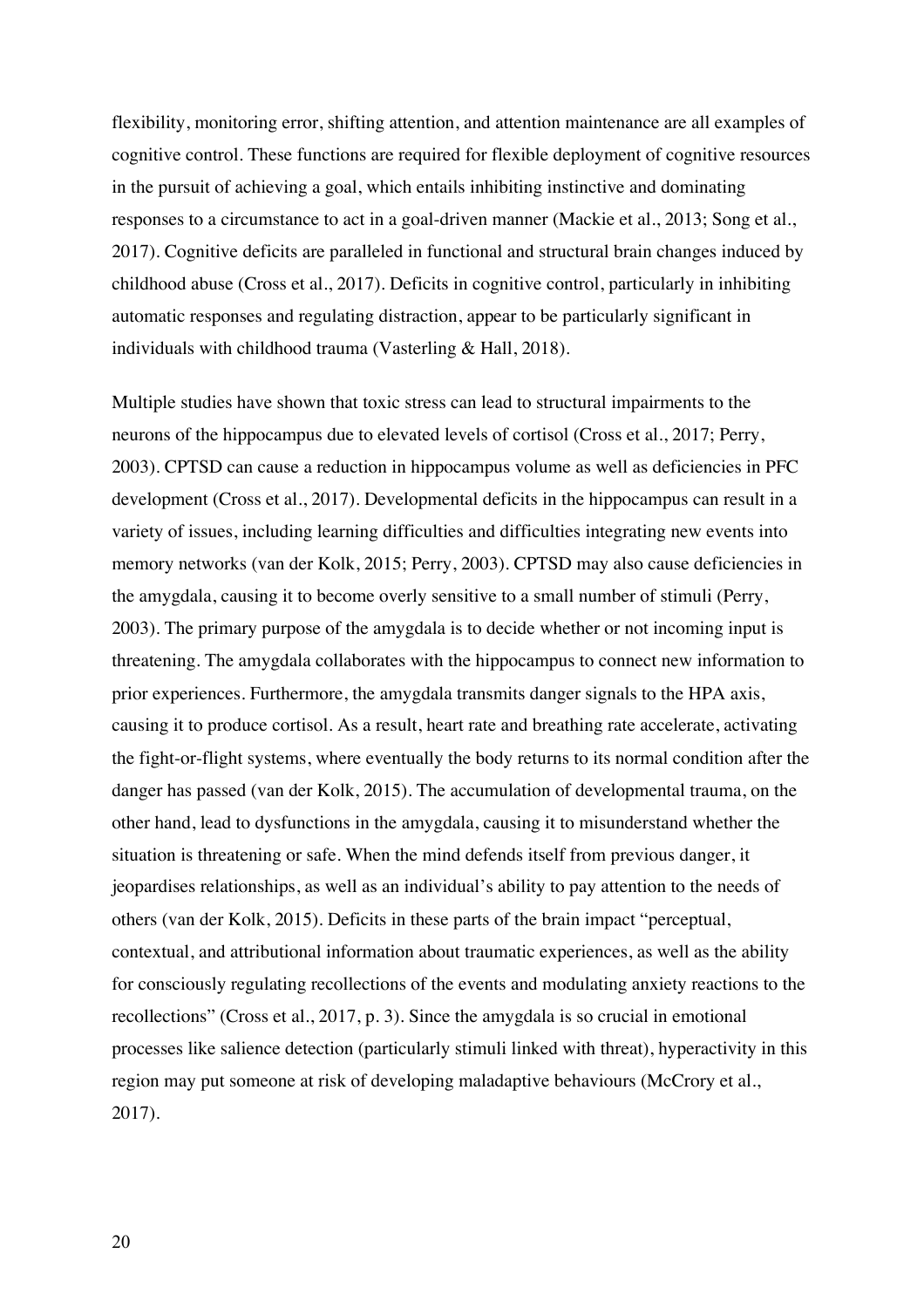#### **3.2.5 Deficits in the Autonomic Nervous system**

Trauma is frequently portrayed as something that a person is continually suffering via traumatic memories. Nevertheless, according to Porges (2009), the physiological reactions that occur in the autonomic nervous system are more important than the recollection of the traumas. During times of stress, the sympathetic nervous system is activated, resulting in a hyperaroused state, which is natural. The parasympathetic nervous system, on the other hand, may be engaged in situations where the child is under a great deal of stress, resulting in a state of seeming calm (Perry, 2003). Despite high levels of stress hormones, increased activity in the vagus nerve lowers heart rate and blood pressure. When a child is in a state where the parasympathetic nervous system dominates, they become disengaged from their surroundings and experience emotional numbness and a freeze reaction. This maladaptation may develop into a psychological defence system, causing the individual to detach from their bodily feelings and reality. Which may become a child's primary stress adaptation (Perry, 2003). Hence, the reason why adults with CPTSD may also suffer from dissociative disorders like; dissociative amnesia, dissociative identity disorders, and depersonalisation-derealisation disorder (Longo et al, 2019).

Dissociative processes have a different neurobiology than a typical fear reaction. In contrast to the "fight or flight" reaction that is typically associated with PTSD, dissociative people frequently exhibit a pattern of autonomic responses where they "freeze" in response to threats. They lose their ability to move, become paralysed, and become separated from their bodies (Cross et al., 2017). A weakened physiological reaction to stress is a neurobiological sign of dissociation. Individuals who are highly detached do not experience the expected increase in psychological arousal in reaction to trauma-related stressors. To manage distressful emotional states, the fear processing areas such as the amygdala, are also muted by the autonomic nervous system (Cross et al., 2017).

#### **3.3Psychopathology of Childhood Trauma**

Childhood trauma is regarded as the most dependable risk factor for psychopathology. The first ever study that managed to link the impacts of childhood trauma to the outcomes of adult physical and psychological health was the Adverse Childhood Experiences (ACE) study (Felitti et al., 1998). Approximately 9500 adults participated in the study where the participants filled a questionnaire that comprised of seven categories of adverse childhood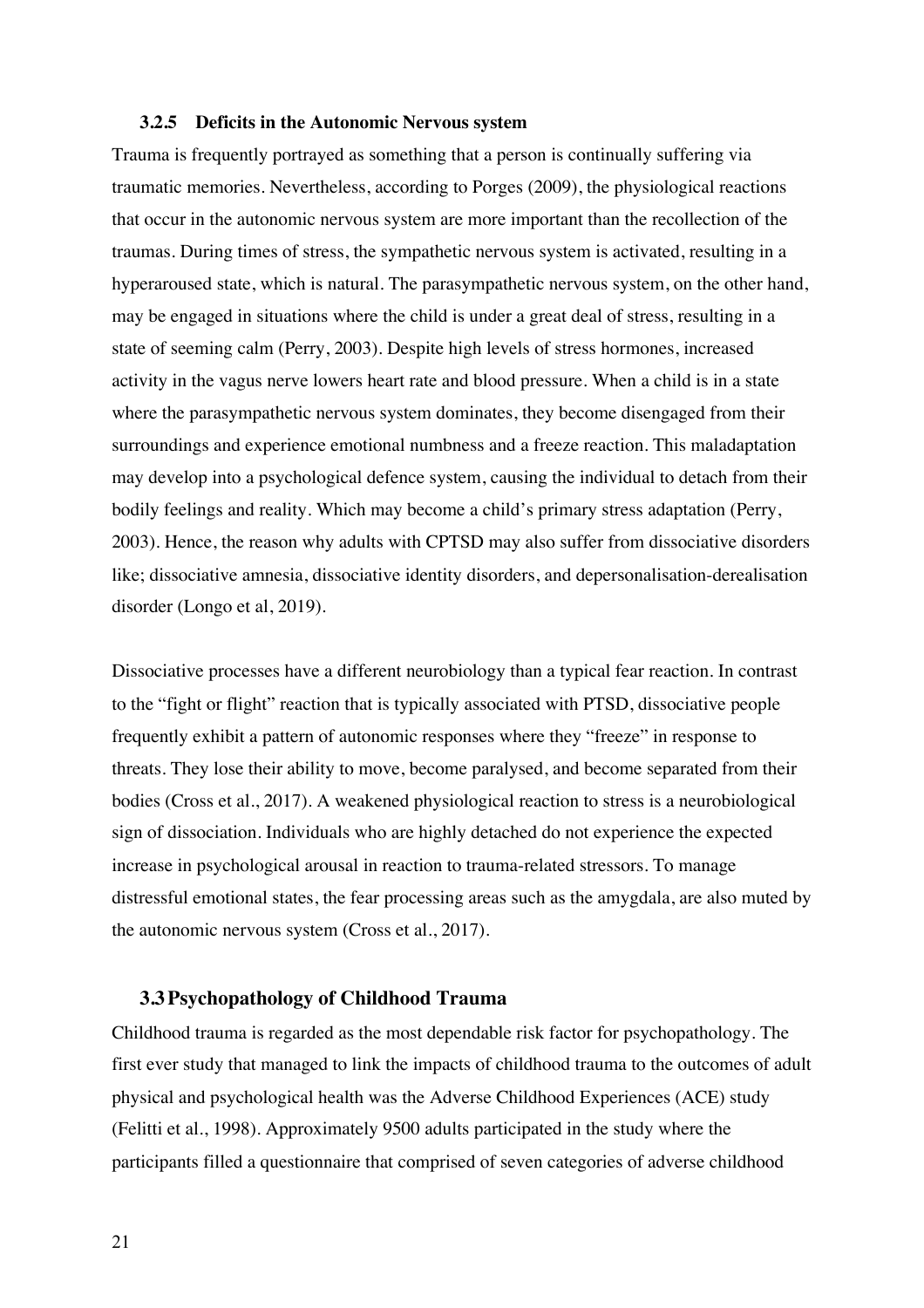experiences: psychological, physical or sexual abuse; violence against mother; or living in a household where caregiver(s) had substance abuse problems, mental illness, suicidal behaviours or incarcerated. Thereafter, the number of types of these adverse childhood experiences were correlated to adult risk behaviour, health status, and disease. Their study found a dose-response relationship between the number of ACEs and adult health risk behaviours and diseases they studied. Those who had four or more categories of childhood exposure had 4- to 12-fold increased health risks for alcohol dependency, drug addiction, depression, and attempted suicide, as well as a 2- to 4-fold increase in smoking, poor selfrated health, having multiple intercourse partners ( $>=$  50), and sexually transmitted disease. There was also a 1,4- to 1,6-fold increase in physical inactivity and extreme obesity, especially in comparison to those who had none. The occurrence of adult illnesses such as ischemic heart disease, cancer, chronic lung disease, skeletal fractures, and liver disease was found to have a graded link with the number of categories of adverse childhood experiences. The seven types of adverse childhood experiences were closely linked, and those who had several types of childhood exposure were more likely to have several health risk factors later in life (Felitti et al., 1998).

According to Teicher et al. (2016), 45% of childhood-onset disorders and 26-32% of lateronset disorders are linked to childhood trauma. In adult psychopathology like severe depression, addiction, personality disorders and anxiety disorders are all linked to childhood maltreatment (Battle et al., 2004; Gerke et al., 2018; Gilbert et al., 2009; Rasmussen et al., 2018). Numerous studies examined the frequency of mental illnesses in those who had been abused as children versus individuals who had not been abused as children. A study by Fergusson et al. (2008), found that those who were exposed to sexual abuse in their childhood were 2,4 times more likely to develop psychopathological symptoms in comparison to those who had not been subjected to it. When it comes to physical abuse in childhood, Cutajar et al. (2010), found in a longitudinal study done in Australia that the ratio was calculated at around 1,5. They also found that individuals with documented experiences of childhood sexual abuse were 3,1 times more probable to meet the criteria for mental health disorders. This group was also 5,47 times more likely to meet the requirements for personality disorders compared to those who have not experienced childhood sexual abuse. Also, this group had the highest risk of developing Borderline Personality Disorder (BPD) and disorders associated with substance abuse (Cutajar et al., 2010). Perez-Fuentes et al. (2013), found in a general sample of the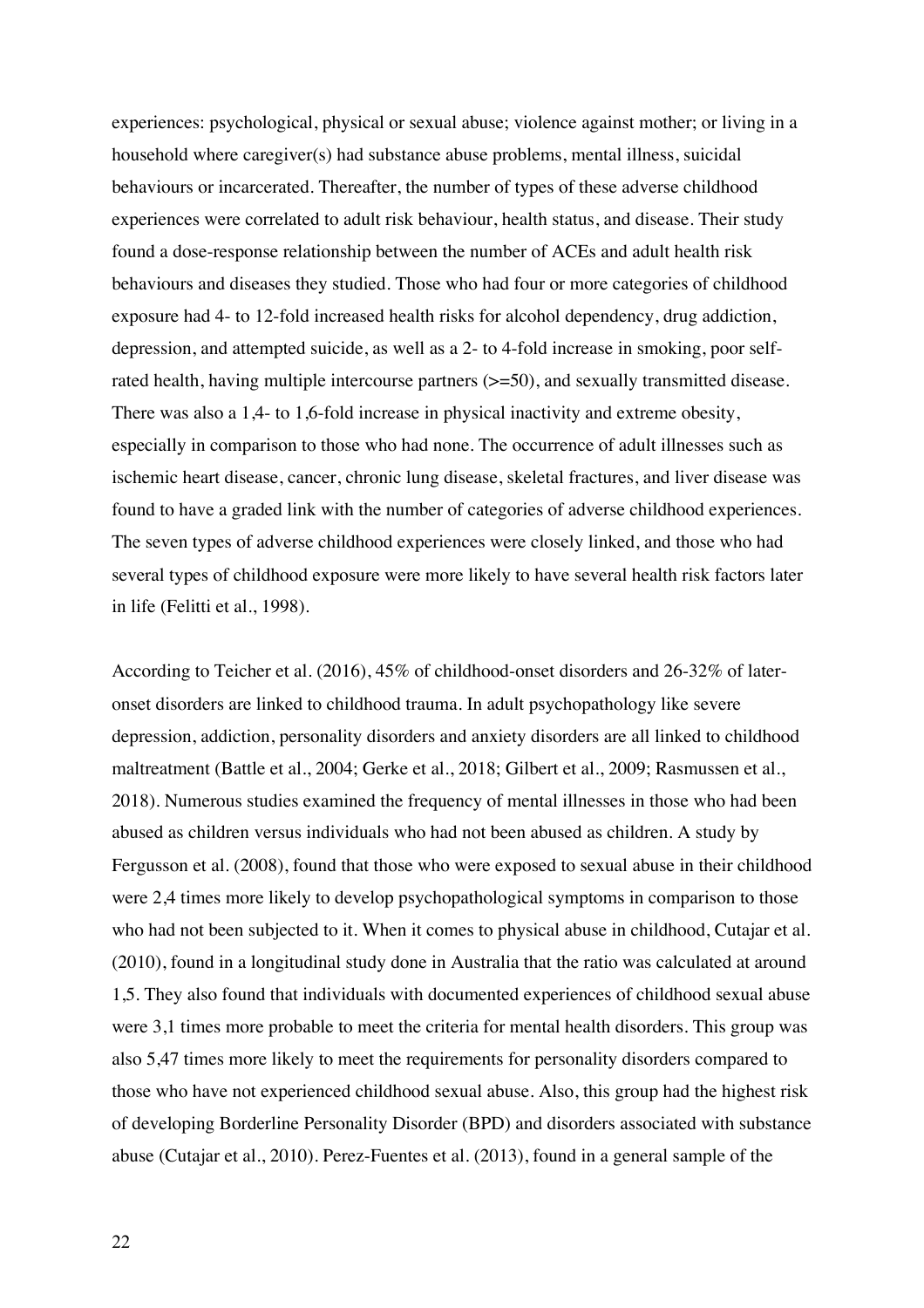United States population that childhood sexual abuse survivors had a three-fold likelihood of developing almost all mental health disorders in comparison to those who were not exposed to the same abuse. Additionally, according to Koenen et al. (2017), and Steine et al. (2017), a cumulative or dose-response relationship link between the more severe forms of childhood maltreatment, a high repetitive recurrence, and the combination of multiple types of childhood maltreatment increase the chance of developing a mental illness. Lastly, van der Kolk (2015), saw child abuse as the largest public health issue in the United States. He mentions that the cost of child abuse surpasses that of cancer or heart disease and that eliminating child abuse in the United States will drastically reduce the levels of depression by half, alcoholism by two-thirds, suicide, IV drug use, and domestic violence by three-quarters.

#### **3.4The Validity of CPTSD**

A psychiatric diagnosis, according to van der Kolk (2015), has significant consequences. Treatment is guided by a diagnosis, and any incorrect treatment might have dire effects. A diagnostic label is also likely to stay with individuals for the remainder of their life, influencing how they perceive themselves (van der Kolk, 2015). Contrary to the recommendations of those in support of the CPTSD diagnosis, the fifth and latest edition of the Diagnostic and Statistical Manual (DSM-5) does not include CPTSD as a separate diagnosis to PTSD (Cloitre et al., 2011, Powers et al., 2017). The DSM-5 is a handbook widely utilised in major areas of the world as the definitive guidebook in diagnosing mental disorders by doctors, researchers, public health officials, and health insurance companies (American Psychological Association, n.d.; Cloitre et al., 2011). Individuals with CPTSD are disadvantaged by the existing diagnostic system, which focuses primarily on behavioural control and symptoms while disregarding their maladaptive development (van der Kolk, 2015). According to Van der Kolk (2015), many people with CPTSD are misdiagnosed with comorbidities such as borderline personality disorder, bipolar disorder, panic disorder, and depression, although many of these diagnoses correspond to symptoms of CPTSD as a result of their traumatic upbringing. He further justifies the position as "it defies parsimony, obscures etiological clarity and runs the danger of relegating treatment and intervention to a small aspect of the child's psychopathology rather than promoting a comprehensive treatment approach" (van der Kolk, 2015, p.159). Managing these symptoms may be beneficial, but it is critical to provide the assistance people require in order to get to the foundations of the issue, rather than simply addressing the particular symptoms that arise. It is critical to fully address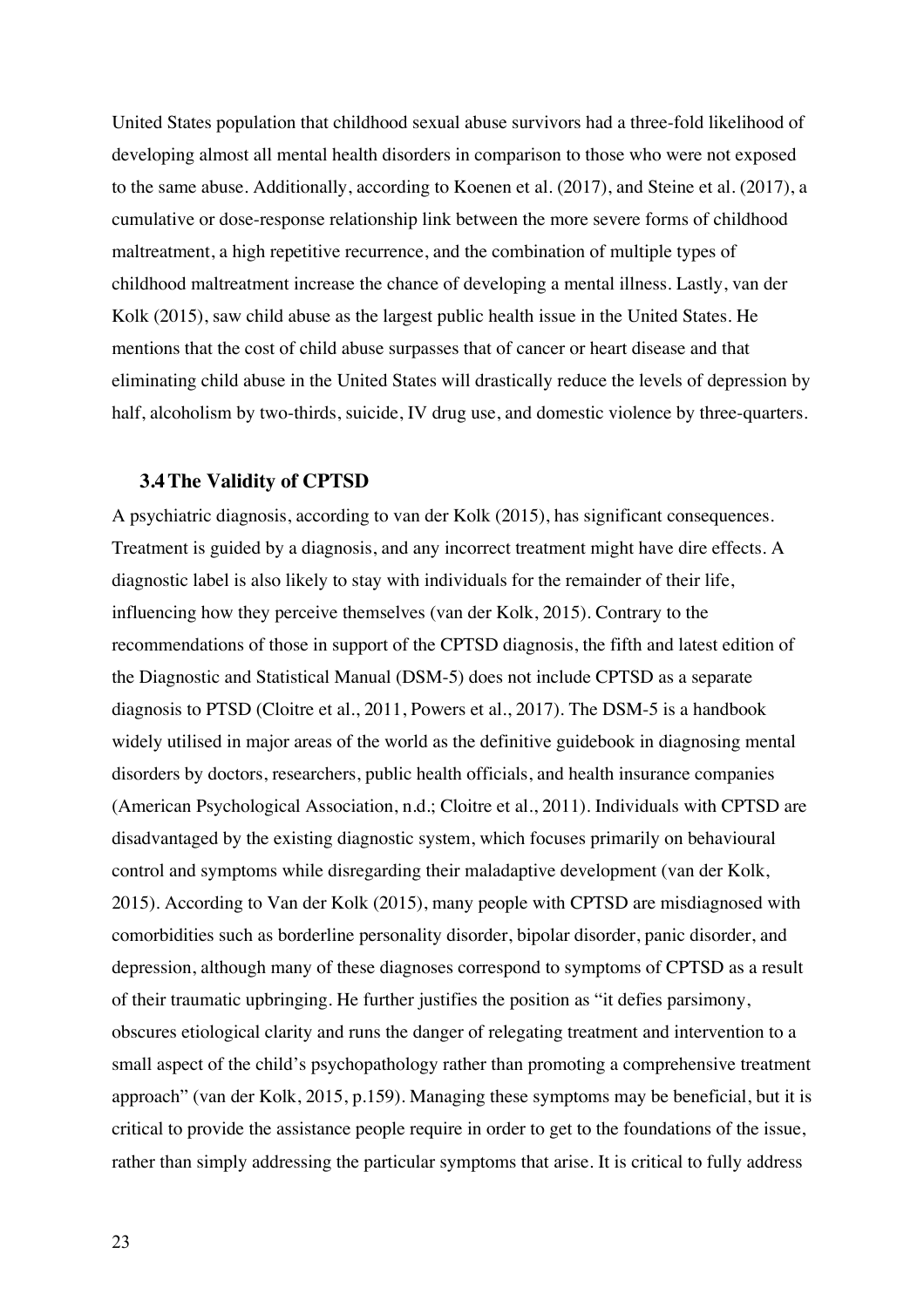and view their problems via a holistic lens (van der Kolk, 2015). Just before the DSM-5 was released in 2013, it was critiqued due to lacking scientific validity and diagnostic reliability (Kraemer et al., 2012; van der Kolk, 2015). Also, the world's largest funding for mental health research, the National Institute for Mental Health (NIMH), announced that they would no longer support research that relies solely on DSM-criteria (Lane, 2013; Insel, 2013). The NIMH director, Thomas Insel, states that the DSM lacks validity and that patients deserve better. In his statement, he quotes "symptom-based diagnosis, once common in other areas of medicine, has been largely replaced in the past half-century as we have understood that symptoms alone rarely indicate the best choice of treatment" (Insel, 2013, para. 2). The validity of the DSM criteria is fiercely contested by leading trauma experts and Mental Health organisations, challenging the scientific rigour of the DSM standards.

WHO published the 11th version of its diagnostic system, the ICD-11, in June 2018 (World Health Organisation, 2018). Along with a revised version of PTSD, this release contained a new diagnosis of CPTSD which was accepted by WHO member countries in May 2019. This was a significant advancement in the study of psychotraumatology because ICD diagnoses are used to track disorders worldwide and serve as the foundation for the discovery of successful treatment and the global deployment of resources (Cloitre et al., 2020). In the ICD-11, PTSD and CPTSD are two disorders that have been identified as a result of the symptom heterogeneity observed among trauma survivors. Each disorder is made up of a small number of symptom clusters and a conceptual organisation that seems to be easy for clinicians to use (Maercker et al., 2013). These two diagnoses are siblings under the parent diagnostic group of "Disorders specifically related to stress". In terms of the formulation of PTSD, this is a considerable departure from the DSM, with an emphasis on the core symptoms and the addition of CPTSD as a new diagnosis (Maercker et al., 2013). A person can have either PTSD or CPTSD, but never both; if a person has CPTSD, they cannot be diagnosed with PTSD as it is a separate diagnosis (Brewin, 2019; Cloitre, 2020). As previously mentioned, individuals who experienced chronic, repeated, and prolonged traumas, such as childhood sexual abuse or domestic violence, tended to have more complex reactions extending beyond those typically observed in PTSD, including effects in three key domains: emotional regulation, relational capabilities and self-identity. In the ICD-11 the CPTSD diagnosis has three core elements or clusters, similar to the original DSM version of PTSD: re-experiencing of the traumatic event(s) in the present, avoidance of reminders, and a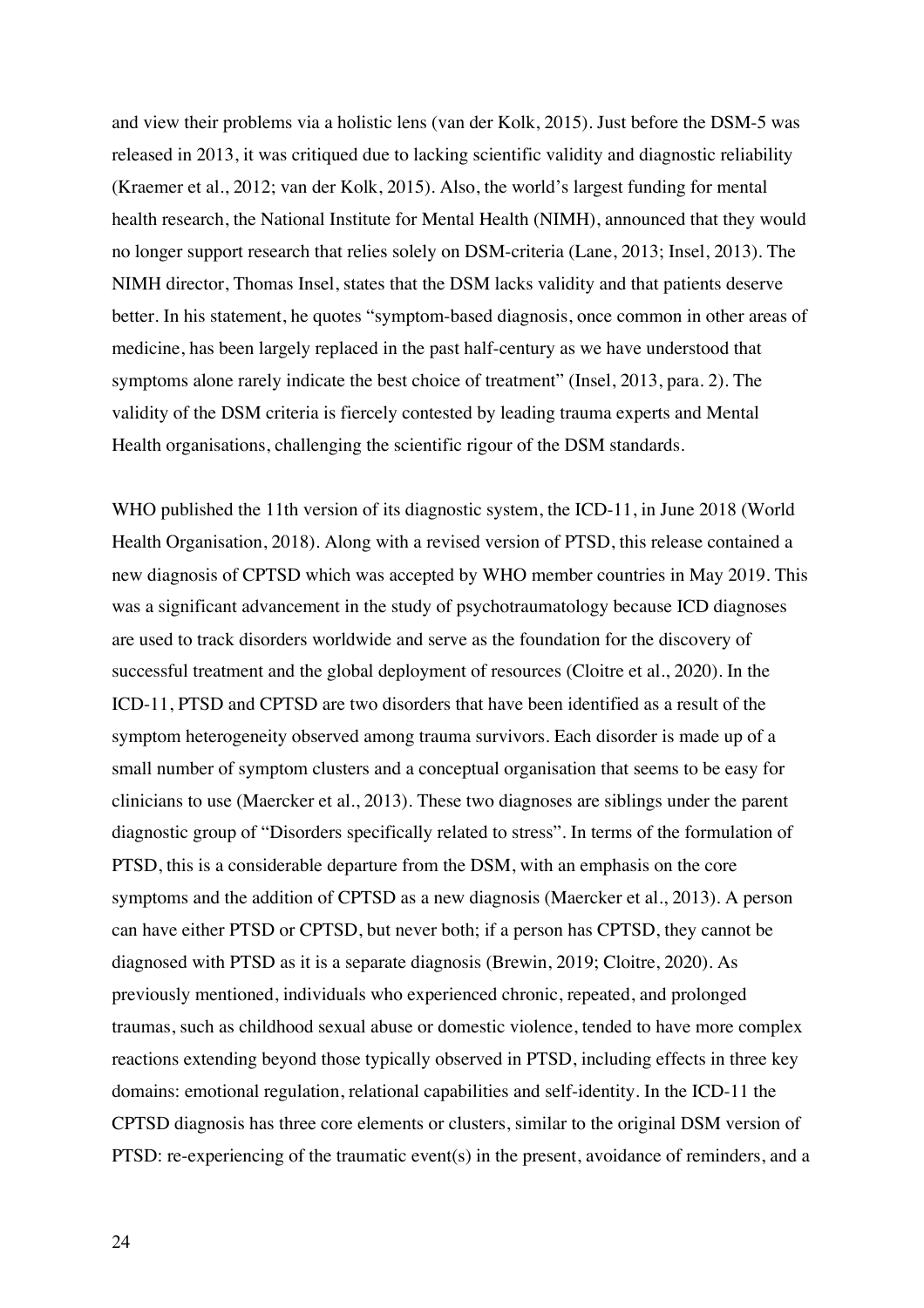sense of threat in the present. The re-experiencing and avoidance symptoms are particularly linked to the traumatic experience in this formulation, which sees PTSD as largely a conditioned fear response (Cloitre, 2020). CPTSD combines the three main aspects of PTSD, as well as three specific aspects of disturbances in self-organisation, which are widespread and occur in a variety of settings: difficulties in regulating emotions (for instance problems calming down), negative feelings about self (such as feelings of worthlessness or failure), and difficulties with relationships (like an evasion of relationships) (Cloitre, 2020). The stressors related to CPTSD are primarily interpersonal, resulting from human mistreatment rather than natural disasters (earthquakes, tornadoes, tsunamis) or accidents (train wrecks, motor vehicle accidents). CPTSD is distinguished by more persistent long-term impairments in affective, self, and relational functioning, in addition to the common symptoms of PTSD. Difficulties in all three categories frequently co-occur (Brewin, 2019). As a result, it has an explicit focus on specific, identifiable traumatic experiences that are salient in consciousness with PTSD, rather than being a non-specific response to extreme stress. There is an acknowledgement that there is no definite link between extreme trauma and the diagnosis, which means that it can be diagnosed after a single traumatic event, however, this is less likely (Cloitre, 2020).

Several studies were done in preparation for the ICD-11 to see if the participants diagnosed with PTSD and other forms of trauma might be categorised into different groups, meaning a PTSD group or CPTSD group, based on their symptoms and psychological deficits (Resick et al., 2012). Cloitre et al. (2013), were among the first to investigate if distinct types of PTSD and CPTSD symptoms might be distinguished. They identified three different groups of individuals based on their latent profile analysis (LPA). Weller et al. (2020), describes LPA as "a statistical procedure used to identify qualitatively different subgroups within populations who often share certain outward characteristics" (p.287). Firstly, a low symptom group which consists of 32% of the sample, scored low on all symptoms. Secondly, a PTSD group consists of 32% of the sample, who scored high on core PTSD symptoms but low on symptoms displaying deficits in self-organisation. Lastly, a CPTSD group consisting of 36% of the sample with high scores on both core PTSD symptoms and had high deficits in selforganisation. Several research projects involving clinical and community samples of traumatised groups with various trauma types showed comparable outcomes utilising LPA. In the early phases of the ICD-11, these findings support the conceptual integrity and reliability of the CPTSD diagnosis (Cloitre et al., 2014; Folke et al., 2019; Haselgruber et al., 2019;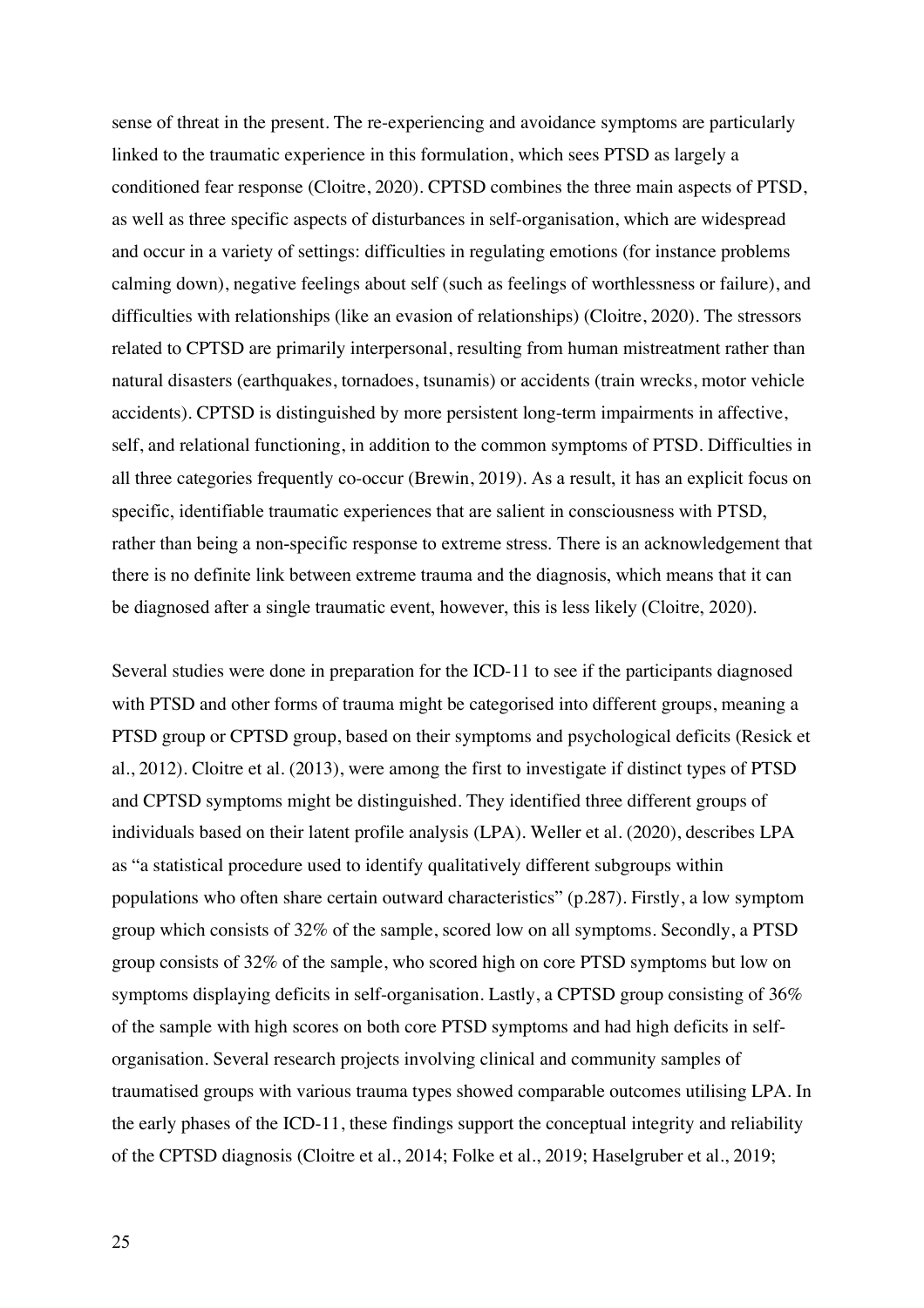Hyland et al., 2017; Powers et al., 2017; Karatzias et al., 2019; Kazlauskas et al., 2018; Kazlauskas et al., 2020; Knefel et al., 2018; Liddell et al., 2019; Murphy et al., 2016). The presence of both PTSD and CPTSD as separate diagnoses might provide a more refined organisation of the psychological outcomes that can result from trauma and is intended to guide more tailored and effective treatment planning (Cloitre, 2020).

As a response to the limitations of the DSM-5, the ICD-11 has taken a public health approach that focuses on therapeutic efficacy, such as diagnostic framework simplicity and transparent treatment planning (Cloitre, 2020). The guiding concepts for ICD-11 amendments to mental disorders were that they should be clinically useful, centred on a restricted number of core symptoms, and have an international application (Cloitre et al., 2018). Unlike the DSM, the ICD does not require a precise list of symptoms to be present to make a diagnosis of a given condition. Instead, the ICD gives a narrative description of a disorder's definition, as well as a list of the disorder's essential and required characteristics (First et al., 2015). According to Cloitre et al. (2018), this broad definition establishes a foundation for a disorder's overall comprehension. The lack of precise symptoms and diagnostic criteria, on the other hand, produces confusion and potential challenges in creating a universal understanding of a disorder's nature and manifestation among clinicians and researchers (Cloitre et al., 2018). To implement WHO narrative descriptions of ICD-11 PTSD and CPTSD, researchers from the "Working Group for Disorders Specifically Associated with Stress" constructed the International Trauma Questionnaire (ITQ), a preliminary self-report measure with a specified set of diagnostic criteria to be used by clinicians and researchers (Cloitre et al., 2018). The ITQ is a short, straightforward assessment of the basic symptoms of PTSD and CPTSD. It follows the ICD-11's organising principles of focusing on a small but core group of symptoms to enhance clinical utility and worldwide applicability (Cloitre et al., 2018). The ITQ is the instrument used in many of the studies reviewed in this paper and has proven to be a trustworthy tool according to studies utilising preliminary versions with subjects exposed to various types of traumas (Bondjers et al., 2019; Ho et al., 2019; Facer-Irwin et al., 2021; Choi et al., 2021; Cloitre et al., 2019). However, Palgi et al. (2020), states that there might be cultural disparities in subjective traumatic outlooks and that more integrated approaches to PTSD and CPTSD assessment are needed. In some studies, childhood adversity was also assessed using ACE. The ACE is a 10-item self-report measure with a "Yes" (1) or "No" (0)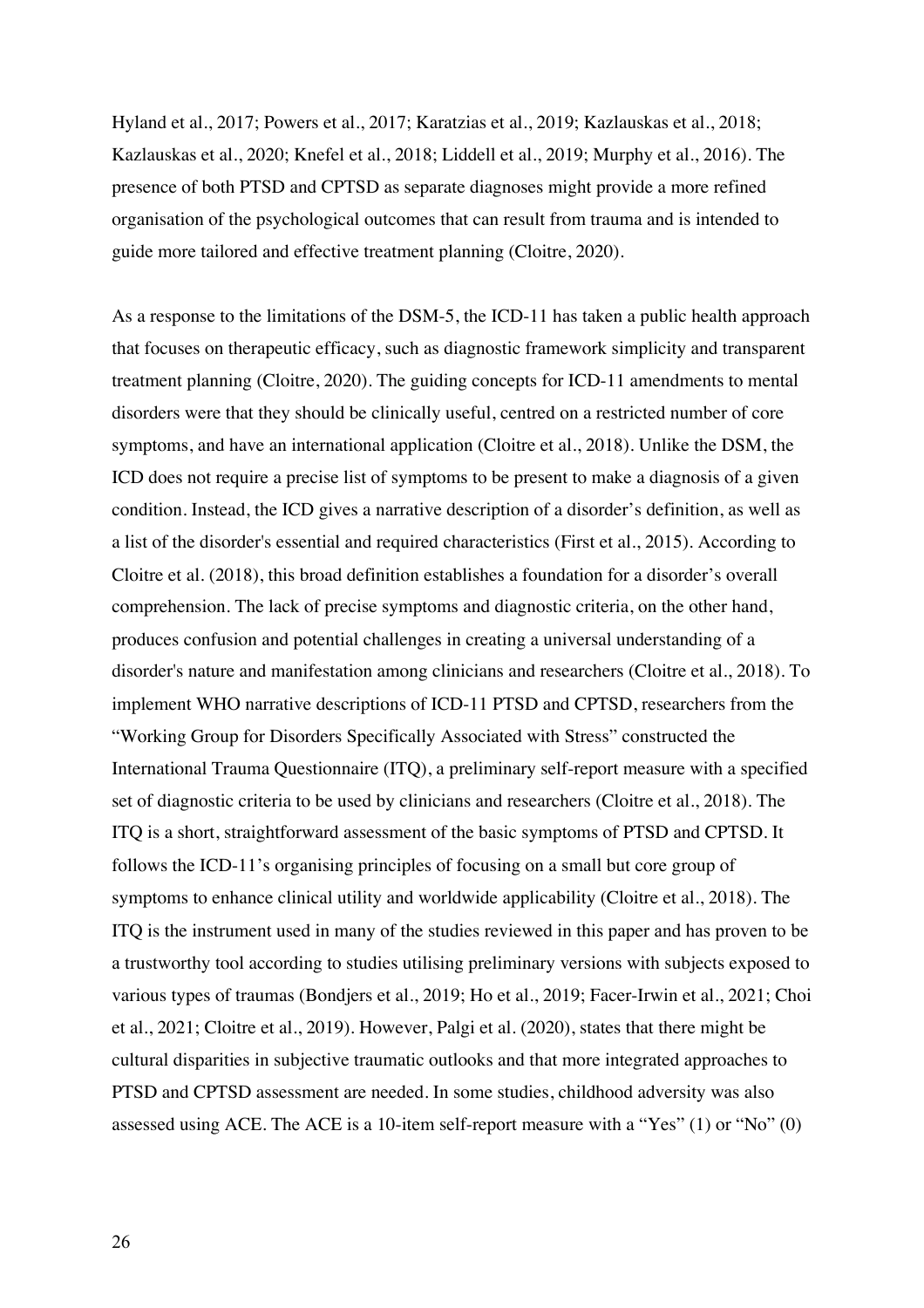response format. ACE items were used to assess emotional neglect and physical neglect and verbal, sexual and physical abuse (Felitti et al., 1998).

#### **3.4.1 CPTSD and negative sense of self and affect dysregulation**

Cozolino (2014), found that as a result of their childhood trauma, individuals with CPTSD may develop deficits in their personality due to the maladaptive survival strategy they developed, which interferes with the body's capacity to self-regulate dynamically. With the body frequently remaining in a state of hyperarousal to preserve the feelings of safety and be sensitive to nonverbal signs that may suggest to threat. Due to deficiencies in parasympathetic nervous system activation, increased cortisol levels, and deficits in the regions of the brain, this continued hypervigilance takes a toll on the individual's ability to self-regulate, potentially preventing the ability to support daily life activities required for functioning (Cozolino, 2014). According to Hyland et al. (2017), early interpersonal trauma and abuse can encourage and facilitate the formation of negative self-concept. Considering the context and reality of childhood maltreatment, CPTSD can encapsulate the unique selfevaluative characteristics that influence trauma-induced shame, feelings of guilt, depression and disgust which are typically linked to early types of interpersonal trauma (Hyland et al., 2017). Avoidance, social anxiety, and social phobia are examples of social inhibitors and restrictions that may worsen and exacerbate post-traumatic responses, facilitating and promoting a more "complex" expression of PTSD (Hyland et al., 2017). Condly (2006), states that "traumatic events affect great damage not so much because of the immediate harm they cause but because of the lingering need to re-evaluate one's view of oneself and the world" (p. 211). This trauma-induced self-criticism has been documented across several studies. Childhood trauma, for example, has been linked to self-denigration, self-harm, a distorted perception of oneself, and suicidality (Badour & Adams, 2015; Gilbert, 2015; Hyland et al., 2017; Park et al., 2015).

Many children who have been subjected to adversities experience emotional, cognitive, and behavioural anomalies. According to Dye (2018), trauma survivors may experience sadness, anxiety, sensitivity to rejection, insecure relationships, abandonment difficulties, mood disorders, attachment issues, aggressiveness, criminality, drug addiction, and trouble trusting others. They may also have reckless or destructive behaviour, aggressiveness, sleep difficulties, hypervigilance, and memory issues as a result of their trauma. In terms of affect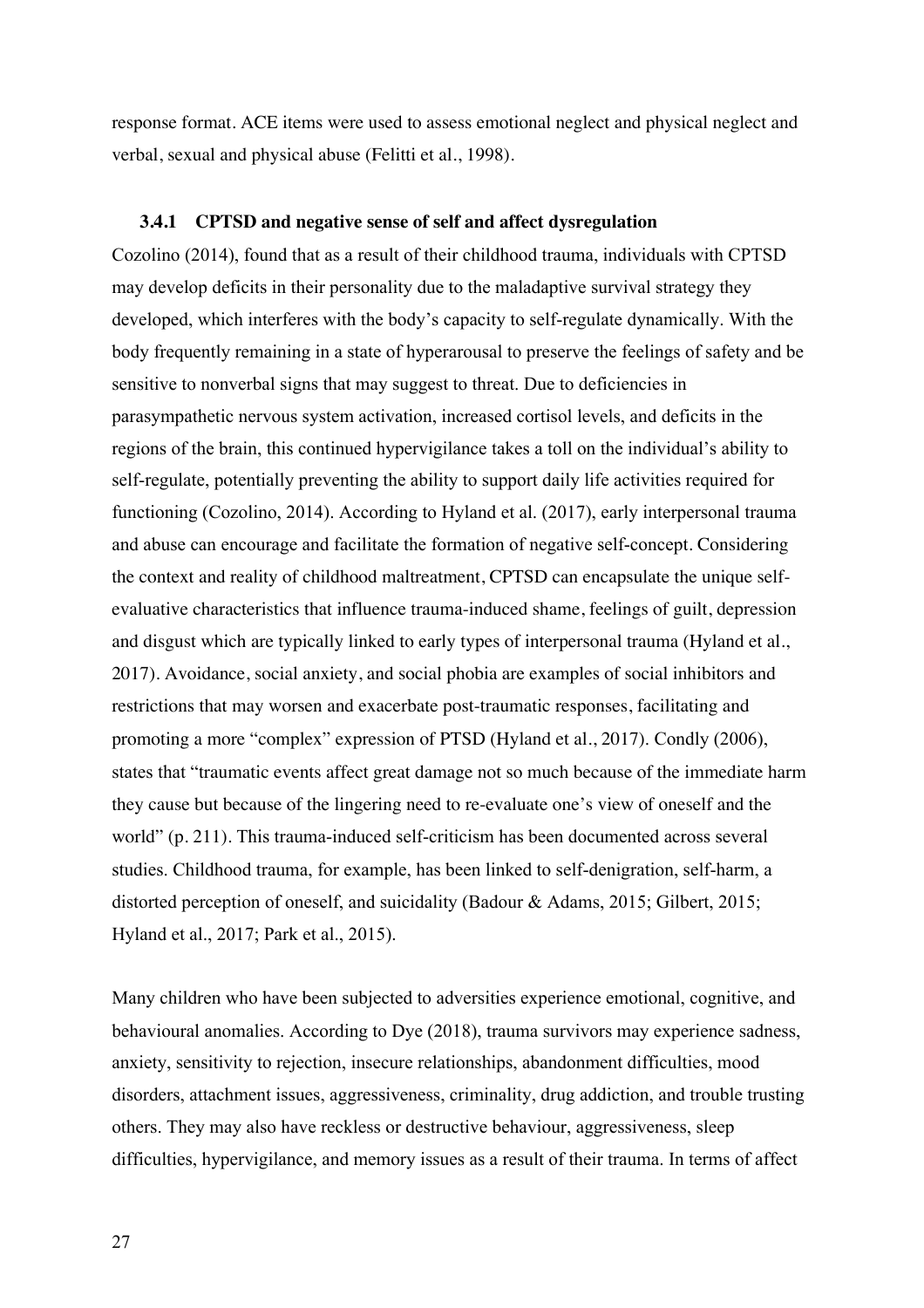dysregulation symptoms, several research papers show that childhood trauma survivors have a reduced ability to regulate and/or tolerate undesirable emotional states. Elklit et al. (2014), and Cloitre et al. (2013), found that individuals in the CPTSD group of their studies demonstrated the highest level of social functional impairment, where the CPTSD group had considerably worse symptoms than the PTSD group. They conclude that early forms of interpersonal threat, violation, and harm may attribute to the severe and negative consequences in these individual's social life (Cloitre et al., 2013; Elklit et al., 2014). Childhood interpersonal trauma, particularly repeated and prolonged traumatic exposures that are believed to increase the risk of CPTSD, can obstruct the acquisition and development of "adequate" affective regulatory skills. This disturbance of emotional regulation might be a direct result of the trauma's psychological impacts, but it could also be a reflection of the neurobiological repercussions of early interpersonal trauma, as discussed previously in this paper (Cloitre et al., 2013; Cozolino, 2014; Cross et al., 2017; Elklit et al., 2014).

### **3.4.2 CPTSD and Re-victimisation**

When it comes to re-victimisation in adulthood, survivors of childhood maltreatment are at high risk (Knefel et al., 2018). Tapia (2014), found that childhood sexual abuse survivors are 35 times more likely to be sexually assaulted than non-victims, and Walker et al. (2017), found that almost half of childhood sexual abuse survivors are re-victimised as adults. Widom et al. (2008), discovered that adults who suffered from child maltreatment are more prone to re-victimising events like physical or sexual assault, but not more likely to encounter other traumatic events like catastrophes or accidents than non-maltreated people. Thus, revictimisation reflects the shift from childhood to adulthood interpersonal trauma where the psychosocial and psychopathological components of the routes from child abuse to revictimisation are present (Miron & Orcutt, 2014). This is linked with the fact that individuals with CPTSD, as mentioned earlier, may experience a distorted view of themselves where they feel shame, guilt, and disgust for their childhood maltreatment (Hyland et al., 2017). Also due to other aspects, CPTSD psychopathology like substance abuse and depression makes re-traumatisation more likely (Knefel et al., 2018). This highlights a problem that individuals with CPTSD have, that may not be a problem to those with PTSD or adult-onset trauma. However, Knefel et al. (2018), states that it is uncertain whether adult psychopathology is related to childhood maltreatment, re-victimisation, or both kinds of interpersonal trauma.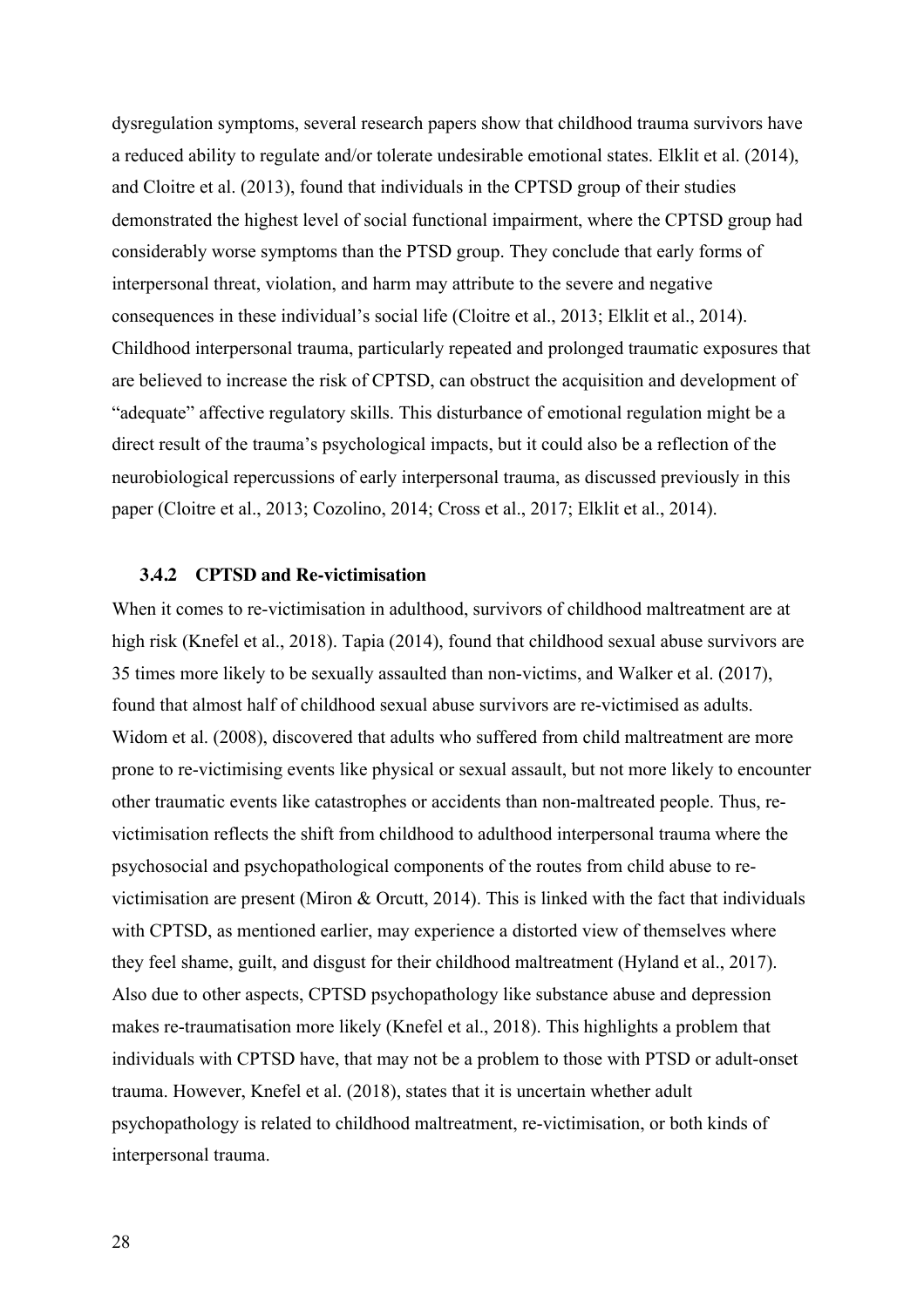#### **3.4.3 CPTSD vs. PTSD**

A Danish cohort study (age 24) by Hyland et al. (2017), supports that exposure to interpersonal traumas, that is prolonged and repeated or consisting of various forms under circumstances where escape is difficult or even impossible, is more likely to enhance the risk of ICD-11 CPTSD in comparison to PTSD. Especially, trauma of the interpersonal type that occurs during the early stages of development is thought to be the typical form of trauma that are likely to enhance the risk of disturbances in self-organisation symptomatology as well as PTSD symptomatology. Also, their study showed that the accumulation of exposure to traumatic events in childhood increased the risk of CPTSD in comparison to PTSD. Cloitre et al. (2019), did a study on an adult population sample in the United States and found that CPTSD was linked to higher levels of symptom co-morbidity and poorer rates of psychological well-being in comparison to those in the PTSD group. In their study CPTSD is also clearly identified as a more significant and disabling condition with a higher psychological load. Bondjers et al. (2019), found that CPTSD is strongly linked to disturbances in self-organisation symptoms and "functional impairment", as well as poorer quality of life compared to PTSD. According to Cloitre et al. (2019), clinical implications for the therapy of CPTSD include the possibility that, in comparison to PTSD, this condition will necessitate longer and differing treatments to attain optimal results. In a dose-response relationship, cumulative adulthood trauma was linked to both PTSD and CPTSD. Cumulative childhood trauma, on the other hand, was much more strongly associated with CPTSD, evidence that one major route to CPTSD may be trauma's adverse impact on crucial developmental aspects linked to emotion regulation, self-concept, and relational capabilities that continues into adulthood that may be caused by the deficits in the development of their neurobiology (Cloitre et al., 2019; Cloitre et al., 2006).

A study on African American women, by Powers et al. (2019), found that there are clinically significant distinctions between DSM-5 PTSD and CPTSD, that might influence treatment. They also support in their study that exposure to child abuse increased the risk of developing CPTSD. Individuals with CPTSD also had a lower probability of having a secure attachment and more comorbidity with other psychiatric conditions. Compared to those with adult-onset traumas, those in the CPTSD group had higher psychiatric symptoms such as emotion dysregulation and dissociation, which could be seen as risk factors for various comorbid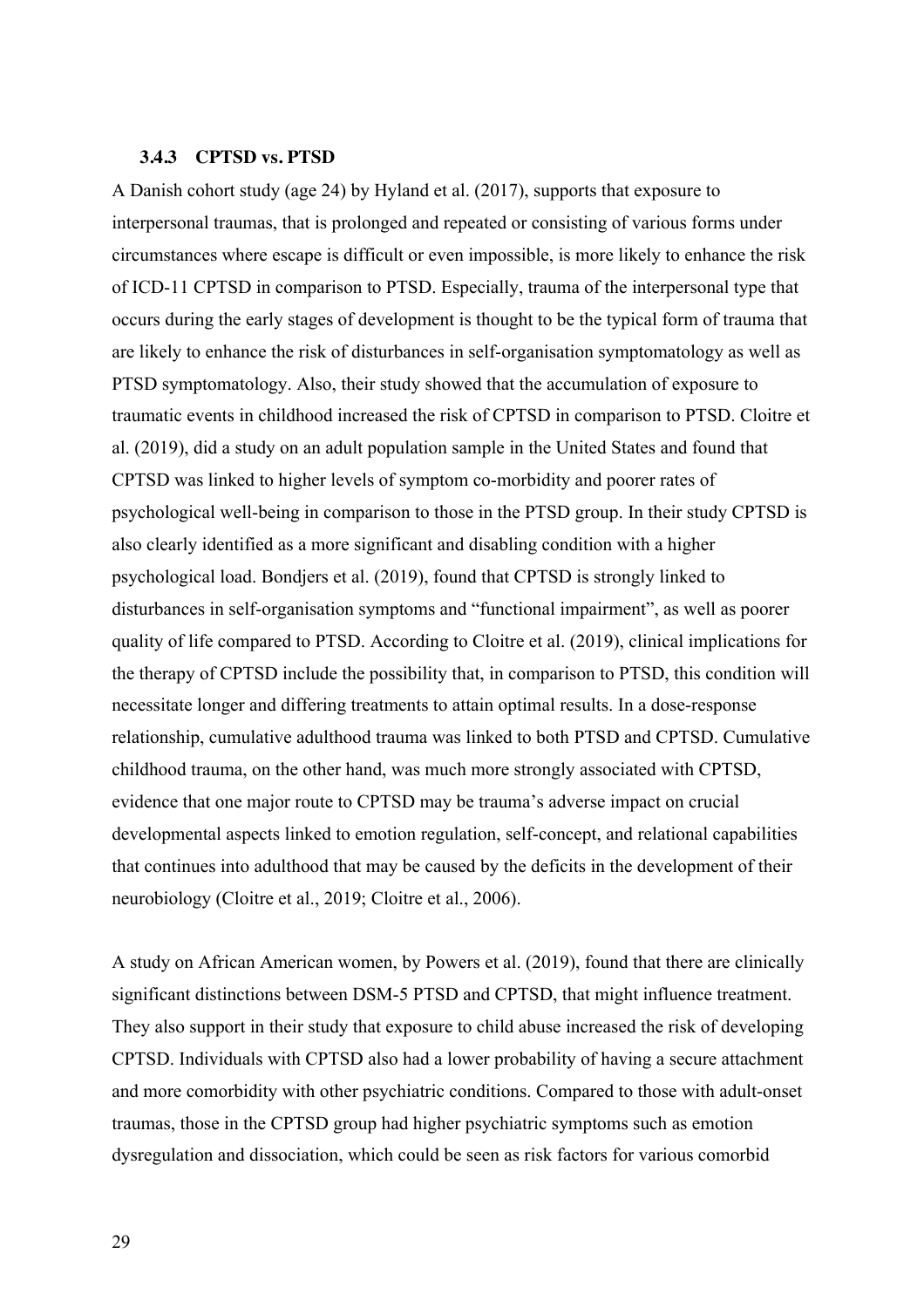psychiatric conditions or constitute more complications with day-to-day functioning. They validated in their study that the differences between PTSD and CPTSD were big enough to view CPTSD as an independent construct (Powers et al., 2017). Emotion dysregulation was also considerably greater in the DSM-5 PTSD group compared to other traumatised controls, confirming the notion that emotion dysregulation is a crucial component of PTSD. However, the emotion dysregulation was even higher in the CPTSD group which shows that emotion dysregulation is a key inhibiting factor for these individuals that goes far beyond DSM-5 PTSD alone (Powers et al., 2017). Furthermore, affect dysregulation, whether through hyperactivation or deactivation, is one of the hallmarks of CPTSD, and their findings suggest a more widespread deficiency in emotion dysregulation when compared to the DSM PTSD group. These discrepancies emphasise how people with CPTSD fail to comprehend their emotional responses and apply methods to deal with them, making it challenging to handle day-to-day responsibilities and commit to treatment. Individuals with CPTSD had greater levels of general dissociation as well as the symptoms criteria for a diagnosis of the DSM-5 dissociative PTSD subtype. However, not all the participants with CPTSD met the criteria for the DSM-5 PTSD dissociative subtype, which strengthens the validity and relevant distinctiveness of CPTSD (Powers et al., 2017). This would be otherwise missed using the current DSM-5 diagnostic approach. It is essential to highlight that they did not find an overall difference in trauma exposure, other than childhood abuse, between the PTSD and CPTSD groups, lending credence to previous studies demonstrating the specific influence of childhood trauma on the development of CPTSD (Bondjers et al., 2019; Choi et al., 2021; Cloitre et al.,,2014; Cloitre et al., 2018; Cloitre et al., 2019; Facer-Irwin et al., 2021; Haselgruber et al., 2019; Hyland et al., 2017; Hyland et al., 2018; Karatzias et al., 2019; Knefel et al., 2018; Powers et al., 2017).

Haselgruber et al. (2019), studied a sample of Austrian foster children and concluded the construct validity of CPTSD for the first time in children. They found that children in the CPTSD class presented higher rates of childhood trauma, depression, dissociation, anxiety, emotion regulation difficulties, and functional impairment. Often, children end up in foster care because they have been subjected to substantial physical, sexual, or emotional abuse and neglect, or maybe because their caregiver's capacity to care for them has been significantly harmed by circumstances such as mental illness, substance dependency, or family violence (Gatwiri et al., 2019). Haselburger et al. (2019), found that 31% of the foster children they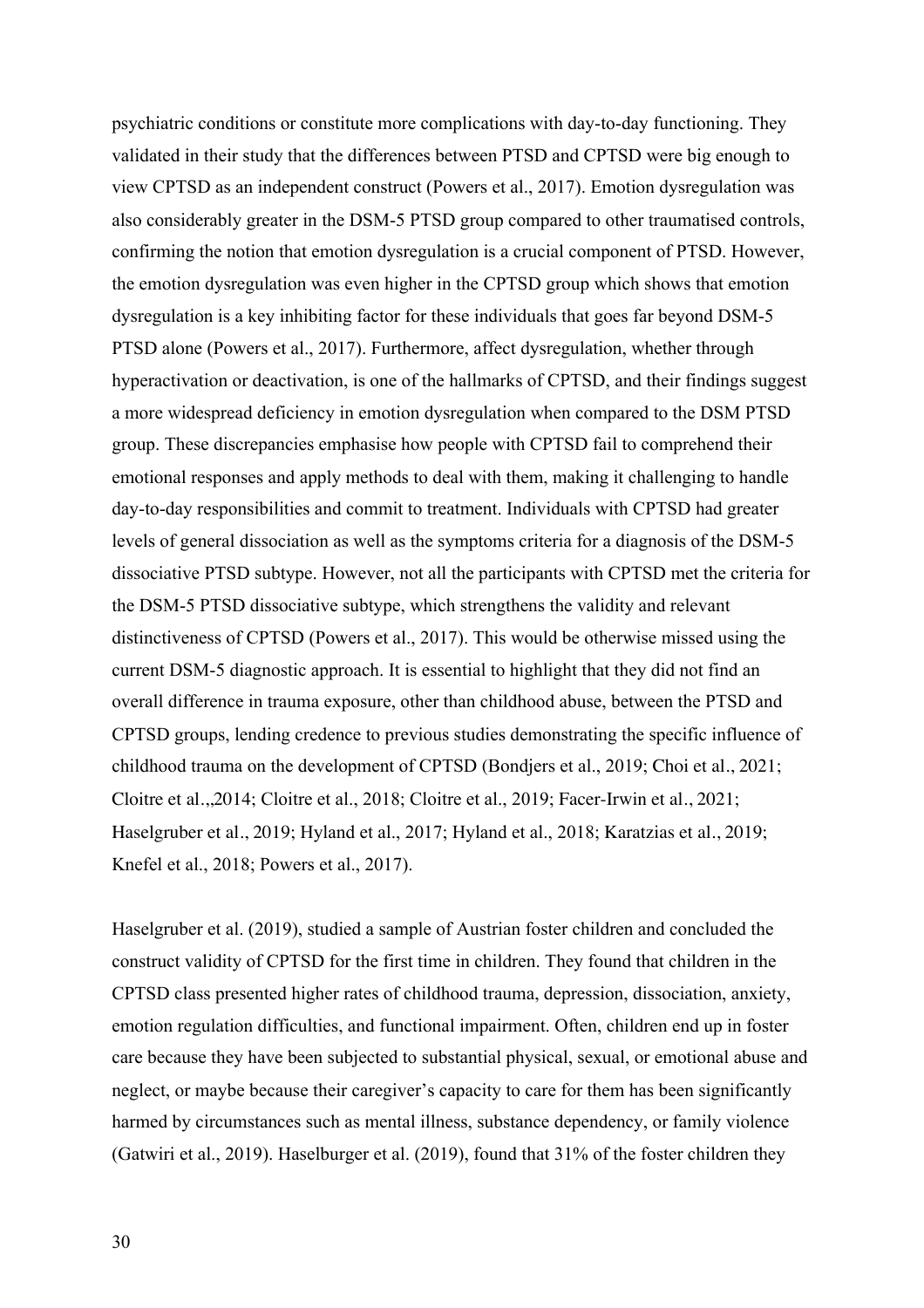studied fell into the CPTSD category where they showed the greatest levels of accumulated childhood trauma in comparison to the PTSD category of the same study. Their findings supported that vulnerable children entering foster care systems should be routinely screened for CPTSD to provide them with the help they need. Interestingly, when compared to other traumas in a multifactorial context, childhood sexual and physical abuse conducted by a caregiver or guardian was very highly connected to risk for CPTSD (Cloitre et al., 2019). Sexual assault in childhood that was not perpetrated by a parent or guardian, on the other hand, was linked to PTSD, and so was kidnapping or abduction. This finding is consistent with attachment theory, which emphasises the importance of caregivers throughout childhood in self-organisation processes. Furthermore, childhood abuse can be viewed as a type of betrayal trauma; where trust and well-being are abused by the very people they rely on for survival (Cloitre et al., 2019). According to research on betrayal trauma, interpersonal traumas conducted by someone known to the child cause more harm than those done by a stranger or a non-caregiver (Goldberg & Freyd, 2006). These observations emphasise the significance of using distinct terms and classifications for victimisation, as well as specifying the perpetrator's relations to the victim. The majority of epidemiological research and many community studies analyse sexual violence in children utilising a single umbrella term, generally "sexual assault" or "sexual abuse". It will be critical to describe events by not just the life stage but also the nature of the relationship in research that aims to distinguish between risk factors for PTSD versus CPTSD outcomes (Cloitre et al., 2019).

A study based on male prisoners in the United Kingdom found that individuals who had encountered their traumatic experiences within the previous year were nearly six times more likely to meet PTSD criteria (Facer-Irwin et al., 2021). Individuals who experienced cumulative traumatisation as a child or throughout their lives were not statistically more probable to meet PTSD criteria. Other types of childhood trauma, interpersonal and/or sexual violence, or recurrent exposures were not found to be linked with PTSD. However, exposure to all these traumatic exposures increased the likelihood to meet the criteria of CPTSD significantly. These characteristics included childhood verbal, physical and sexual abuse, and childhood physical and emotional neglect after adjusting for covariates like their living situation and past anxiety and/or depression history (Facer-Irwin et al., 2021). The CPTSD group was also highly linked to exposure to various other markers of complex trauma throughout one's life. Individuals whose trauma included direct interpersonal violence, sexual victimisation, or numerous exposures were considerably more prone to meet CPTSD criteria.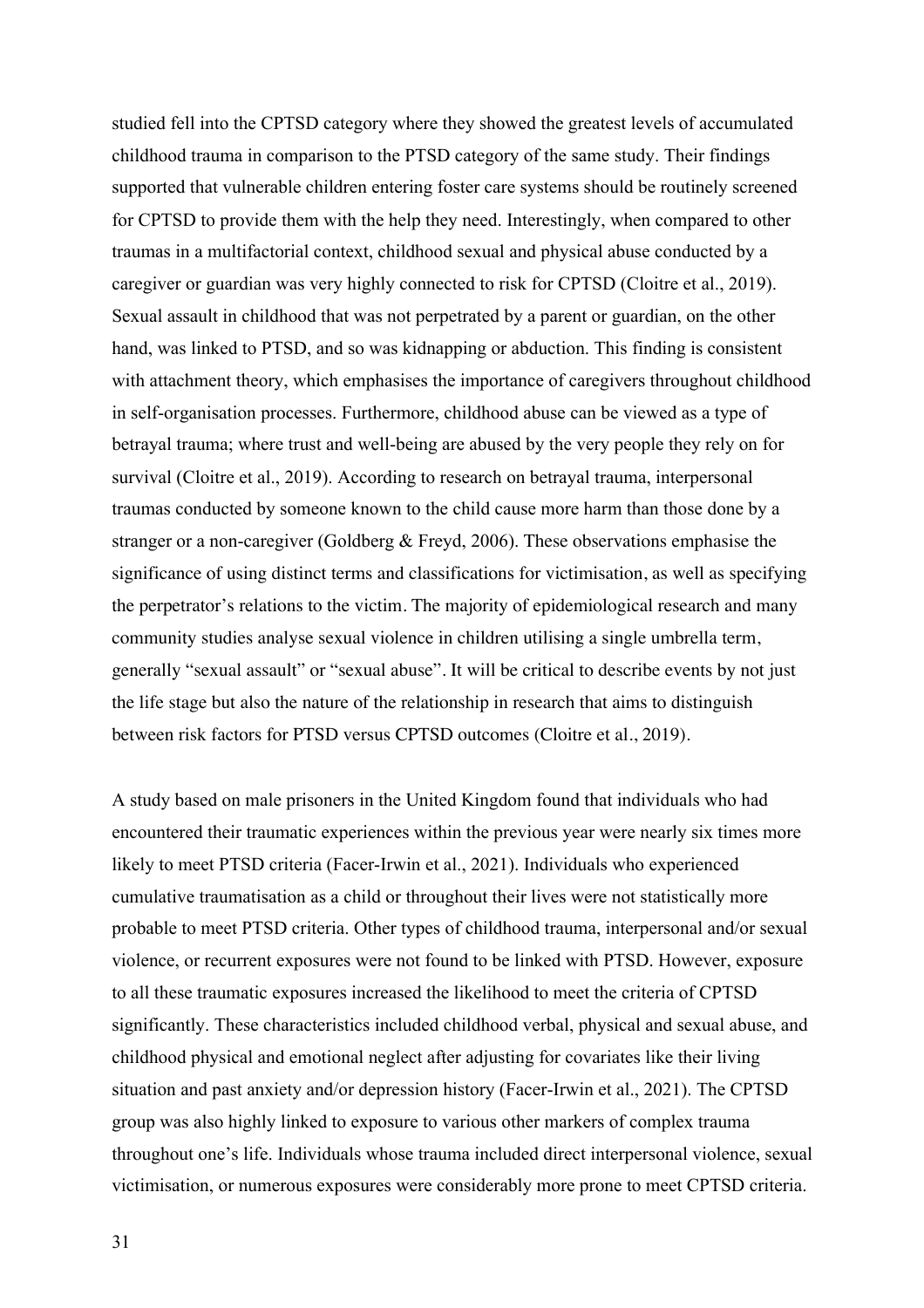Poly-victimisation was also found to be closely linked to CPTSD status. CPTSD was associated with the cumulative experience of more than five adverse childhood experiences or more than eight different types of trauma during their lives. Those who reported childhood physical neglect were nearly six times more likely to fall into the CPTSD category than the PTSD category (Facer-Irwin et al., 2021).

Karatzias et al. (2019), supports the distinction of CPTSD in their study on a trauma-exposed population in the United Kingdom. They discovered that having undergone a greater number of childhood interpersonal traumas was significantly linked with CPTSD and that CPTSD had higher rates of comorbidity and the highest rates of depression and anxiety. However, they found a higher prevalence of CPTSD in their study in comparison to PTSD. This is higher than the other studies reviewed in this paper (Bondjers et al., 2019; Choi et al., 2021; Cloitre et al.,2014; Cloitre et al., 2018; Cloitre et al., 2019; Facer-Irwin et al., 2021; Haselgruber et al., 2019; Hyland et al., 2017; Hyland et al., 2018; Karatzias et al., 2019; Knefel et al., 2018; Powers et al., 2017). This could be due to the trauma-exposed inclusion criteria where the selected participants are the distressed/traumatised individuals of the general population. As a result, the current data imply that CPTSD is a more common diagnosis than PTSD, among traumatised individuals of the general population, even though previous research states that the prevalence of PTSD is the same as, if not more than, CPTSD (Karatzias et al., 2019). This is a significant finding, considering that 70% of the world's population has endured at least one traumatic experience in their lives (Benjet et al., 2016; Kessler et al., 2017). A Korean ACE study by Choi et al. (2021), supports the statement that CPTSD is more prevalent than PTSD, however, their sample group showed a greater prevalence of PTSD in general compared to other broad community samples that used the ITQ (Ben-Ezra et al., 2017; Cloitre et al., 2019; Ho et al., 2019; Hyland et al., 2021). This can be explained by a high rate of ACE exposure within the sample, with 32.5% having scored over 5 ACEs. This shows a direct link between childhood trauma and CPTSD (Cloitre, 2019). According to Choi et al. (2021), the CPTSD class was characterised by higher ACE scores and cumulative lifetime trauma, having experienced more childhood emotional, physical and sexual abuse, and a higher likelihood of having an abusive household member. The CPTSD group had the highest scores when it came to depression, probable panic disorder, depersonalisation-derealisation, cognitive-behavioural reexperiences, trauma memory disintegration and dissociative self-harm, corroborating prior research that found CPTSD to be the most disruptive disorder (Cloitre et al., 2019; Hyland et al., 2018; Karatzias et al.,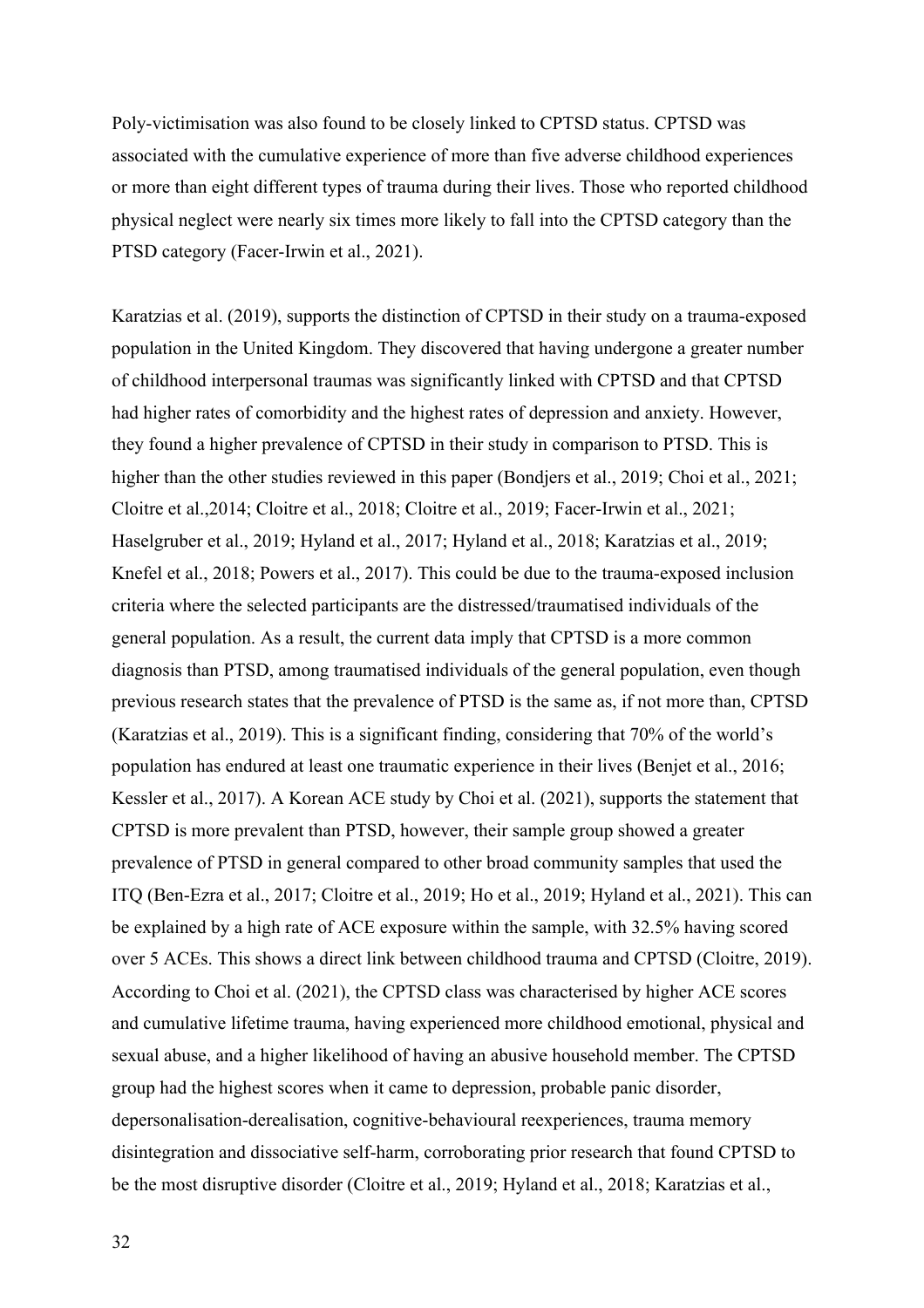2019). However, the PTSD class was not far off when it came to ACE patterns, yet, showed less likelihood of childhood emotional abuse and comparatively lower exposure to lifetime trauma (Choi et al., 2021).

#### **3.4.4 Reflections and critiques of the CPTSD diagnosis**

Although several studies to date (Powers et al., 2017; Hyland et al., 2017; Bondjers et al., 2019; Cloitre et al., 2018; Cloitre et al., 2019, Cloitre et al., 2014, Haselgruber et al., 2019; Facer-Irwin et al., 2021; Karatzias et al., 2019; Choi et al., 2021; Hyland et al., 2018; Knefel et al., 2018) indicate that CPTSD typically develops from repeated traumatic experiences, some have discovered that individuals with chronic traumas, such as childhood abuse, appear to develop PTSD rather than CPTSD, and that individuals with single incident traumas develop CPTSD (Cloitre, 2020). These findings prompted researchers to investigate the role of dispositional (such as genetic make-up) or environmental (support systems or absence of the latter) variables in the development of the disorders so that trauma history is now regarded as a risk factor rather than a prerequisite for either diagnosis. Vulnerable people who experience a single event of trauma may develop CPTSD, whereas robust or wellsupported people who have a history of continuous trauma may develop PTSD or neither disorder (Cloitre, 2020).

Achterhof et al. (2019), and Ford (2020), published two noteworthy papers that raised issues regarding methodological reliability in most studies regarding the construct validity of CPTSD. Both studies found little evidence to support a clear difference between PTSD and CPTSD populations (Achterhof et al., 2019; Ford, 2020). Issues have also been expressed concerning the possibility of CPTSD overlapping with other disorders for which chronic or recurrent trauma is known to be a risk factor, such as borderline personality disorder (BPD). It has been suggested that CPTSD is flawed and that PTSD with comorbidities or a form of BPD is more appropriate terms (Resick et al., 2012). In fact, etiological risk factors such as child maltreatment and overlapping symptoms like issues with emotion regulation are common in both CPTSD and BPD, resulting in increased comorbidity levels of CPTSD and BPD (McLean & Gallop, 2003; Pagura et al., 2010; Resick et al., 2012). Although research is still in its early stages, a few studies regarding the history of childhood abuse have suggested that the two disorders can be differentiated substantially (Cloitre et al; 2014; Frost et al., 2018; Knefel et al., 2016). The first point to mention is that a CPTSD diagnosis requires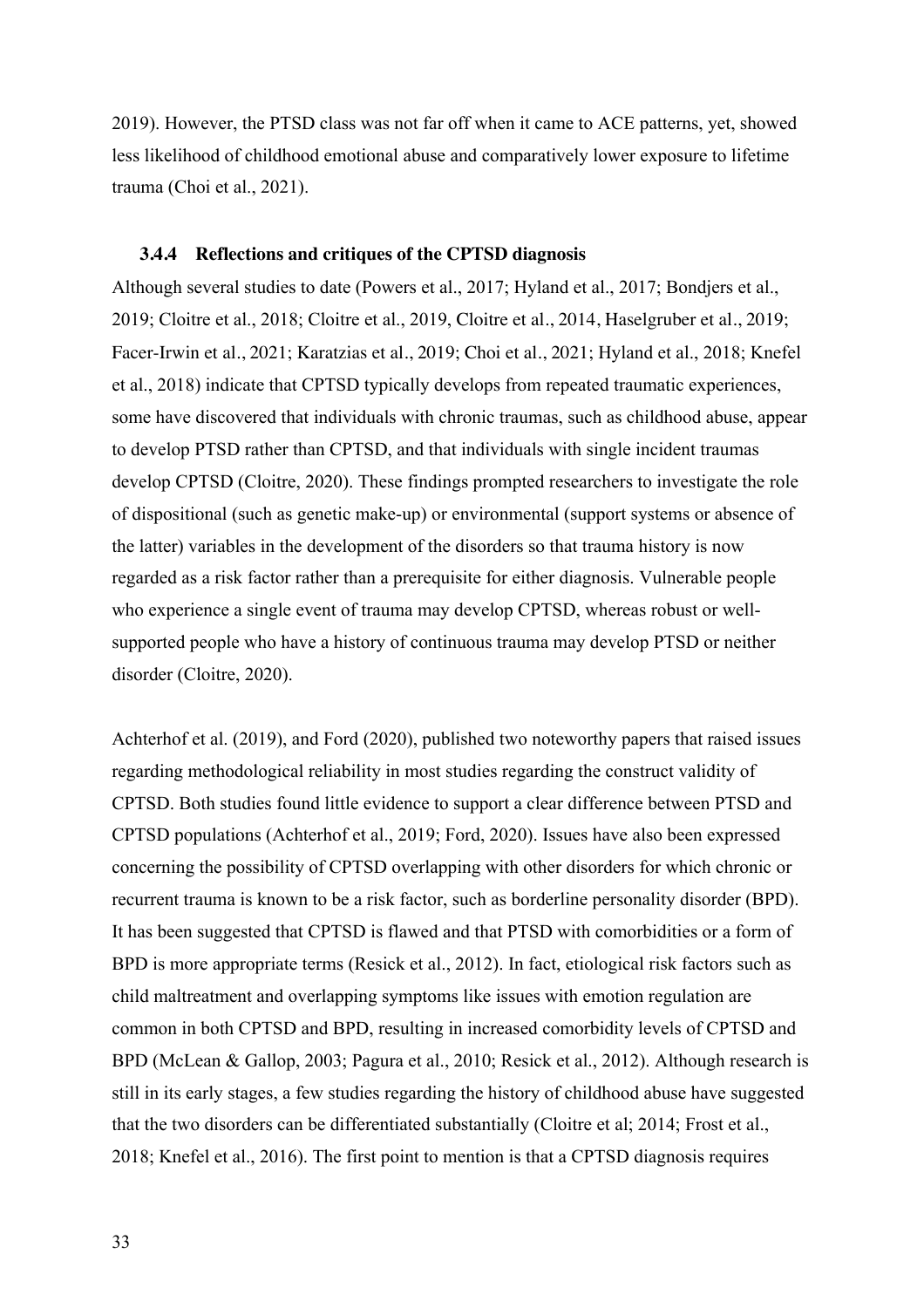trauma exposure and PTSD symptoms, but a BPD diagnosis does not. Furthermore, being anxious about being abandoned, having an unstable sense of self, having unstable relationships, impulsiveness, and self-harm and suicidal behaviour are more typical of BPD than CPTSD (Brewin, 2019). On the other hand, a severely negative sense of self and avoidance of interactions with no major changes in identity are more typical of CPTSD than BPD symptoms. However, many individuals who experience chronic or recurrent trauma may develop comorbid BPD and CPTSD. The CPTSD diagnosis is useful for certain individuals to recognise active trauma symptoms that are impacting their psychological state and behaviour. While the BPD diagnosis is helpful to evaluate that safety concerns are prominent, and likely to become more so if trauma symptoms are challenged directly without adequate preparatory work (Brewin, 2019).

#### **3.5Mind and body in the healing of CPTSD**

According to Jowett et al. (2020), there have been no comprehensive studies investigating CPTSD interventions. This is partially attributable to, as mentioned earlier, CPTSD's absence of diagnostic acknowledgement by the DSM-5. As van der Kolk (2015), states, "you cannot develop a treatment for a condition that does not exist" (p.145). Furthermore, several wellestablished interventions that help treat PTSD are ineffective in treating CPTSD or other complex trauma presentations (Gerge, 2020; Jowett et al., 2020; van der Kolk, 2015). As an example, Cloitre et al. (2010), pointed out that trauma-focused cognitive behavioural therapy (CBT) was created explicitly to alleviate PTSD symptoms. They don't contain any therapies that specifically address the extra interpersonal and emotion control issues seen in people with CPTSD (Cloitre et al., 2010).

This is mirrored by the fact that psychotherapy traditionally believes that change occurs in a top-down fashion through a "process of narrative expression and formulation", however, Kezelman and Stavropoulos (2012), points out that there should be a greater emphasis on incorporating the body in psychotherapy to treat people with CPTSD (p.68). A top-down approach starts with the regions of the brain associated with current awareness, cognitive control and thinking, which are the functioning of the top brain. This includes the cerebral cortex and the frontal lobes, of which the prefrontal cortex is a part of (Bomyea et al., 2020; Cowell et al., 2015). A top-down approach starts by looking into how the brain processes different types of information. The intervention approach frequently focuses on altering an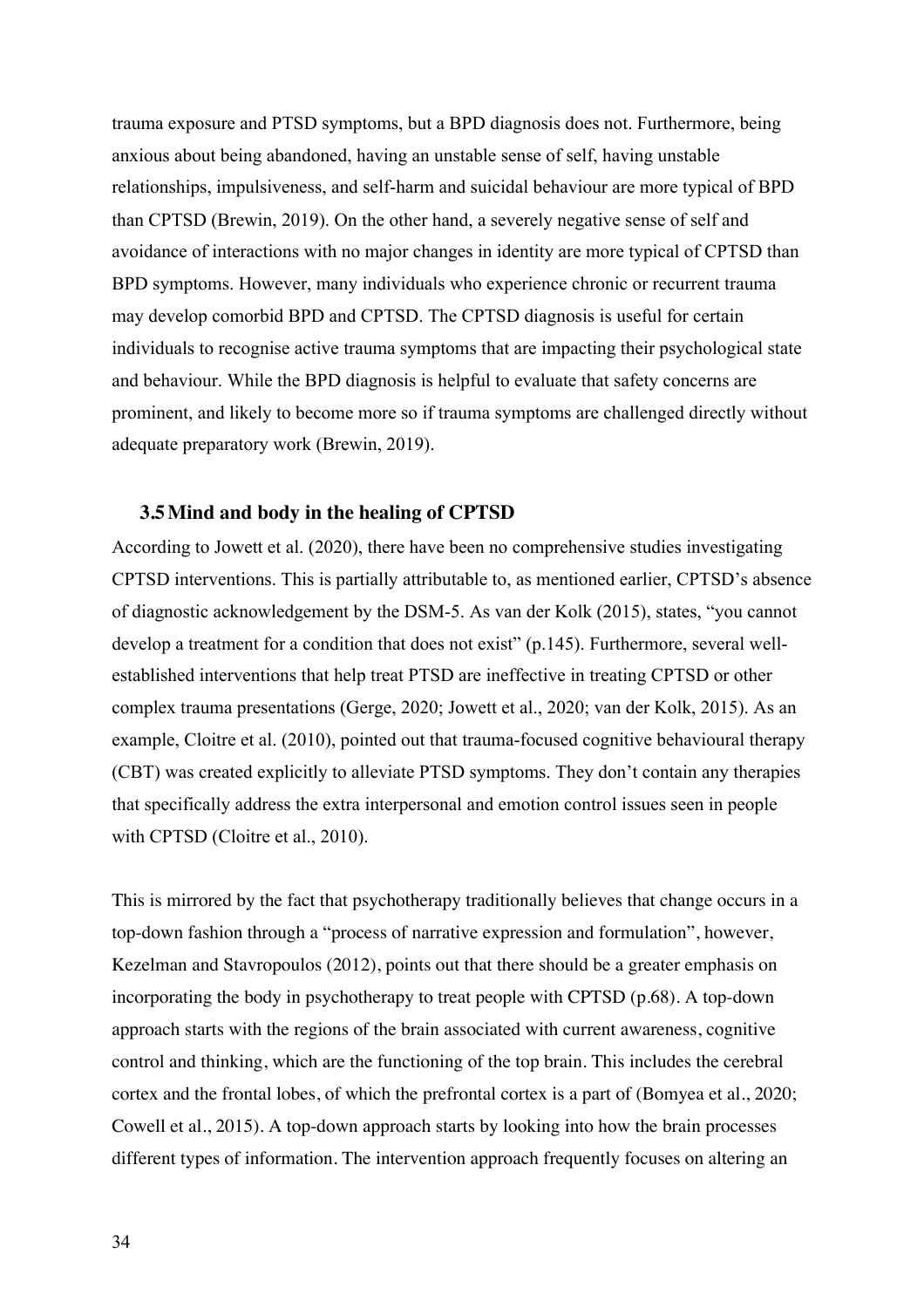individual's ideas, where the focus is on "thinking rationally" in order to make better decisions. However, starting with a top-down intervention has the disadvantage of being a logic-first strategy (Kezelman & Stavropoulos, 2012). This is because the areas of the brain responsible for logical reasoning, like the PFC, may be deactivated in those with CPTSD, a logic-first approach would be less suitable. These individuals may be experiencing dissociative symptoms or their alarm systems are overstimulated. Thinking, as a preliminary intervention, cannot counter the reaction from the defective stress-response systems and insufficient autonomic nervous system, which undermines the capacity to think matters through in people with CPTSD (Brickel, 2019, Cross et al., 2017). Van der Kolk et al. (2007), states that treatment outcome studies indicated that top-down therapies are less successful for persons with complex childhood maltreatment in comparison to adult-onset trauma. Studies have found that many symptoms associated with CPTSD may cause significant problems when using top-down approaches, such as early dropout and a worsening of symptoms (Cloitre et al., 2010; Jaycox & Foa 1996; Lanius et al., 2010). With that in mind, Carapezza et al. (2011), and Corrigan and Hull (2014), states that current management and treatment techniques for CPTSD have significant failure and drop-out rates. There is a 22,9 % drop-out rate for PTSD therapy and as high as 63% for CPTSD treatment, indicating a substantial difference between the two disorders (Corrigan & Hull, 2015; Ehring et al., 2014). Although studies have established a clear link between CPTSD and adverse experiences in childhood, the need to study the benefits of treating CPTSD symptoms other than the usual PTSD has largely gone unheeded (Bondjers et al., 2019; Choi et al., 2021; Cloitre et al.,,2014; Cloitre et al., 2018; Cloitre et al., 2019; Facer-Irwin et al., 2021; Haselgruber et al., 2019; Herzog & Schmahl, 2018; Hyland et al., 2017; Hyland et al., 2018; Karatzias et al., 2019; Knefel et al., 2018; Powers et al., 2017). Several PTSD treatments are mostly effective based on years of empirical investigations, however, the exclusion of typical CPTSD characteristics like disturbances in self-organisation symptomatology and dissociation decreases the reliability of these studies for individuals with CPTSD (Corrigan  $& Hull$ , 2015; Ehring et al., 2014; van Dijke et al., 2015). Forgash (2019), points out that people with CPTSD seldom attribute their present therapeutic challenges to their previous trauma. This frequently leads to greater traumatisation in hospital settings, particularly when they are forced to talk about their trauma before being stabilised (Forgash, 2019). During therapy, they may disassociate and/or experience flashbacks, and they may have problems trusting authority figures such as psychologists, physicians, and other healthcare professionals. This is worsened by their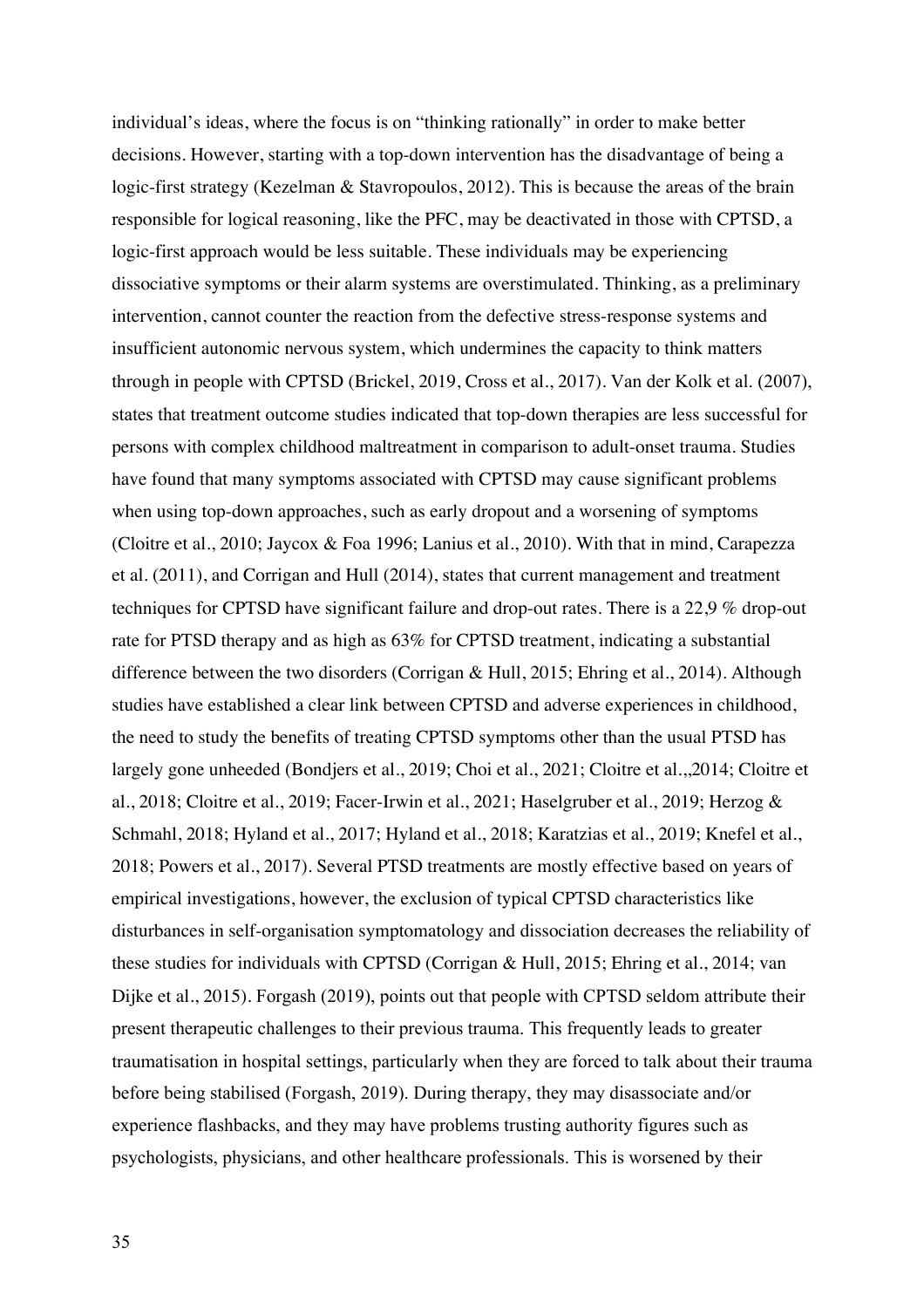inability to ask for assistance and their bewilderment and/or disorientation while attempting to focus logically on the situation (Forgash, 2019).

According to Kezelman and Stavropoulos (2012), talking about a traumatic event does not necessarily aid in its processing; in fact, it might lead to re-traumatisation and overwhelm. Top-down, cognitive, therapeutic strategies and the use of pharmaceutical measures to decrease symptomology are presently used in CPTSD interventions (van der Kolk et al., 2014). Working with complex trauma necessitates addressing the symptomology of CPTSD, which in turn highlights the need for a differential approach method to facilitate recovery and assist symptom reduction (Schwartz, 2017; van der Kolk, 2015). Body-conforming treatments, on the other hand, are "bottom-up" and "address the somatic dimensions of experience not directly addressed by traditional psychotherapeutic approaches" (Kezelman & Stovropoulos, 2012, p. 68). Standard PTSD interventions have been shown to fall short of adequately conveying the complex symptom presentation of childhood trauma. Somatic complaints, a general lack of integration in both the self and the body, and a loss of awareness of one's physical and emotional existence in the present (West et al., 2017). As a defence mechanism to keep themselves safe, those with CPTSD adjusts parasympathetic nervous system activity and decreases vagal reactivity to the environment (Cross et al., 2017; van der Kolk et al., 2014; West et al., 2017). Traumatic memories are stored as "sensory perceptions, obsessive thoughts, and behaviour re-enactments", where verbal recall of the past traumatic experiences is difficult, leaving the individual vulnerable to stimuli that take the power of the limbic system, triggering a trauma response (Ogden et al., 2006, p. 234). When utilising a bottom-up approach, the limbic system is employed to facilitate connections to the emotional and sensory aspects of trauma, and the autonomic nervous system is engaged to help with self-regulation (Caldwell, 2018; Cross et al., 2017; Schwartz, 2017). Focusing on body language and motions, as well as emotion, changes the body's behaviour and physical state, increasing feelings of safety and security and lowering the symptoms of CPTSD (Caldwell, 2018; Ogden & Fisher, 2015; Schwartz, 2017). Researchers have been investigating the use of mind-body techniques to treat the physiological dysregulations and physical symptoms that persons with CPTSD suffer from (Minton et al., 2006; Salmon et al., 2009). Approaches that promote a heightened understanding of internal states and physiological reactions to stimuli have shown promising results in pointing out how trauma is stored in the body (Follette et al., 2006; Ware, 2007). Mindfulness-based treatments have also been shown to reduce symptoms and enhance recovery by improving the individual's ability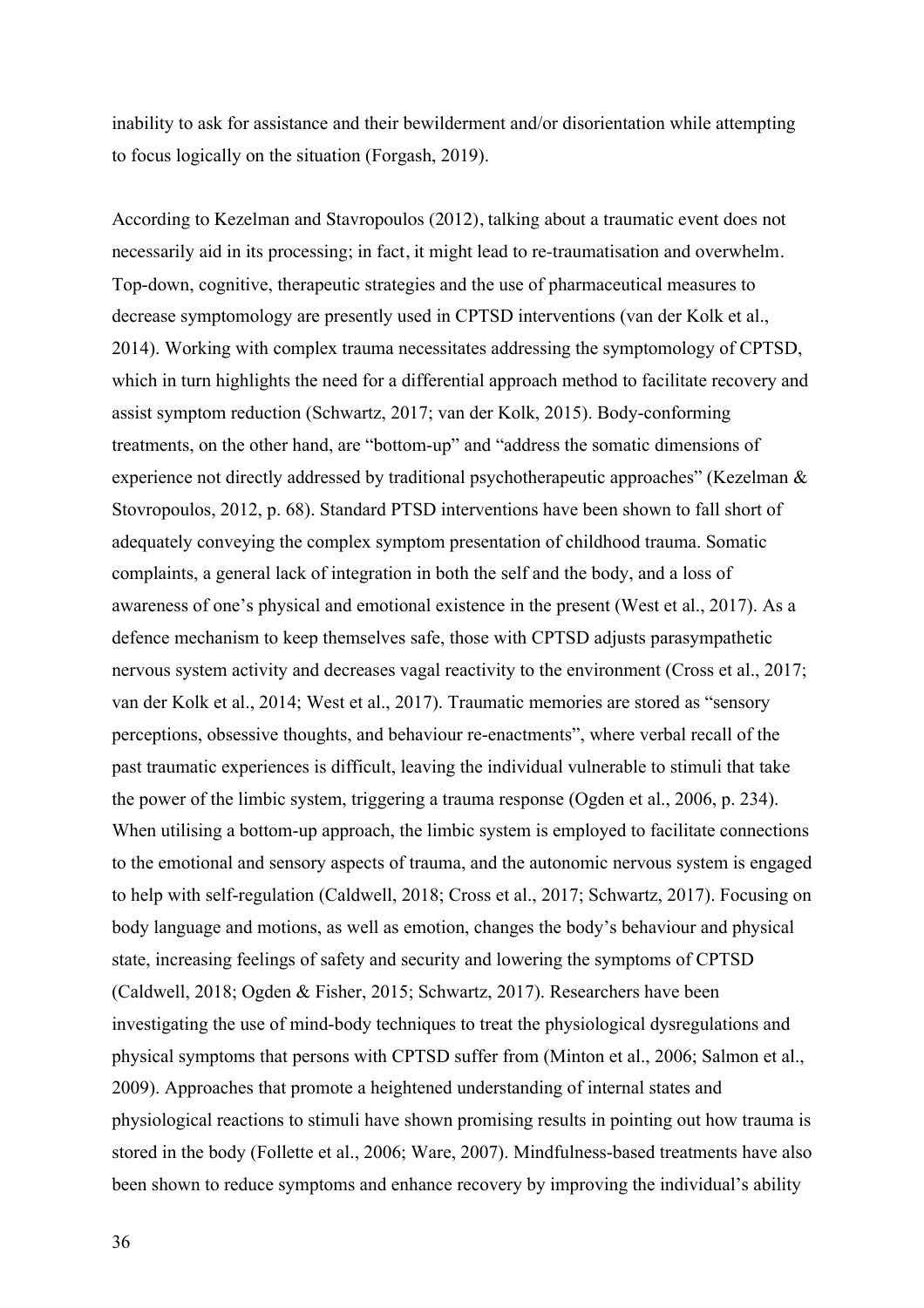to endure, identify, and use internal states. Furthermore, these approaches reduce the physical comorbidities that are frequently associated with CPTSD (Boden et al., 2012; Thompson et al., 2011; Vujanovic et al., 2009). Childhood trauma causes repeated and unwelcome bodily sensations, movement inhibitions, and somatosensory invasions, which can be addressed via bottom-up methods (Kezelman & Stavropoulos, 2012). The regions of the brain and body responsible for autonomic reactions, reflexes, memories, and automatic survival responses are the focus of a bottom-up approach to therapy. This kind of treatment begins with information gathered from bodily sensations and addresses the somatic aspects of the individual's experiences. In order to recover, one must first feel comfortable and learn how to control and reconstruct the body's and brain's processes.

#### **3.6Yoga and EMDR as bottom-up interventions for CPTSD**

#### **3.6.1 Yoga**

A rapidly growing bottom-up approach in treating CPTSD is trauma-informed yoga (van der Kolk, 2015). Yoga is a mindfulness-based technique that has shown promise as an intervention for symptom reduction and personal improvement (West et al., 2017; West, 2011). Through yoga, the participants' physical awareness, breath, mind, and connections develop as a result of a mix of "asana" (postures), breathing techniques, and "dharana" (concentration). Yoga teaches the participant to be present in their experiences via dhyana (meditation) and asana. Dhyana leads to the experience of greater consciousness and awareness, and yoga enables the person to be present in their experiences through dhyana and asana (West, 2011). The objective of using yoga as a therapeutic technique is to be able to achieve absolute relaxation and safe surrender (van der Kolk 2015). Yoga is based on the notion of physical awareness and allowing oneself to open up to the momentary aspect of one's experiences (NICABM, 2020). The participants learn to confront their bodies with openness instead of fear. Rather than avoiding painful memories, participants learn to confront them in a non-threatening manner by identifying the sensations associated with them in order to improve emotional control (NICABM, 2020). Yoga changes a person's perception of time by increasing their bodily awareness. As previously stated, individuals who have experienced childhood trauma have alarm system deficiencies, and their bodies frequently do not distinguish between prior trauma and current events. With yoga, the participants discover that these emotional states rise and fall (van der Kolk, 2015). To illustrate, van der Kolk (2015), provides a scenario; the instructor instructs the participant to do a demanding position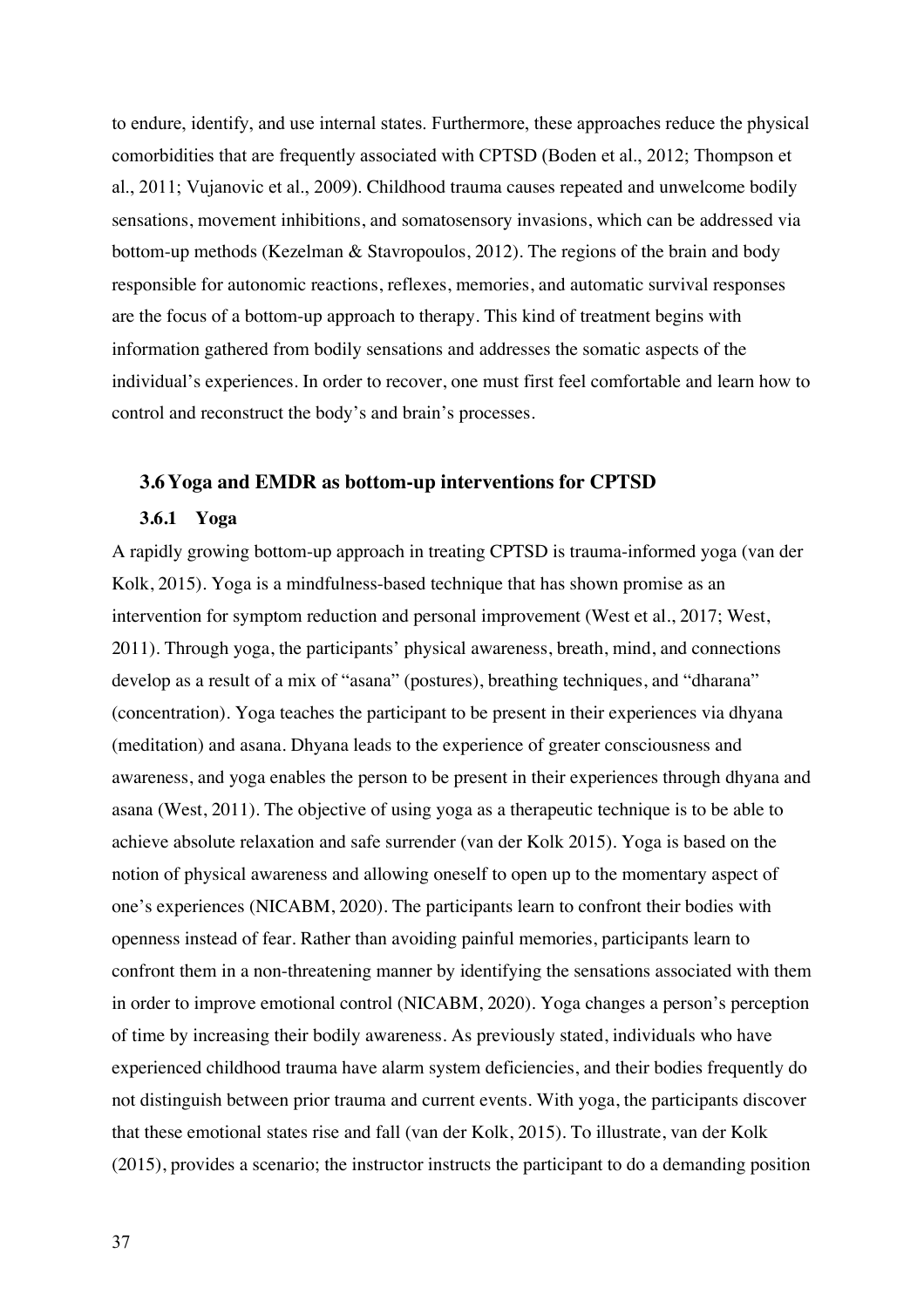which the participant may feel defeated or resistant. Then the instructor instructs the participants to become aware of their physical tensions while synchronising their sensations with the rhythm of their breaths, for instance, "we will maintain this position for 10 breaths". This exercise helps participants predict when they will feel better and improves their capacity to cope with physical and emotional distress (van der Kolk, 2015). West (2011), created a table that offers a visual explanation of the benefits of yoga for those with CPTSD.

#### **Figure 3.**

#### *Symptoms of CPTSD and therapeutic benefits of trauma-informed yoga*

#### **This content has been removed by the author due to copyright issues.**

*Note.* From "Moving to Heal: Women's Experiences of Therapeutic Yoga after Complex Trauma" by J.I. West, 2011. p. 47. (http://hdl.handle.net/2345/2460). Copyright 2011 by Jeniffer I. West.

Bessel van der Kolk (2015), is a pioneer in the use of yoga as a therapeutic tool. He and his colleagues at the Justice Resource Institute discovered beneficial connections between yoga and the regions of the brain involved in psychological self-regulation. In their most recent study, they found that the activation of numerous regions of the brain, such as the insula and prefrontal cortex, was enhanced throughout the first 20 weeks of yoga. This demonstrates that practices such as recognising and befriending the body may result in deep changes in both the mind and the physical brain, leading to trauma recovery (van der Kolk, 2015). In a previous study, 34 women with significant trauma histories were studied to see the effects of yoga as a bottom-up approach. For years, these individuals had tried top-down interventions without success. Study outcomes found that yoga had helped them overcome their arousal issues and develop a healthier relationship with their bodies (van der Kolk, 2015). Only one of the 34 participants in this trial dropped out, indicating tremendous success.

Emerson et al. (2009), also piloted a study utilising yoga as an approach to healing where they assigned 16 women aged 22 to 55 to eight 60-minute weekly sessions of either Dialectical Behaviour Therapy or light hatha yoga. According to early findings, only the yoga group saw substantial reductions in the degree of intrusions and arousal symptoms, as well as decreased negative affect and increased mood control (Emerson, et al., 2009). Another study (Franzblau et al., 2006), found that yoga can lower arousal, anxiety, and over-reactivity, allowing people to remember and discuss traumatic events without feeling overwhelmed. A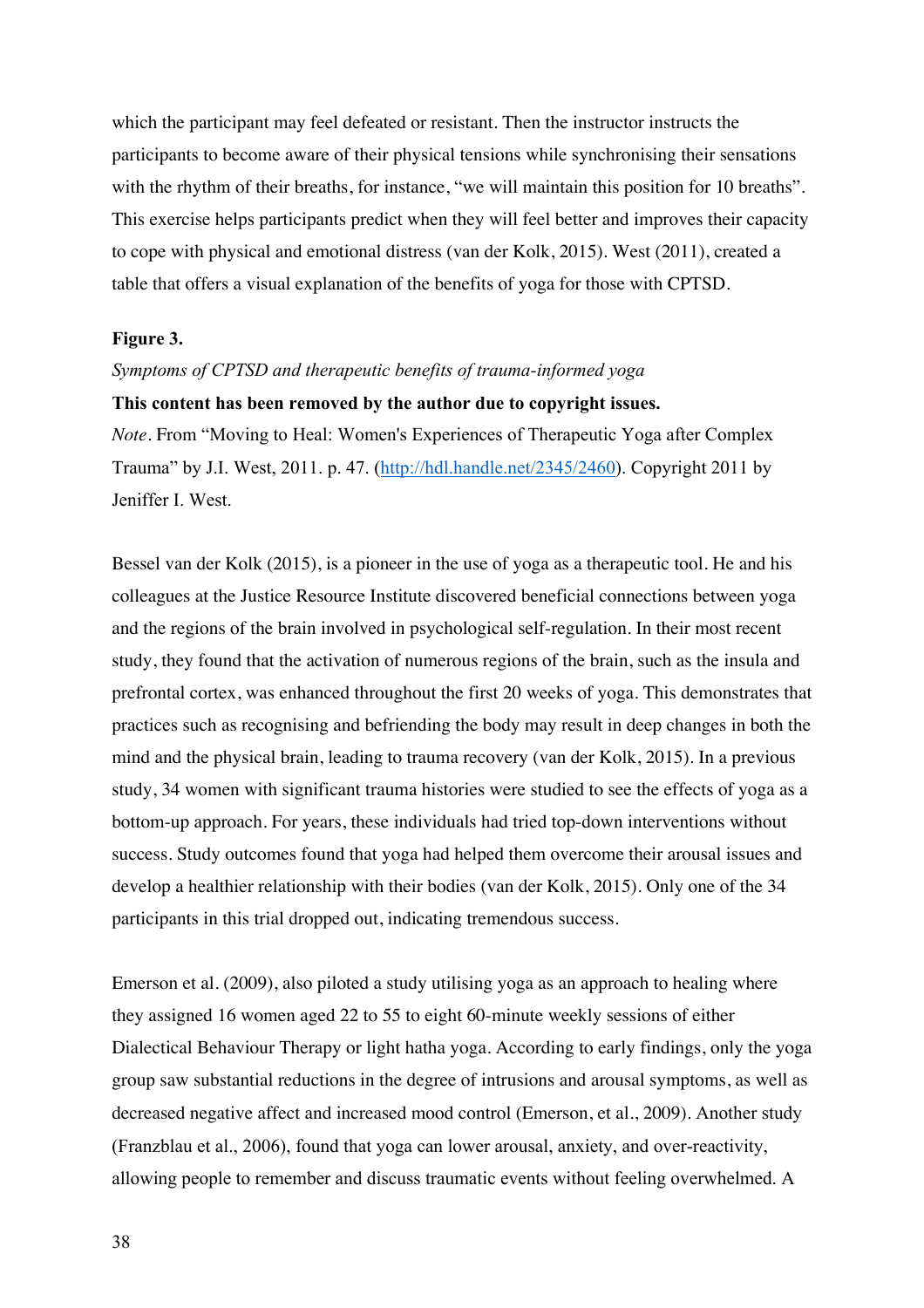four-day randomised controlled trial with 40 women evaluated the effects of two 45-minute yoga sessions, testimony (telling a story to a trained listener), combined yoga and testimony, and a wait-list control. They found that self-efficacy, which includes emotions of control, security, and confidence, improved the most in the combined yoga and testimony group (Franzblau et al., 2006).

It is evident from previous studies and literature that yoga has several advantages. However, it's equally vital to think about the limitations of yoga as an intervention for individuals with CPTSD. Dissociation, hypervigilance, hyperarousal symptoms and other consequences of CPTSD become the default response to intense emotions, bodily sensations, and feelings of discomfort or lack of safety. As a result, the bodily stimulation of yoga practice might stimulate or bring memories, anxieties, suffering, and other feelings related to the trauma to the forefront (West, 2011). West (2011) pointed out that yoga may thus elicit anxiety, hypervigilance, flashbacks, or dissociation, comparable to top-bottom approaches. Such triggering can occur in a variety of situations, but it appears to be the most prevalent when participants are inquired to focus on one particular, often vulnerable, part of the body like the pelvis; hold a vulnerable position, or hear certain words like "binding", "dead man pose" or "happy boy" that could be linked with their traumatic experiences. Furthermore, since individuals with CPTSD may have a poor body image, being asked to be aware of their bodies might induce pain, humiliation, shame, or self-criticism (van der Kolk, 2006). As with any physical activity, there is the danger of physiological pain as a result of exertion, as well as injury if a position is strained. Despite the potential concerns limited research on safety concerns or limitations has been studied (West, 2011).

#### **3.6.2 Eye Movement Desensitisation and Reprocessing (EMDR)**

The Eye Movement Desensitisation and Reprocessing (EMDR) approach, which is a type of psychotherapy, is another method for bottom-up therapy. Unlike talk therapy, the effectiveness of EMDR treatment lies in its capacity to help your brain-body information processing system create the automatic connections required for successfully resolving traumatic disruptions (Knipe, 2018). EMDR was developed to immediately address the symptoms caused by traumatic memories, where it modifies the way traumatic memories are kept in the brain to reduce or eliminate trauma symptoms. While the individual concentrates on their painful memory and undergoes bilateral stimulation (BLS), EMDR employs eye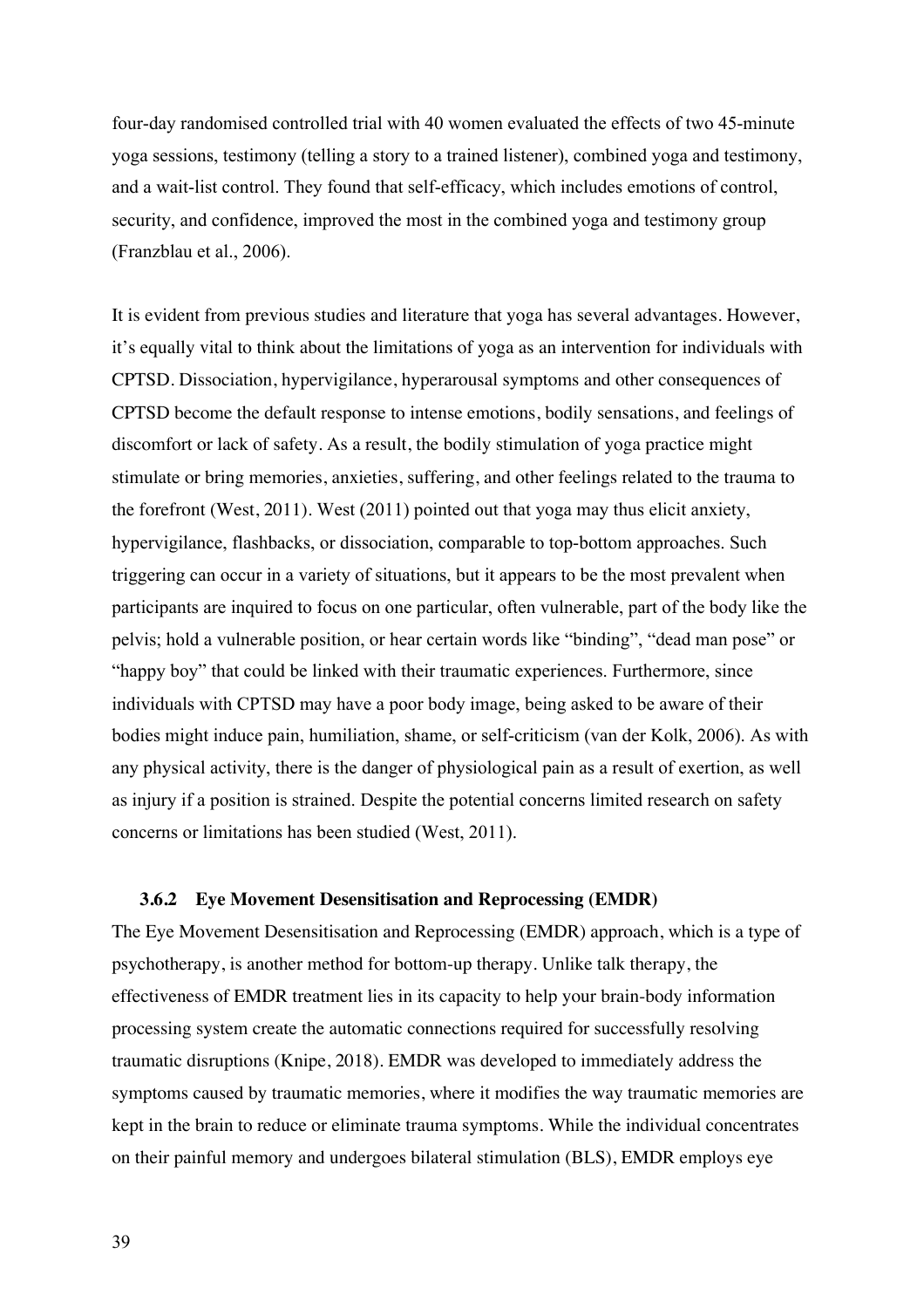movements or various forms of rhythmic stimulations (American Psychological Association, 2017b). A successful EMDR intervention results in a restructuring of the individual's selfperception, a reduction in emotional distress, and a reduction in psychological arousal (EMDR Institute, 2020). For patients with PTSD or Acute Stress Disorder (ASD), EMDR has been shown to be highly beneficial; nevertheless, for those with CPTSD, traditional EMDR methods need to be modified to serve their needs (Knipe, 2018). By combining somatic techniques, EMDR therapists must be able to work with preverbal and nonverbal memories. This is because traumatic childhood events are frequently retained in the bodies of individuals with CPTSD as feelings, psychological and physiological arousal, motor patterns, and emotional states (Forgash, 2019). This is reflected in a study done by van der Kolk et al. (2007), where they compared the effectiveness of EMDR versus drug treatment. The study included 88 adults in the age of 18-65 where half had adult-onset PTSD and the other half experienced childhood trauma. 46,2% of EMDR patients with adult-onset PTSD were symptom-free after the 8-week study, and 100% were no longer diagnosable with PTSD. Only 9,1% of those who had experienced trauma as a child were symptom-free, and  $7.2\%$ were no longer diagnosable (van der Kolk et al., 2007). In comparison to fluoxetine or placebo, EMDR participants showed lower symptomatology. During follow-up, EMDR patients also showed a higher rate of remission than those on fluoxetine in both childhoodonset trauma and adult-onset trauma. However, due to the lower success rate of EMDR on childhood related trauma, those with complex childhood trauma may require additional sessions and modifications to conventional protocols to address the dissociative and dysregulated symptoms that frequently accompany early developmental deficiencies caused by traumatic childhood experiences (Knipe, 2018; Forgash, 2019, Schwartz, 2017).

The findings of their study suggest that effective therapy for those with CPTSD should go longer than the usual EMDR program of eight weeks (van der Kolk et al, 2007). They also recommend a more tailored solution, as each person suffering from CPTSD has different symptoms and personality patterns as a result of their traumatic experiences (van der Kolk et al., 2007). These findings have extended the scope of BLS for therapists to encompass not just defective memories, but also pathological responses to the individual's developmental deficiencies (Knipe, 2018). Individuals with CPTSD may not require assistance with particular stored memory since they may not recall the events due to dissociative amnesia. Alternatively, the intervention could focus on pieces of memory that are stored in a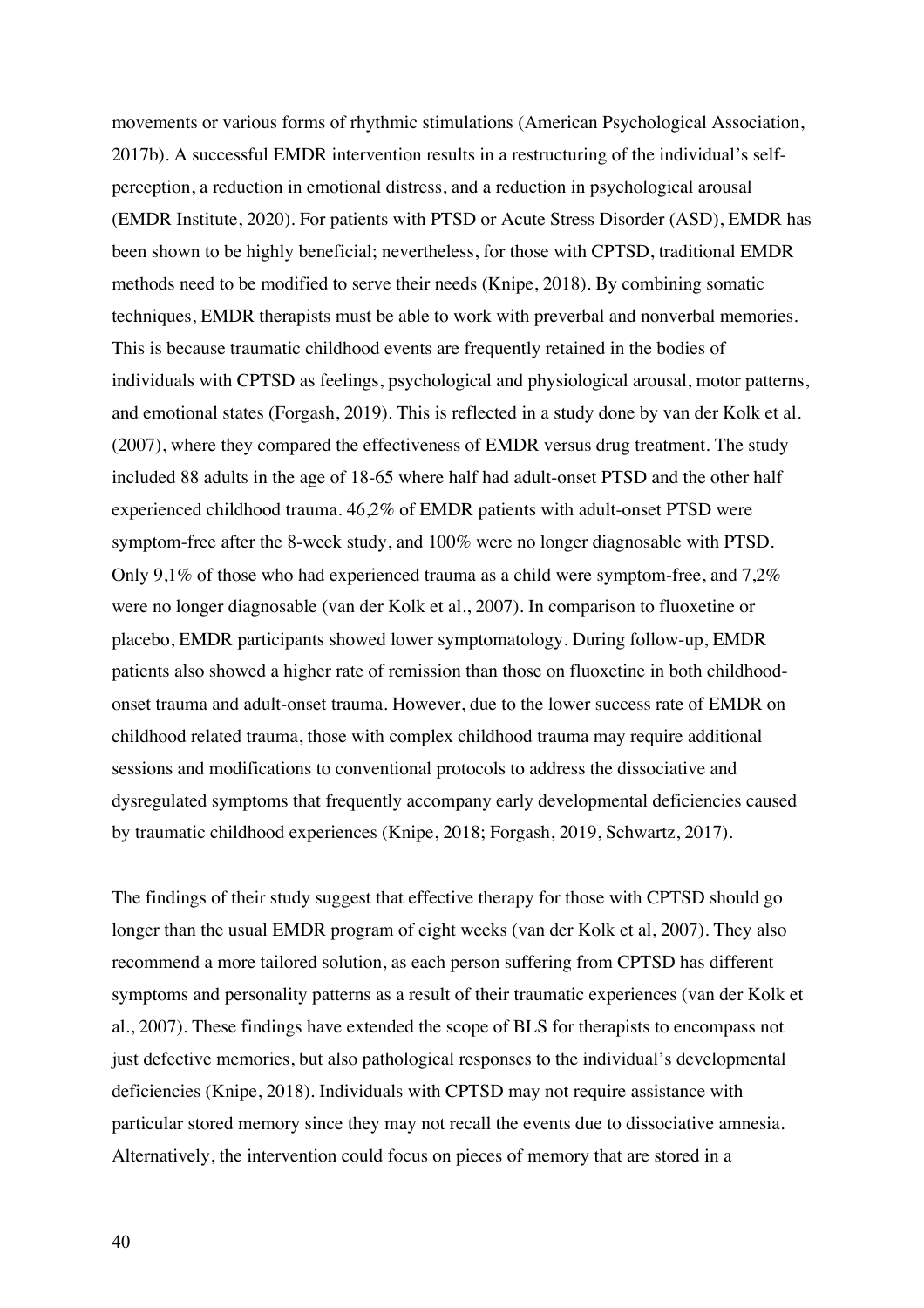dysfunctional state (DSE). Pathological defences, dysfunctional attachment patterns, a weak sense of self, and dissociative symptoms are all part of these DSEs (Gonzales & Mosquera, 2012; Gonzales et al., 2012). According to some authors, at least 12 or 20 sessions are required to achieve more lasting progress beyond PTSD symptom reduction, though this is probable to vary depending on the degree and significance of the trauma as well as an individual's protective and risk factors (Carlson et al., 1998; Brown & Shapiro, 2006). Adolescents and adults who have been exposed to trauma over a longer period are more likely to require more EMDR sessions to address the psychological changes that come with trauma.

Forgash (2019), illustrates the eight phases of EMDR therapy specifically regarding individuals with CPTSD: History Taking, Preparation, Assessment, Desensitisation, Installation, Body Scan, Closure, and Re-evaluation. The therapist obtains a detailed history of the patient's life during the history-taking phase (Forgash, 2019). This phase allows the EMDR therapist to determine if the individual is dissociative and monitor their ability for somatic awareness in CPTSD patients. The second step is the preparation phase, in which the therapist helps the client develop the necessary tools to help them face difficult memories without becoming overwhelmed. They also aid the individual in recognising the portions of oneself that stores the trauma memories (Forgash, 2019). The evaluation phase follows, and it focuses on identifying the specific traumatic memory that will be worked on in the following stage. This is followed by the desensitisation phase, which incorporates the use of a state of dual consciousness, in which the patient is aware of the present experiences while recalling recollections of traumatic experiences. Bilateral eye movement or other rhythmic stimulations that alternate between the left and right sides of the body are used to improve dual attention stimulation (DAS). When treating patients with CPTSD, it's crucial to keep them regulated inside the tolerance window (Figure 4) and be attentive to their dissociative symptoms. The installation phase, which follows the desensitisation phase, focuses on reinforcing the positive ideas that have been established (Forgash, 2019, Knipe, 2018). During the body scan phase, the therapist determines whether there are any remaining tensions or discomfort, as well as reinforcing the desensitisation and installation phases' results. The seventh phase is the closing phase, which is critical for a successful treatment since it ensures that the patient is stable before the EMDR therapy is concluded and that the trauma processing is finished (Forgash, 2019). Finally, during the re-evaluation step, they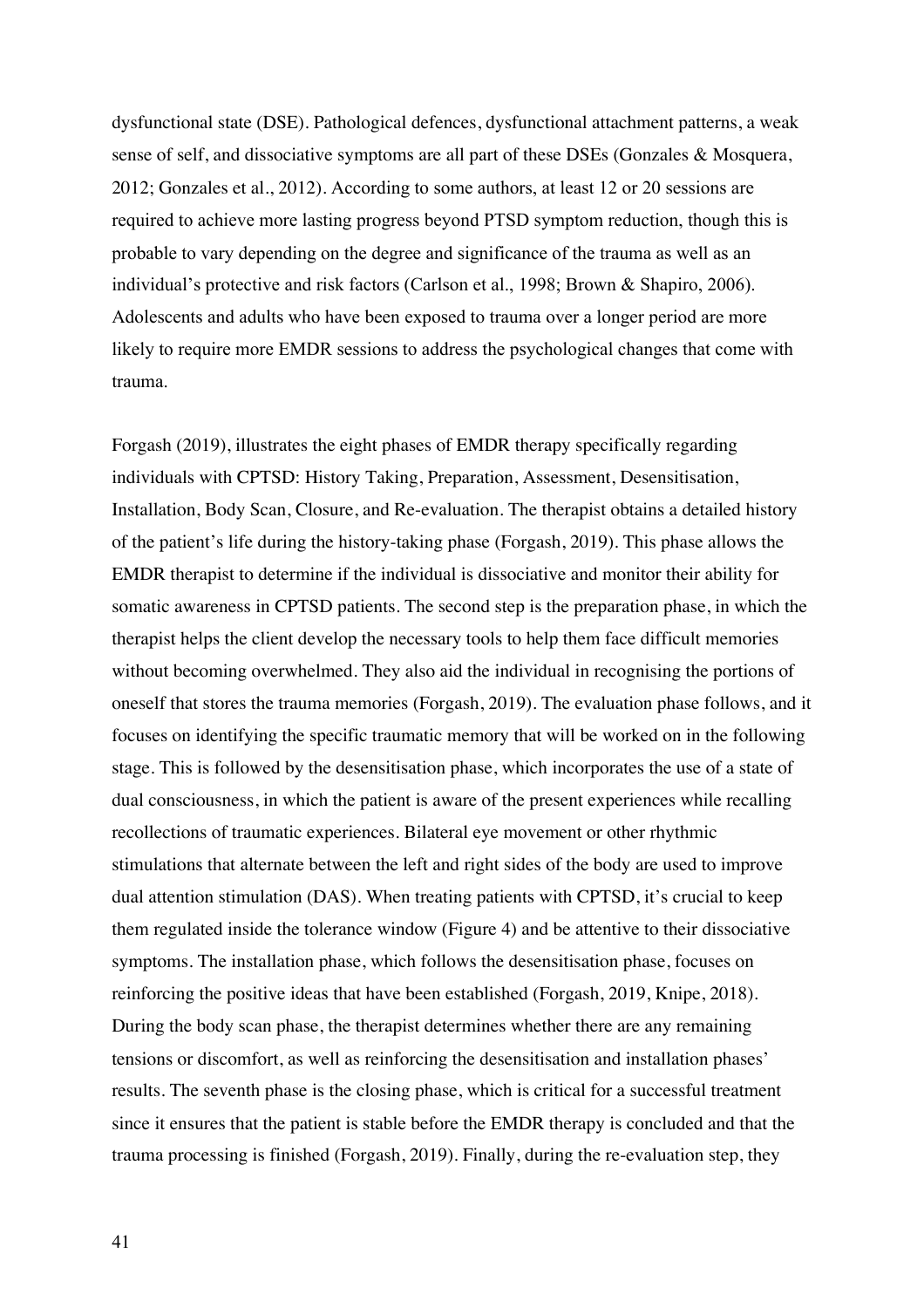resume processing from previous sessions to ensure that all initial processing has been accomplished (Knipe, 2018). For those with CPTSD, the objective of EMDR is to help them build an embodied self that can manage their emotions, sensations, and past selves in a healthy way. When tailored to meet the requirements of people with CPTSD, EMDR may have numerous implications for dealing with individuals who have experienced childhood trauma. Patients have a lot more control over the therapy process, including the option to determine the amount of time and intensity of exposure to unpleasant emotional experiences including sensations, thoughts, and mental pictures. These can be encountered in brief bursts

rather than over long periods as with exposure treatment. Patients with persistent trauma can use EMDR's unique reprocessing approach to avoid verbalising their experience, which may help with desensitisation and processing of traumatic memories (Korn, 2009).

#### **Figure 4.**  *Window of tolerance*

**This content has been removed by the author due to copyright issues.**

*Note.* From "EMDR for Complex PTSD - Arielle Schwartz" by A. Schwartz, 2017b, (https://drarielleschwartz.com/emdrtherapy-for-complex-ptsd-dr-arielleschwartz/#.YiBXARPP1QK).

### Unfortunately, there are limited studies that

have explored EMDR in the context of CPTSD and childhood abuse, however, the studies that have been undertaken have shown that EMDR is an effective approach for CPTSD. Jaberghaderi (2004), researched 14 Iranian girls aged 12 to 13 who had been sexually abused. They were assigned to either EMDR or CBT at random. The number of sessions in each condition varied depending on the participants' self-reported reductions in distress. They were tested two weeks after therapy, and there were no statistically significant changes between the groups right away, most likely due to a statistical deficit. Even so, EMDR had a larger effect size for reducing CPTSD symptoms in the long term, and the authors stated that EMDR had a higher treatment efficiency, with participants assigned to EMDR requiring an average of 6,1 sessions whereas for participants assigned to CBT requiring an average of 11,6 sessions to obtain comparable results (Jaberghaderi, 2004). Another study investigated 59 adult females aged 18 to 35 who were survivors of prolonged and repeated childhood sexual abuse as well as physical abuse and adult re-traumatisation (Edmond et al., 1999). The participants were allocated to one of three groups: EMDR intervention for six sessions, standard individual therapy, or delayed EMDR intervention (control group). PTSD symptoms were assessed after treatment and at three months; their anxiety and depression levels were also assessed. According to Edmond et al. (1999), EMDR was considerably greater than the control group at reducing trauma symptoms at post-intervention assessment, but there was no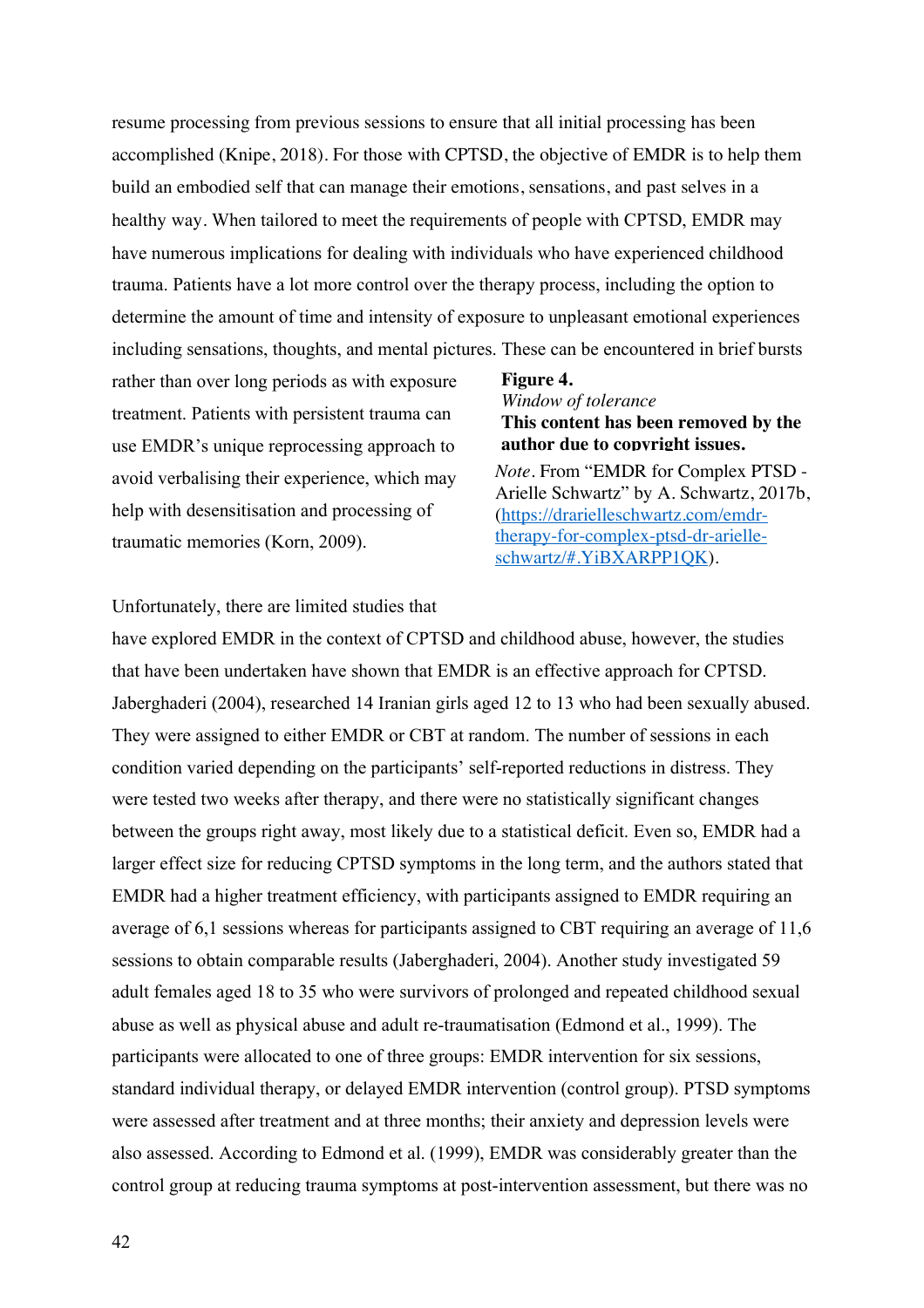great disparity between EMDR and standard individual therapy. However, during the 3 month follow-up, the overall disparity between EMDR and standard individual therapy for trauma symptoms had a modest effect size, and individuals who had undergone EMDR had considerably lower depression and anxiety ratings compared to individuals who had undergone routine individual therapy. Additionally, according to a 2004 study (Edmond  $\&$ Rubin, 2004), these advantages were sustained during an 18-month follow-up of 42 individuals from this group. Another study undertaken by Scheck et al. (1999), studied 60 women in the age bracket 16 to 25 who had lately displayed dysfunctional behaviour and had endured numerous types of childhood trauma, with 90% having experienced physical or sexual abuse. They were randomly assigned to either two 90-minute EMDR sessions or two 90-minute active listening sessions, and their trauma symptoms were assessed after three months. The EMDR group improved considerably on all measures after treatment than the active listening group, with moderate to high outcome measures and maintained progress at follow-up despite just having two sessions (Scheck et al., 1999). EMDR therapy was also found to be beneficial in a more recent study evaluating the effectiveness of trauma-focused treatment of comorbid PTSD in individuals with schizophrenia or psychosis (Van den Berg et al., 2015). 67% of the participants in the study said they had been sexually abused as children, whereas 36,4% of those said they had been sexually abused numerous times before the age of 12. 60% of those in the EMDR group lost their PTSD diagnosis after the eight therapy sessions. At a 12-month follow-up, these effects were still present (Van den Berg et al., 2018).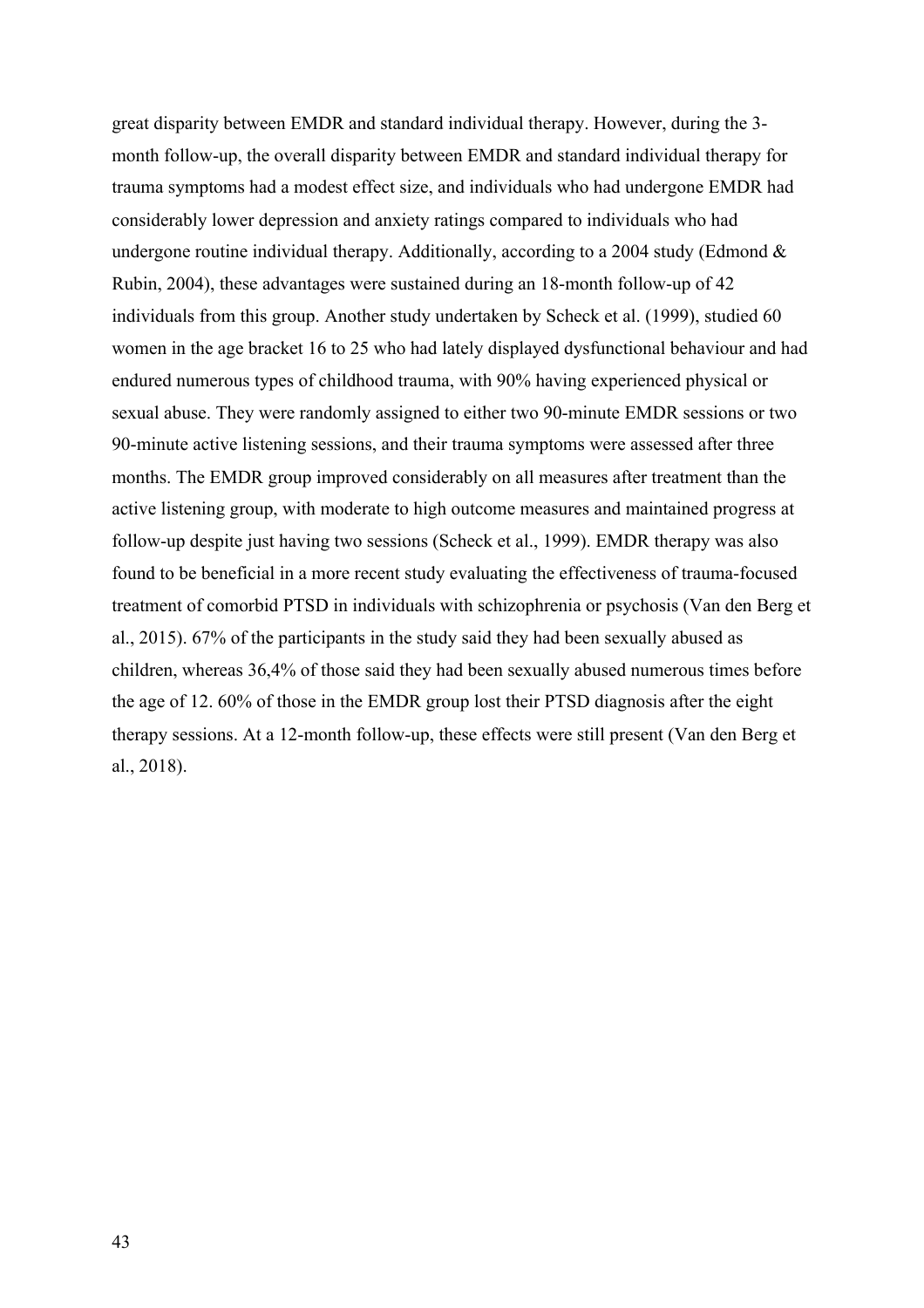## **4. Conclusion**

Through the utilisation of a traditional literature review, the acknowledgement and discriminant validity of CPTSD has been explored. The long-term sequela of interpersonal childhood maltreatment and its effects on neurobiology have been examined. Alterations of various parts of the brain, caused by traumatic events in childhood, may lead to developmental deficits and negatively impacted health in the future. Childhood maltreatment interrupts the delicate neurosequential development of the brain, in both micro and macro domains, leading to disruptions in micro-neurodevelopmental processes, alterations in the HPA-axis and causing deficits in the development of the amygdala, hippocampus, PFC and the autonomic nervous system. Early adverse experiences are also regarded as the most dependable risk factor of psychopathology, where ACEs are closely linked to both mental and physical health problems like dissociation, depression, addiction, personality disorders, and anxiety disorders. Studies reviewed in this paper support the validity of the CPTSD diagnosis, where individuals who experienced adverse childhood experiences showed greater impairments compared to those with PTSD. These impairments include a greater negative sense of self, affect dysregulation, dissociation, functional impairment, depression, anxiety and difficulties in relationships. The limitations of PTSD interventions currently used on those with CPTSD have been analysed, where findings show that current PTSD treatments are not effective in addressing the extra interpersonal and emotion control issues seen in those with CPTSD. Research shows that current top-down treatment approaches for CPTSD lead to higher drop-out rates and worsening of symptoms. This is attributable to the absence of CPTSD diagnostic acknowledgement by the DSM-5. This review also highlights some benefits of utilising bottom-up approaches to address the somatic dimensions of experiences that are not addressed by top-down or standard PTSD interventions. Due to the neurobiological impairments that occur during development, it can be difficult for an individual to verbalise traumatic experiences, which can lead to re-traumatisation and overwhelm. It is essential to treat the physiological dysregulations and somatic symptoms to educate these individuals on how to feel comfortable in their bodies and reintegrate stress responses in both body and brain. An example of a bottom-up approach included in this review is yoga which has demonstrated considerable effectiveness in teaching people how to accept their bodily sensations and develop physiological awareness. Another bottom-up technique is EMDR therapy, which employs eye movements and other rhythmic stimulations to create a physical bond with challenging memories and emotions. To make EMDR as successful as possible for patients with CPTSD, standard procedures must be tailored to the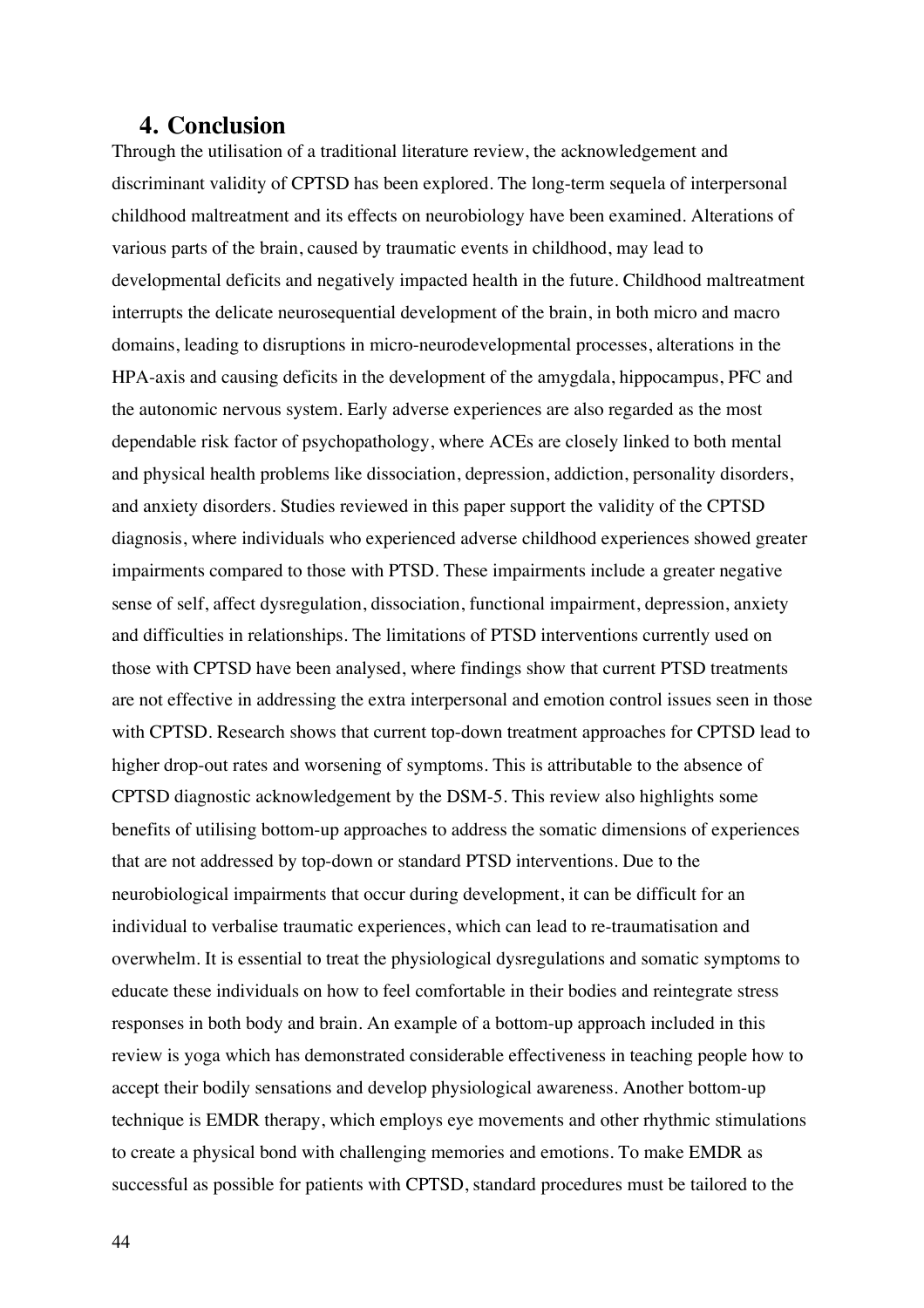specific requirements of the individual. Unfortunately, there are currently limited studies that have explored EMDR in the context of CPTSD. Hopefully, in the near future, there will be more studies on the efficacy of EMDR for individuals with CPTSD to improve this therapeutical approach.

In conclusion, the current landscape of diagnostic criteria and treatment options, regarding CPTSD, seem to cause inconsistency in common healthcare practice. The major concern surrounding the issue is a missing differentiation between PTSD and CPTSD. There is some overlap in our current understanding of the two disorders, but there is a large enough difference to call for a distinct differentiation in diagnosis and treatment. A proper diagnosis can make a significant impact on treatment approaches and the lives of individuals with CPTSD. Not only regarding the accuracy of diagnosis and treatment, but also for future funding, treatment options, and research. The complex symptom profiles seen in CPTSD, along with the neuropathological factors involved, fundamentally call for a more thorough emphasis on the affected individual own experiences and symptoms. This might be the reason for such good results seen in bottom-up interventions, as it allows the person to connect to the core of their reality, as opposed to aligning with the current best-practice body of knowledge within PTSD interventions. These claims would, of course, require further investigation both of CPTSD itself and of the efficacy of treatment options currently available.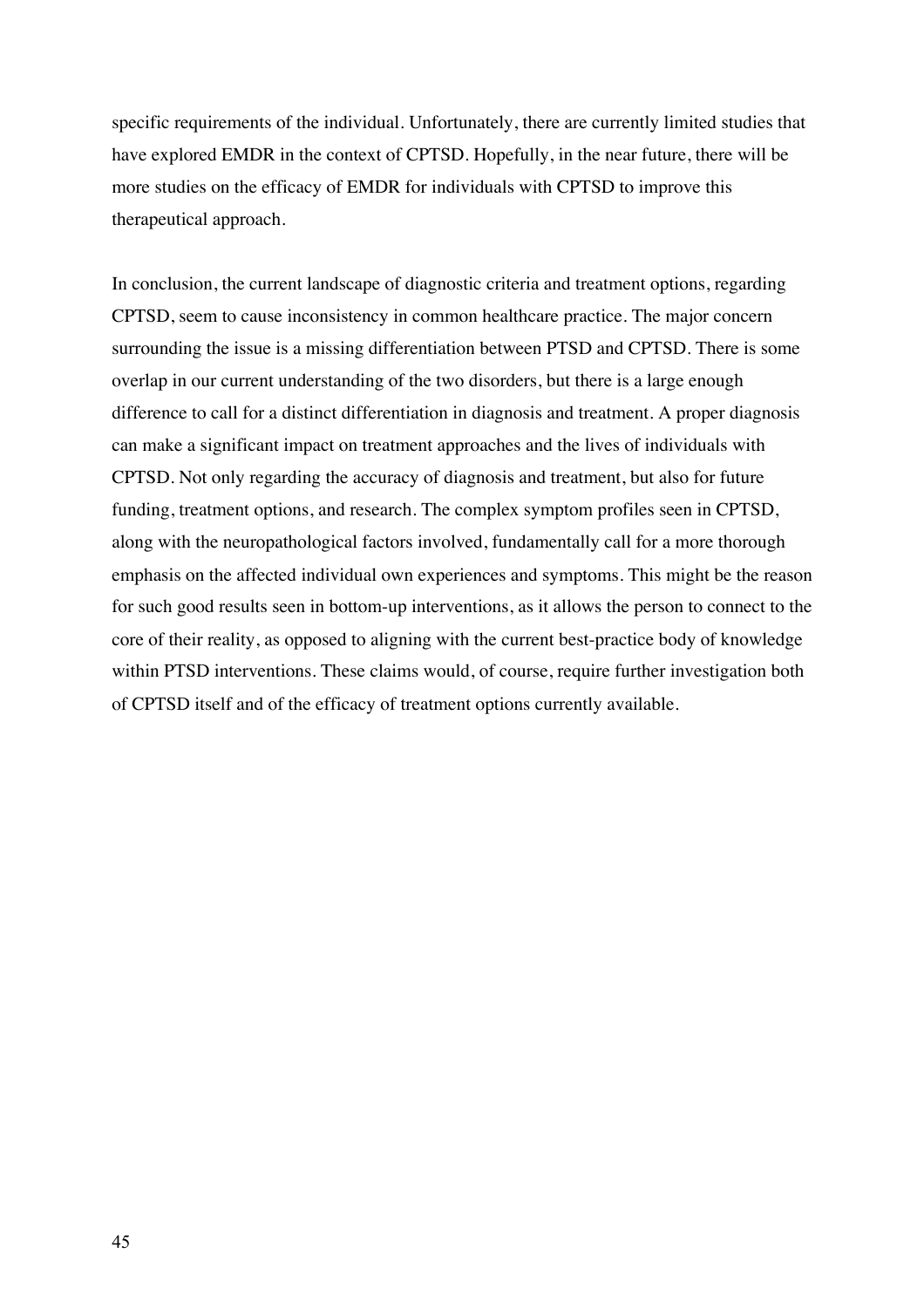## **References**

- Achterhof, R., Huntjens, R. J. C., Meewisse, M. L., & Kiers, H. A. L. (2019). Assessing the application of latent class and latent profile analysis for evaluating the construct validity of complex posttraumatic stress disorder: Cautions and limitations. *European Journal of Psychotraumatology*, *10*(1), 1698223. https://doi.org/10.1080/20008198.2019.1698223
- American Psychological Association. (2017a). *Clinical Practice Guideline for the Treatment of Posttraumatic Stress Disorder (PTSD) in Adults*. American Psychological Association. http://www.apa.org/ptsd-guideline/ptsd.pdf
- American Psychological Association. (2017b). *Eye Movement Desensitization and Reprocessing (EMDR) Therapy.* American Psychological Association. https://www.apa.org/ptsd-guideline/treatments/eye-movement-reprocessing
- American Psychological Association (n.d.). *DSM-5: Frequently Asked Questions.* American Psychological Association. https://www.psychiatry.org/psychiatrists/practice/dsm/feedback-and-

questions/frequently-asked-questions

- Badour, C. L., & Adams, T. G. (2015). Contaminated by trauma: Understanding links between self-disgust, mental contamination, and PTSD. In P. Overton, J. Simpson, & P. Powell (Eds.), *The revolting self: Psychological and clinical perspectives on selfdirected disgust* (pp. 127–149). Karnac Books.
- Banich, M. T., Mackiewicz, K. L., Depue, B. E., Whitmer, A. J., Miller, G. A., & Heller, W. (2009). Cognitive control mechanisms, emotion and memory: A neural perspective with implications for psychopathology. *Neuroscience and Biobehavioral Reviews, 33*(5), 613-630. https://doi.org/10.1016/j.neubiorev.2008.09.010
- Battle, C. L., Shea, M. T., Johnson, D. M., Yen, S., Zlotnick, C., Zanarini, M. C., Sanislow, C. A., Skodol, A. E., Gunderson, J. G., Grilo, C. M., McGlashan, T. H., & Morey, L. C. (2004). Childhood maltreatment associated with adult personality disorders: Findings from the Collaborative Longitudinal Personality Disorders Study. *Journal of Personality Disorders, 18*(2), 193-211. https://doi.org/10.1521/pedi.18.2.193.32777
- Ben-Ezra, M., Karatzias, T., Hyland, P., Brewin, C. R., Cloitre, M., Bisson, J. I., & Shevlin, M. (2017). Posttraumatic stress disorder (PTSD) and complex PTSD (CPTSD) as per ICD-11 proposals: A population study in Israel. *Depression and Anxiety, 35*(3), 264–274. https://doi.org/10.1002/da.22723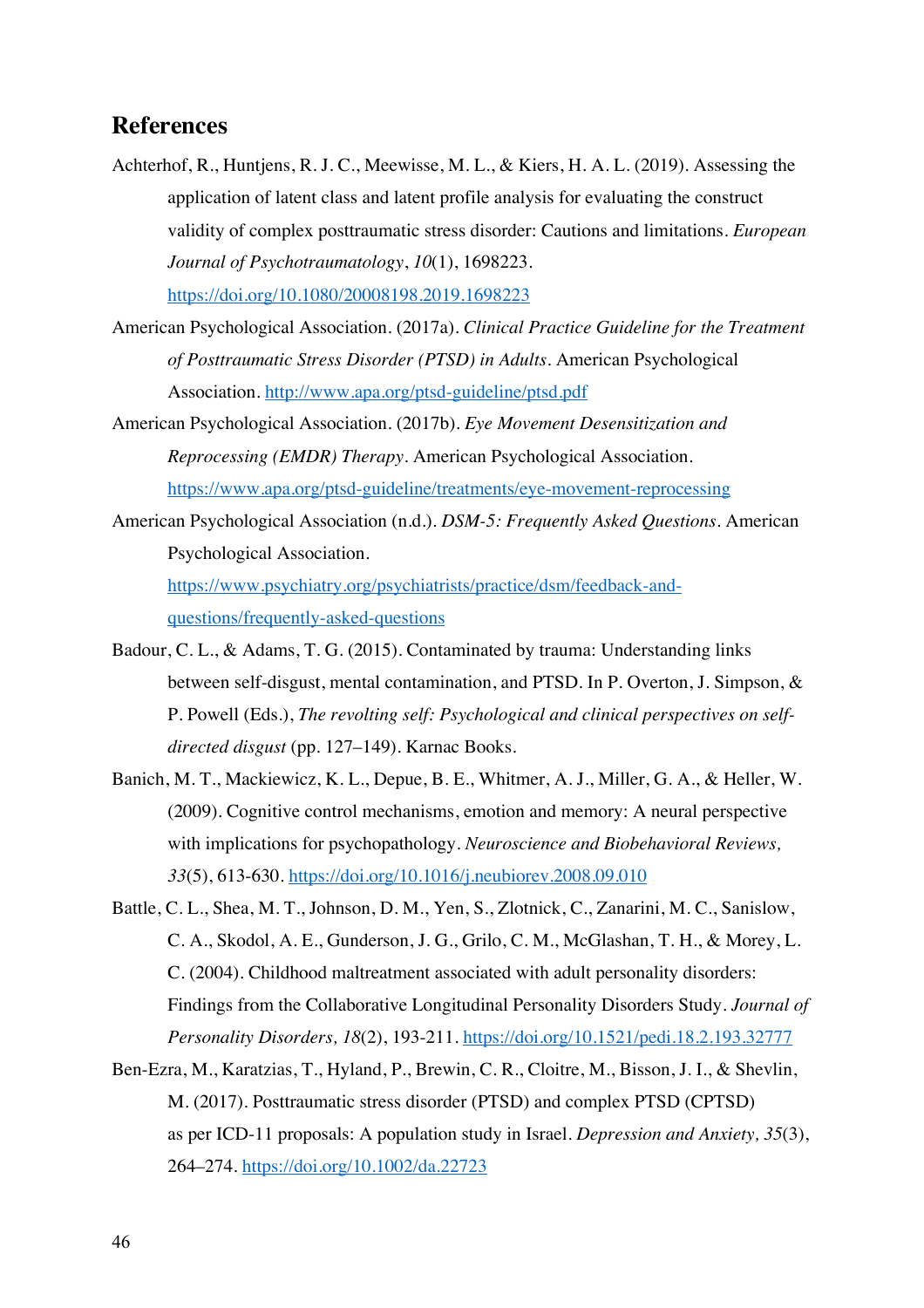- Boden, M.T., Bernstien, A., Walser, R.D., Bui, L., Alvarez, J., & Bonn-Miller, M.O. (2012). Changes in facets of mindfulness and posttraumatic stress disorder treatment outcome. *Psychiatry Research. 200*(2-3), 609–613. https://doi.org/10.1016/j.psychres.2012.07.011
- Bondjers, K., Hyland, P., Roberts, N. P., Bisson, J. I., Willebrand, M., & Arnberg, F. K. (2019). Validation of a clinician-administered diagnostic measure of ICD-11 PTSD and Complex PTSD: The International Trauma Interview in a Swedish sample. *European Journal of Psychotraumatology*, *10*(1), 1665617. https://doi.org/10.1080/20008198.2019.1665617
- Brewin, C. R. (2019). Complex post-traumatic stress disorder: A new diagnosis in ICD-11. *BJPsych Advances*, *26*(3), 145–152. https://doi.org/10.1192/bja.2019.48
- Brewin, C. R., Cloitre, M., Hyland, P., Shevlin, M., Maercker, A., Bryant, R. A., Humayun, A., Jones, L. M., Kagee, A., Rousseau, C., Somasundaram, D., Suzuki, Y., Wessely, S., van Ommeren, M., & Reed, G. M. (2017). A review of current evidence regarding the ICD-11 proposals for diagnosing PTSD and complex PTSD. *Clinical Psychology Review*, *58*, 1–15. https://doi.org/10.1016/j.cpr.2017.09.001
- Brewin, C. R., Fuchkan, N., Huntley, Z., Robertson, M., Thompson, M., Scragg, P., Ehlers, A. (2010). Outreach and screening following the 2005 London bombings: Usage and outcomes. Psychological Medicine, 40, 2049–2057. http://dx.doi.org/10.1017/s0033291710000206
- Brickel, R.E. (2019, June 4). *Why a Bottom-Up Approach to Trauma Therapy is so Powerful.*  Brickel & Associates. https://brickelandassociates.com/bottom-up-approach-totrauma/
- Brown, S., & Shapiro, F. (2006). EMDR in the Treatment of Borderline Personality Disorder. *Clinical Case Studies*, *5*(5), 403–420. https://doi.org/10.1177/1534650104271773
- Bomyea, J., Simmons, A. N., Shenton, M. E., Coleman, M. J., Bouix, S., Rathi, Y., Pasternak, O., Coimbra, R., Shutter, L., George, M. S., Grant, G., Zafonte, R. D., McAllister, T. W., & Stein, M. B. (2020). Neurocognitive markers of childhood abuse in individuals with PTSD: Findings from the INTRuST Clinical Consortium. *Journal of Psychiatric Research*, *121*, 108–117. https://doi.org/10.1016/j.jpsychires.2019.11.012

Butler, N., Quigg, S., Burrows, S., Butchart, A., Mikton, C., Hughes, K., Bellis., M.A.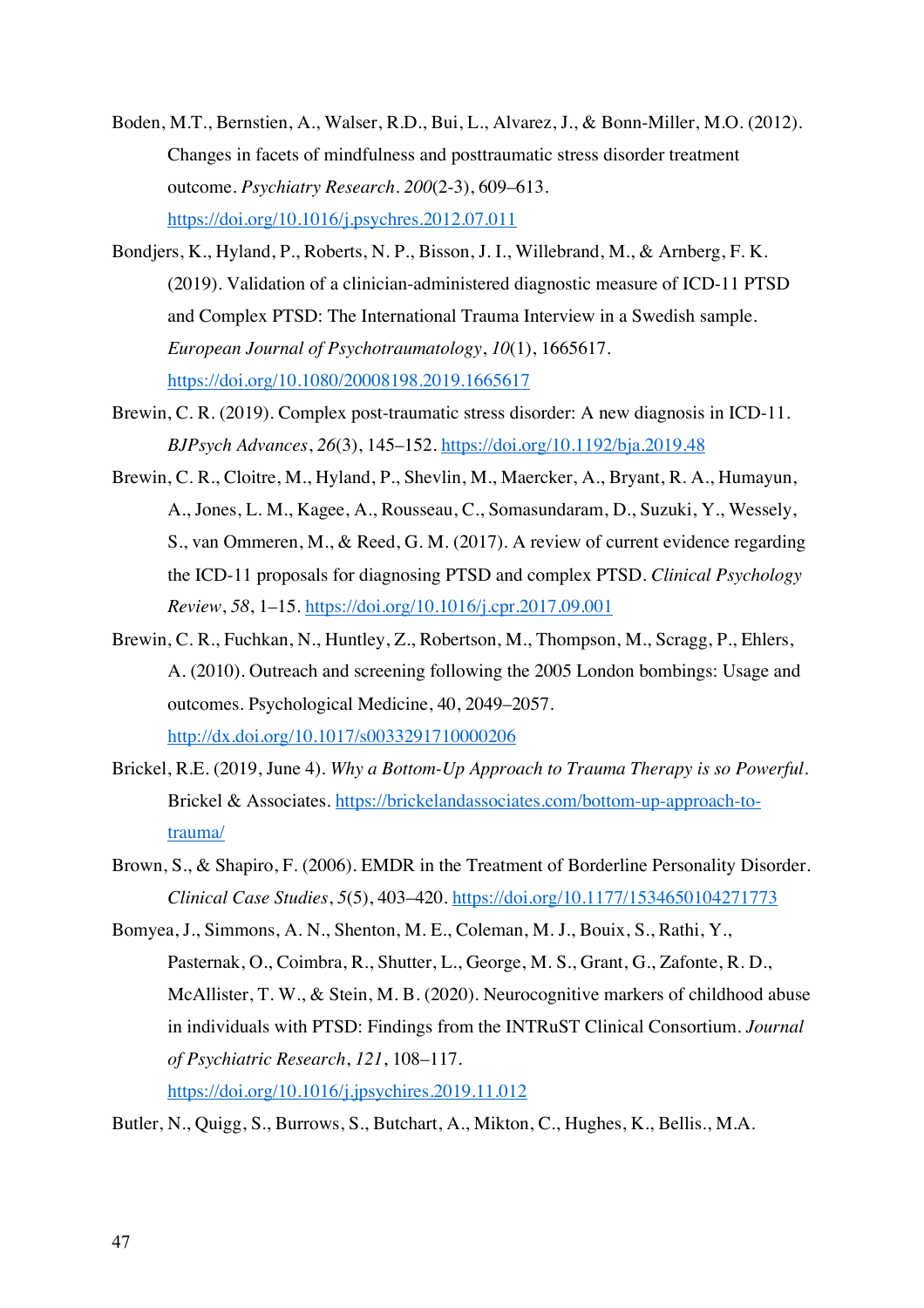(2019). *Violence info Methodology.* World Health Organisation. https://apps.who.int/violenceinfo/Violence%20Info%20Methodology%20December%202019%20- %204601883.pdf.

- Caldwell, C. (2018). *Bodyfulness: Somatic practices for presence, empowerment, and waking up in this life*. Shambala Publications.
- Carlson, J. G., Chemtob, C. M., Rusnak, K., Hedlund, N. L., & Muraoka, M. Y. (1998). Eye movement desensitization and reprocessing (EDMR) treatment for combat-related posttraumatic stress disorder. *Journal of Traumatic Stress*, *11*(1), 3–24. https://doi.org/10.1023/a:1024448814268
- Choi, H., Lee, W., & Hyland, P. (2021). Factor structure and symptom classes of ICD-11 complex posttraumatic stress disorder in a South Korean general population sample with adverse childhood experiences. *Child Abuse & Neglect*, *114*, 104982. https://doi.org/10.1016/j.chiabu.2021.104982
- Cloitre, M. (2020). ICD-11 complex post-traumatic stress disorder: Simplifying diagnosis in trauma populations. *The British Journal of Psychiatry*, *216*(3), 129–131. https://doi.org/10.1192/bjp.2020.43
- Cloitre, M., Brewin, C. R., Bisson, J. I., Hyland, P., Karatzias, T., Lueger-Schuster, B., Maercker, A., Roberts, N. P., & Shevlin, M. (2020). Evidence for the coherence and integrity of the complex PTSD (CPTSD) diagnosis: Response to Achterhof et al., (2019) and Ford (2020). *European Journal of Psychotraumatology*, *11*(1), 1739873. https://doi.org/10.1080/20008198.2020.1739873
- Cloitre, M., Cohen, L.R., & Koenen, K. (2006). *Treating survivors of childhood abuse: Psychotherapy for the interrupted life*. Guilford Press.
- Cloitre, M., Courtois, C.A., Charuvastra, A., Carapezza, R., Stolbach, B.C. & Green, B.L. (2011). Treatment of Complex PTSD: Results of the ISTSS Expert Clinician Survey on Best Practices. *J Trauma Stress, 24*(6), 615-627. https://doi.org/10.1002/jts.20697
- Cloitre, M., Garvert, D. W., Brewin, C. R., Bryant, R. A., & Maercker, A. (2013). Evidence for proposed ICD-11 PTSD and complex PTSD: A latent profile analysis. *European Journal of Psychotraumatology*, *4*(1), 20706. https://doi.org/10.3402/ejpt.v4i0.20706
- Cloitre, M., Garvert, D. W., Weiss, B., Carlson, E. B., & Bryant, R. A. (2014). Distinguishing PTSD, Complex PTSD, and Borderline Personality Disorder: A latent class analysis.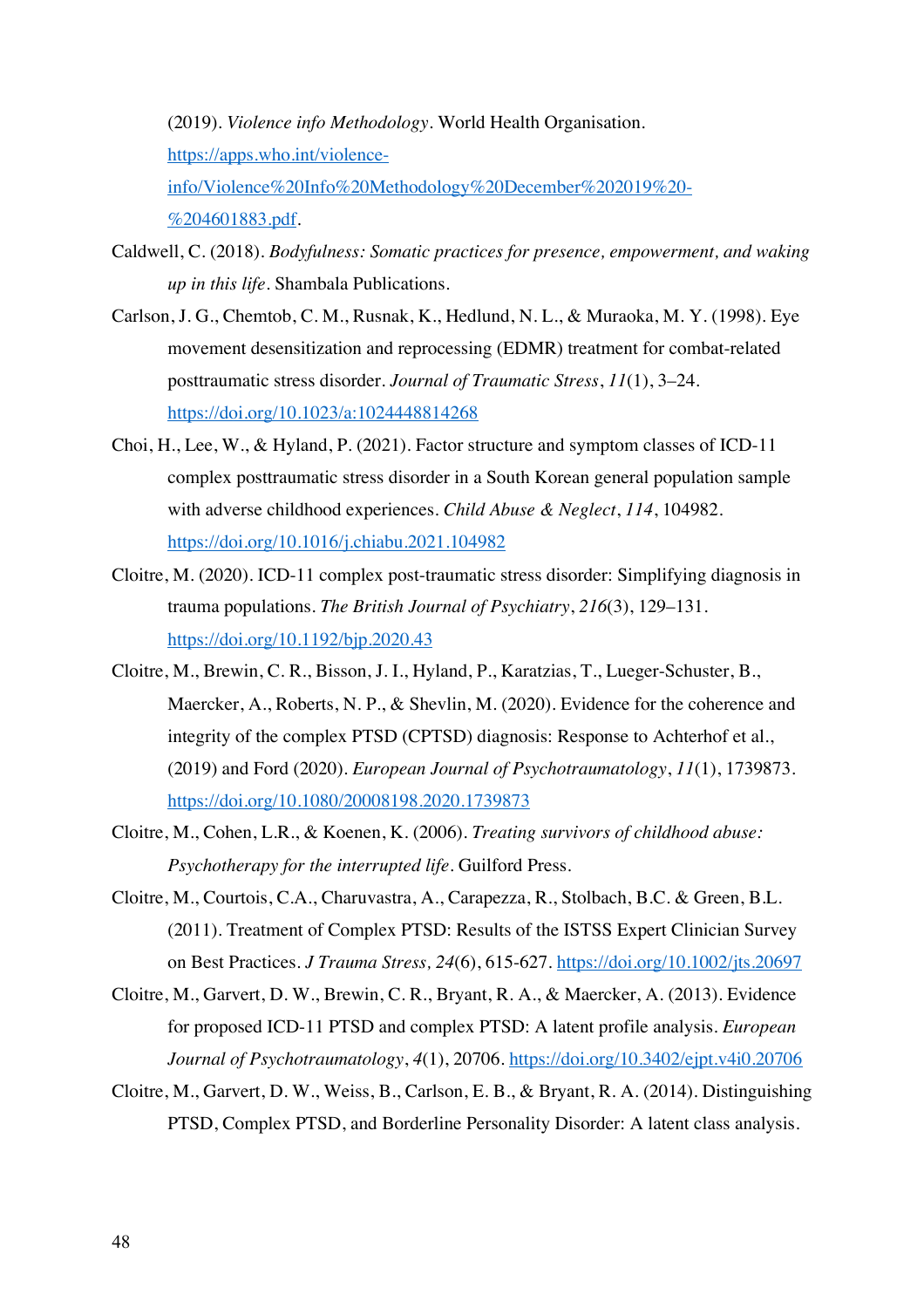*European Journal of Psychotraumatology*, *5*(1), 25097. https://doi.org/10.3402/ejpt.v5.25097

- Cloitre, M., Hyland, P., Bisson, J. I., Brewin, C. R., Roberts, N. P., Karatzias, T., & Shevlin, M. (2019). ICD-11 Posttraumatic Stress Disorder and Complex Posttraumatic Stress Disorder in the United States: A Population-Based Study. *Journal of Traumatic Stress*, *32*(6), 833–842. https://doi.org/10.1002/jts.22454
- Cloitre, M., Shevlin, M., Brewin, C. R., Bisson, J. I., Roberts, N. P., Maercker, A., Karatzias, T., & Hyland, P. (2018). The International Trauma Questionnaire: Development of a self-report measure of ICD-11 PTSD and complex PTSD. *Acta Psychiatrica Scandinavica*, *138*(6), 536–546. https://doi.org/10.1111/acps.12956
- Cloitre, M., Stovall-McClough, K. C., Nooner, K., Zorbas, P., Cherry, S., Jackson, C. L., Gan, W., & Petkova, E. (2010). Treatment for PTSD Related to Childhood Abuse: A Randomized Controlled Trial. *American Journal of Psychiatry*, *167*(8), 915–924. https://doi.org/10.1176/appi.ajp.2010.09081247
- Condly, S. J. (2006). Resilience in Children. *Urban Education*, *41*(3), 211–236. https://doi.org/10.1177/0042085906287902
- Corrigan, F. M., & Hull, A. M. (2015). Neglect of the complex: Why psychotherapy for posttraumatic clinical presentations is often ineffective. *BJPsych Bulletin*, *39*(2), 86–89. https://doi.org/10.1192/pb.bp.114.046995
- Cowell, R. A., Cicchetti, D., Rogosch, F. A., & Toth, S. L. (2015). Childhood maltreatment and its effect on neurocognitive functioning: Timing and chronicity matter. *Development and Psychopathology*, *27*(2), 521–533. https://doi.org/10.1017/s0954579415000139
- Cozolino, L. (2014). *The neuroscience of human relationships: Attachment and the developing social brain* (2nd ed.). W Norton & Co.
- Cross, D., Fani, N., Powers, A., & Bradley, B. (2017). Neurobiological Development in the Context of Childhood Trauma. *Clinical Psychology: Science and Practice, 24*(2), 111-124. https://doi.org/10.1111/cpsp.12198
- Cutajar, M. C., Mullen, P. E., Ogloff, J. R., Thomas, S. D., Wells, D. L., & Spataro, J. (2010). Psychopathology in a large cohort of sexually abused children followed up to 43 years. *Child Abuse and Neglect, 34*(11), 813-822. http://www.ncbi.nlm.nih.gov/pubmed/20888636

Danylchuk, L. S., & Connors, K. J. (2016). *Treating complex trauma and dissociation:*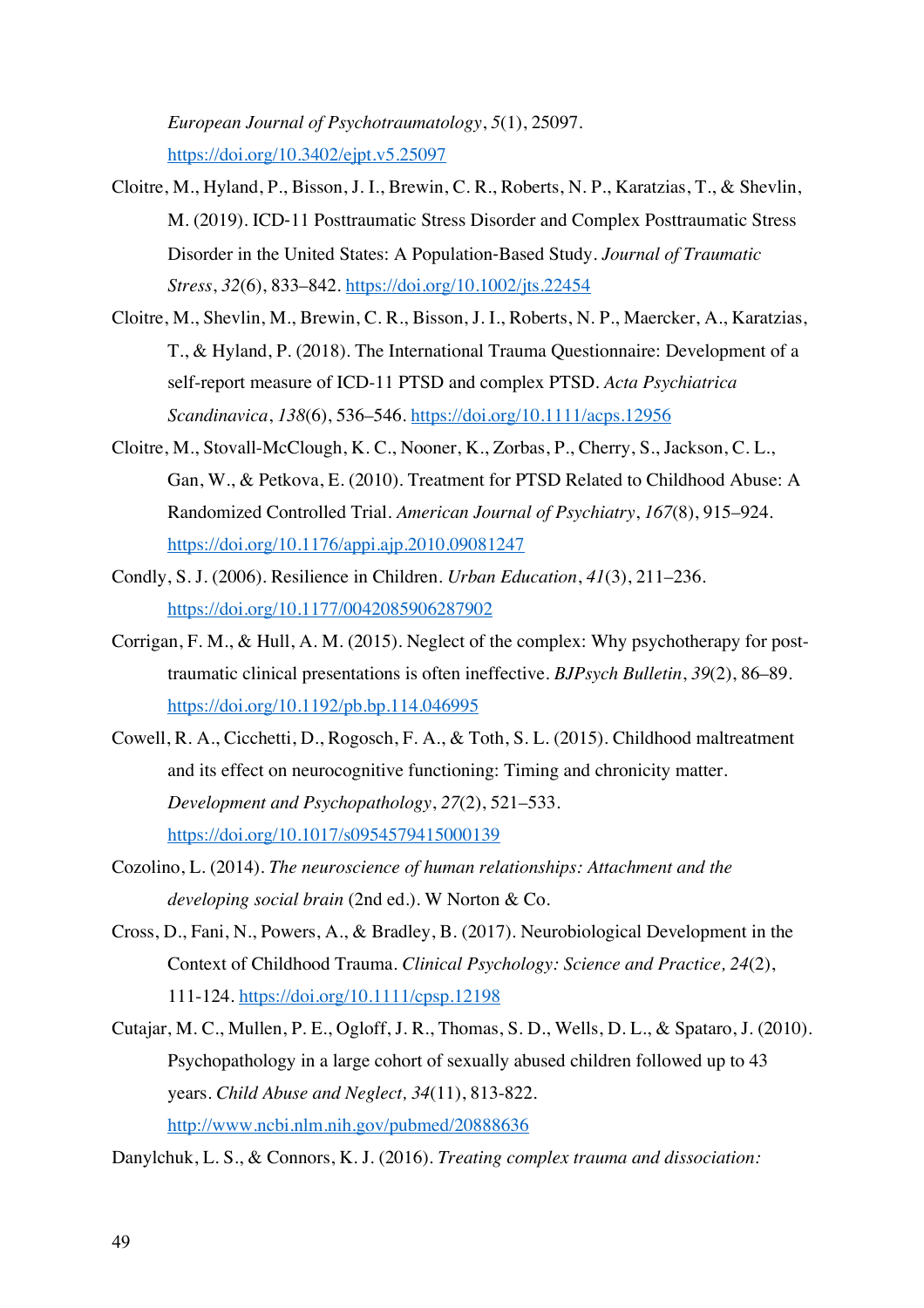*practical guide to navigating therapeutic challenges* (1st ed.). Routledge.

- DeBellis, M. D., Hooper, S. R., & Sapia, J. L. (2005). Early trauma exposure and the brain. In J. J. Vasterling, & C. Brewin (Eds.), *Neuropsychology of PTSD: biological, cognitive, and clinical perspectives* (pp. 153–177). Guilford.
- de Bont, P. A. J. M., van den Berg, D. P. G., van der Vleugel, B. M., de Roos, C., de Jongh, A., van der Gaag, M., & van Minnen, A. (2015). Predictive validity of the Trauma Screening Questionnaire in detecting post-traumatic stress disorder in patients with psychotic disorders. *The British Journal of Psychiatry, 206,* 408–416. http://dx.doi.org/10.1192/bjp.bp.114.148486.
- American Psychiatric Association. (2013). *Diagnostic and Statistical Manual of Mental Disorders, 5th Edition: DSM-5* (5th ed.). American Psychiatric Publishing.
- Dvir, Y., Ford, J. D., Hill, M., & Frazier, J. A. (2014). Childhood Maltreatment, Emotional Dysregulation, and Psychiatric Comorbidities. *Harvard Review of Psychiatry*, *22*(3), 149–161. https://doi.org/10.1097/hrp.0000000000000014
- Dunn, E.C., Nishimi, K., Powers, A,. Bradley, B.. (2017). Is developmental timing of trauma exposure associated with depressive and post-traumatic stress disorder symptoms in adulthood? *Journal of Psychiatric Research 84* ,119–127. https://doi.org10.1016/j.jpsychires.2016.09.004
- Dye, H. (2018). The impact and long-term effects of childhood trauma. *Journal of Human Behavior in the Social Environment*, *28*(3), 381–392. https://doi.org/10.1080/10911359.2018.1435328
- Edmond, T., & Rubin, A. (2004). Assessing the Long-Term Effects of EMDR: Results from an 18-Month Follow-Up Study with Adult Female Survivors of CSA. *Journal of Child Sexual Abuse*, *13*(1), 69–86. https://doi.org/10.1300/j070v13n01\_04
- Edmond, T., Rubin, A., & Wambach, K. G. (1999). The effectiveness of EMDR with adult female survivors of childhood sexual abuse. *Social Work Research*, *23*(2), 103–116. https://doi.org/10.1093/swr/23.2.103
- Ehring, T., Welboren, R., Morina, N., Wicherts, J. M., Freitag, J., & Emmelkamp, P. M. (2014). Meta-analysis of psychological treatments for posttraumatic stress disorder in adult survivors of childhood abuse. *Clinical Psychology Review*, *34*(8), 645–657. https://doi.org/10.1016/j.cpr.2014.10.004
- Elklit, A., Hyland, P., & Shevlin, M. (2014). Evidence of symptom profiles consistent with posttraumatic stress disorder and complex posttraumatic stress disorder in different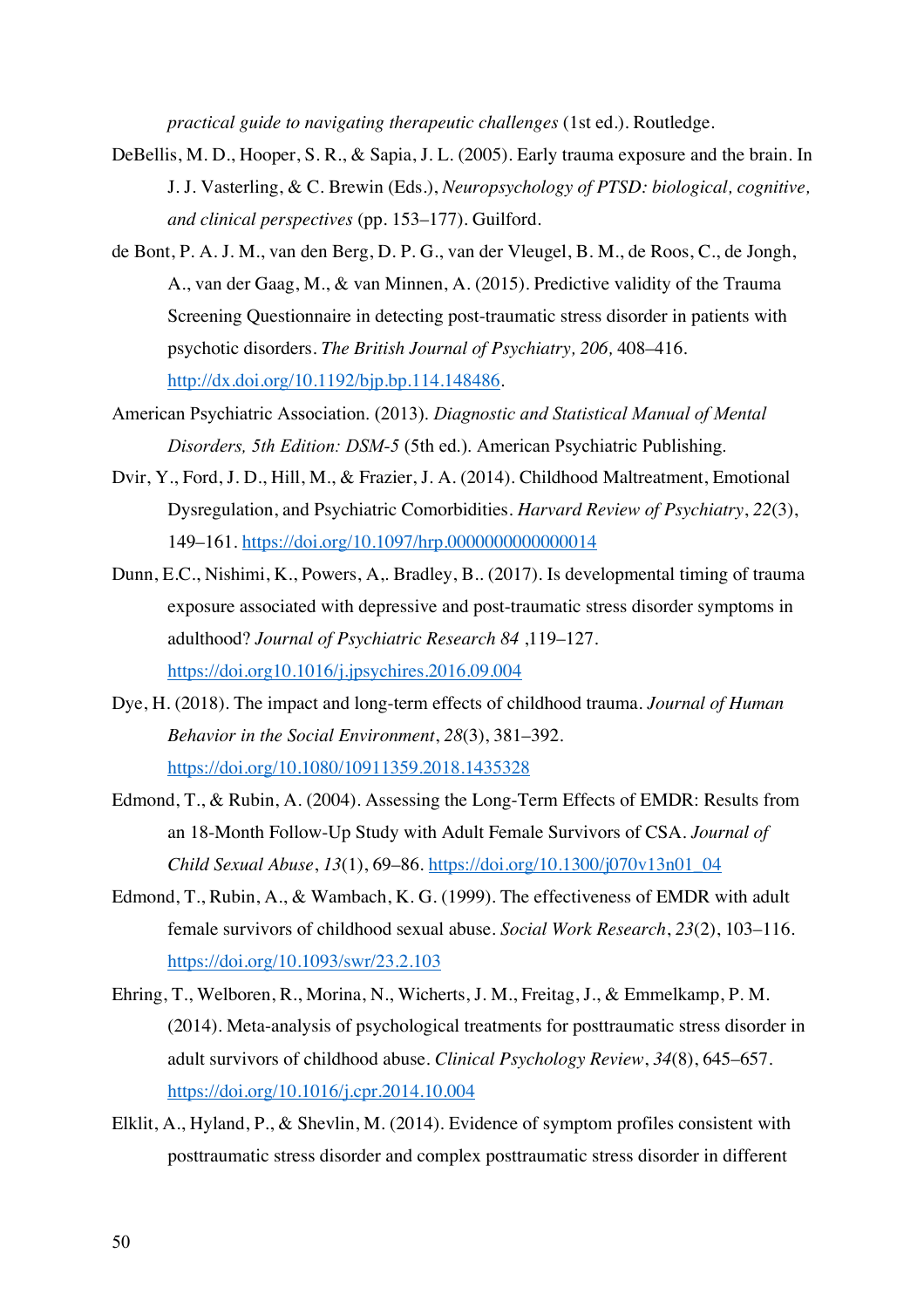trauma samples. *European Journal of Psychotraumatology*, *5*(1), 24221. https://doi.org/10.3402/ejpt.v5.24221

Emerson, D., Sharma, R., Chaudhry, S., & Turner, J. (2009). Trauma-Sensitive Yoga: Principles, Practice, and Research. *International Journal of Yoga Therapy*, *19*(1), 123–128. https://doi.org/10.17761/ijyt.19.1.h6476p8084l22160

EMDR Institute. (2020). *What is EMDR?.* EMDR Institute. https://www.emdr.com/what-is-emdr/

- Facer-Irwin, E., Karatzias, T., Bird, A., Blackwood, N., & MacManus, D. (2021). PTSD and complex PTSD in sentenced male prisoners in the UK: Prevalence, trauma antecedents, and psychiatric comorbidities. *Psychological Medicine*, 1–11. https://doi.org/10.1017/s0033291720004936
- Fegert, J. M., & Stötzel, M. (2016). Child protection: A universal concern and a permanent challenge in the field of child and adolescent mental health. *Child and Adolescent Psychiatry and Mental Health*, *10*(1). https://doi.org/10.1186/s13034-016-0106-7
- Fergusson, D. M., Boden, J. M., & Horwood, L. J. (2008). Exposure to childhood sexual and physical abuse and adjustment in early adulthood. *Child Abuse and Neglect, 32*(6), 607-619. https://doi.org/10.1016/j.chiabu.2006.12.018
- Felitti, V. J., Anda, R. F., Nordenberg, D., Williamson, D. F., Spitz, A. M., Edwards, V., & Marks, J. S. (1998). Relationship of childhood abuse and household dysfunction to many of the leading causes of death in adults: The Adverse Childhood Experiences (ACE) Study. *American Journal of Preventive Medicine*, *14*, 245-258. https://doi.org/10.1016/S0749-3797(98)00017-8
- Finkelhor, D., Turner, H. A., Shattuck, A., & Hamby, S. L. (2013b). Violence, Crime, and Abuse Exposure in a National Sample of Children and Youth. *JAMA Pediatrics*, *167*(7), 614. https://doi.org/10.1001/jamapediatrics.2013.42
- First, M. B., Reed, G. M., Hyman, S. E., & Saxena, S. (2015). The development of the ICD-11 clinical descriptions and diagnostic guidelines for mental and behavioural disorders. *World Psychiatry, 14*, 82–90. http://dx.doi.org/10.1002/wps.20189.
- Folke, S., Nielsen, A. B. S., Andersen, S. B., Karatzias, T., & Karstoft, K. I. (2019). ICD-11 PTSD and complex PTSD in treatment-seeking Danish veterans: A latent profile analysis. *European Journal of Psychotraumatology*, *10*(1), 1686806. https://doi.org/10.1080/20008198.2019.1686806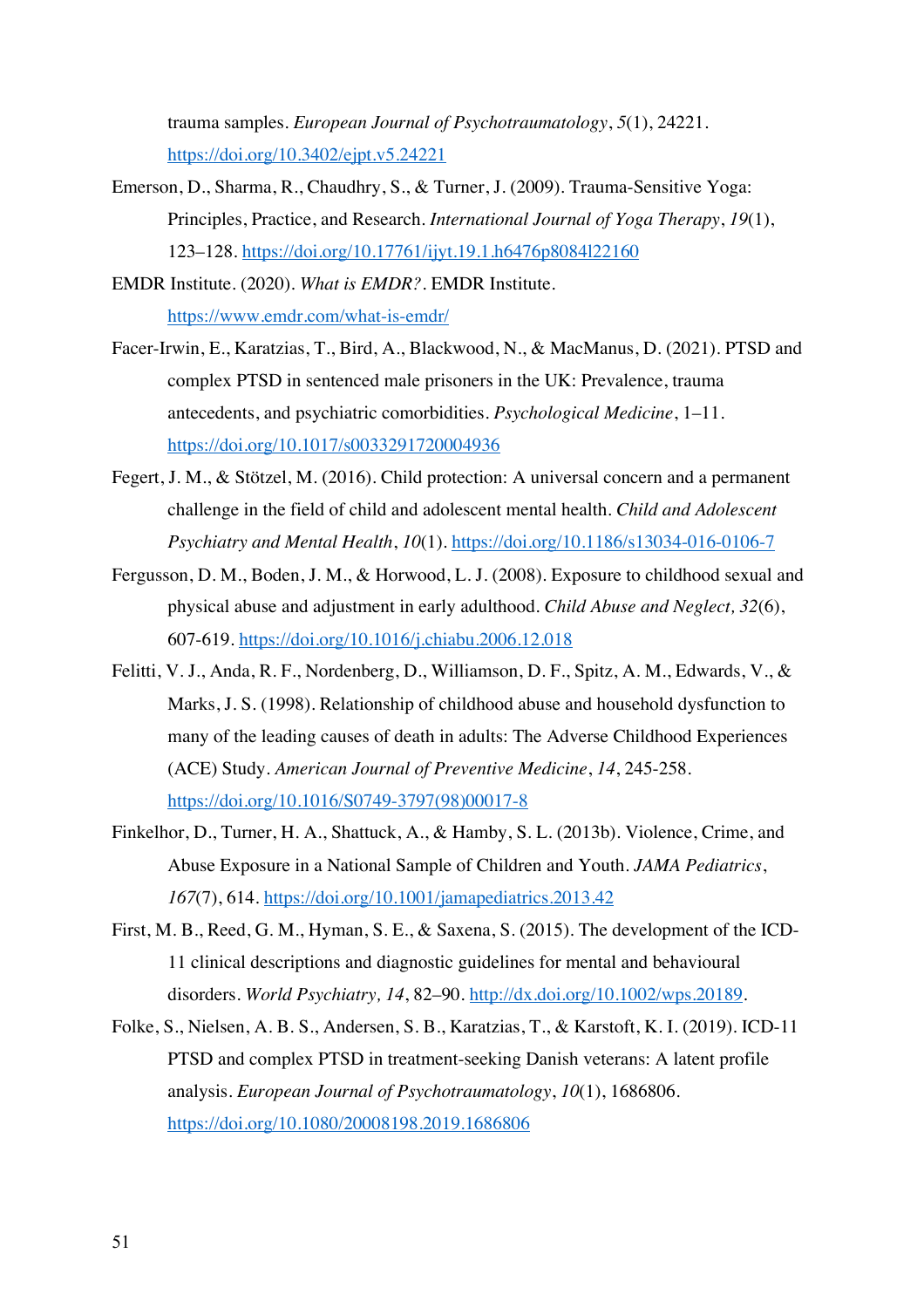- Follette, V., Palm, K. M., & Pearson, A. N. (2006). Mindfulness and trauma: Implications for treatment. *Journal of Rational-Emotive & Cognitive-Behavior Therapy*, *24*(1), 45–61. https://doi.org/10.1007/s10942-006-0025-2
- Ford, J. D. (2020). New findings questioning the construct validity of complex posttraumatic stress disorder (cPTSD): let's take a closer look. *European Journal of Psychotraumatology*, *11*(1), 1708145. https://doi.org/10.1080/20008198.2019.1708145
- Franzblau, S., Smith, M., Echevarria, S., & van Cantfort, T. (2006). Take a Breath, Break The Silence: The Effects of Yogic Breathing and Testimony About Battering on Feelings of Self-Efficacy in Battered Women. *International Journal of Yoga Therapy*, *16*(1), 49–57. https://doi.org/10.17761/ijyt.16.1.d8qw1532m0121w35
- Frost, R., Hyland, P., Shevlin, M., & Murphy, J. (2018). Distinguishing Complex PTSD from Borderline Personality Disorder among individuals with a history of sexual trauma: A latent class analysis. *European Journal of Trauma & Dissociation*, *4*(1), 100080. https://doi.org/10.1016/j.ejtd.2018.08.004
- Gerge, A. (2020). What neuroscience and neurofeedback can teach psychotherapists in the field of complex trauma: Interoception, neuroception and the embodiment of unspeakable events in treatment of complex PTSD, dissociative disorders and childhood traumatization. *European Journal of Trauma & Dissociation*, *4*(3), 100164. https://doi.org/10.1016/j.ejtd.2020.100164
- Gerke, J., Koenig, A. M., Conrad, D., Doyen-Waldecker, C., Pauly, M., Gündel, H., Wilker, S., & Kolassa, I.-T. (2018). Childhood maltreatment as risk factor for lifetime depression: The role of different types of experiences and sensitive periods. *Mental Health & Prevention, 10*, 56-65. https://doi.org/https://doi.org/10.1016/j.mhp.2018.03.002

Gersons, B. P. R., & Carlier, I. V. E. (1992). Post-traumatic Stress Disorder: The History of a Recent Concept. *British Journal of Psychiatry*, *161*(6), 742–748. https://doi.org/10.1192/bjp.161.6.742

Gilbert, P. (2015). Self-disgust, self-hatred, and compassion focused therapy. In P. Overton, J. Simpson, & P. Powell (Eds.), *The revolting self: Psychological and clinical perspectives on self-directed disgust* (pp. 223–243). Karnac Books.

Gilbert, R., Widom, C. S., Browne, K., Fergusson, D., Webb, E., & Janson, S. (2009).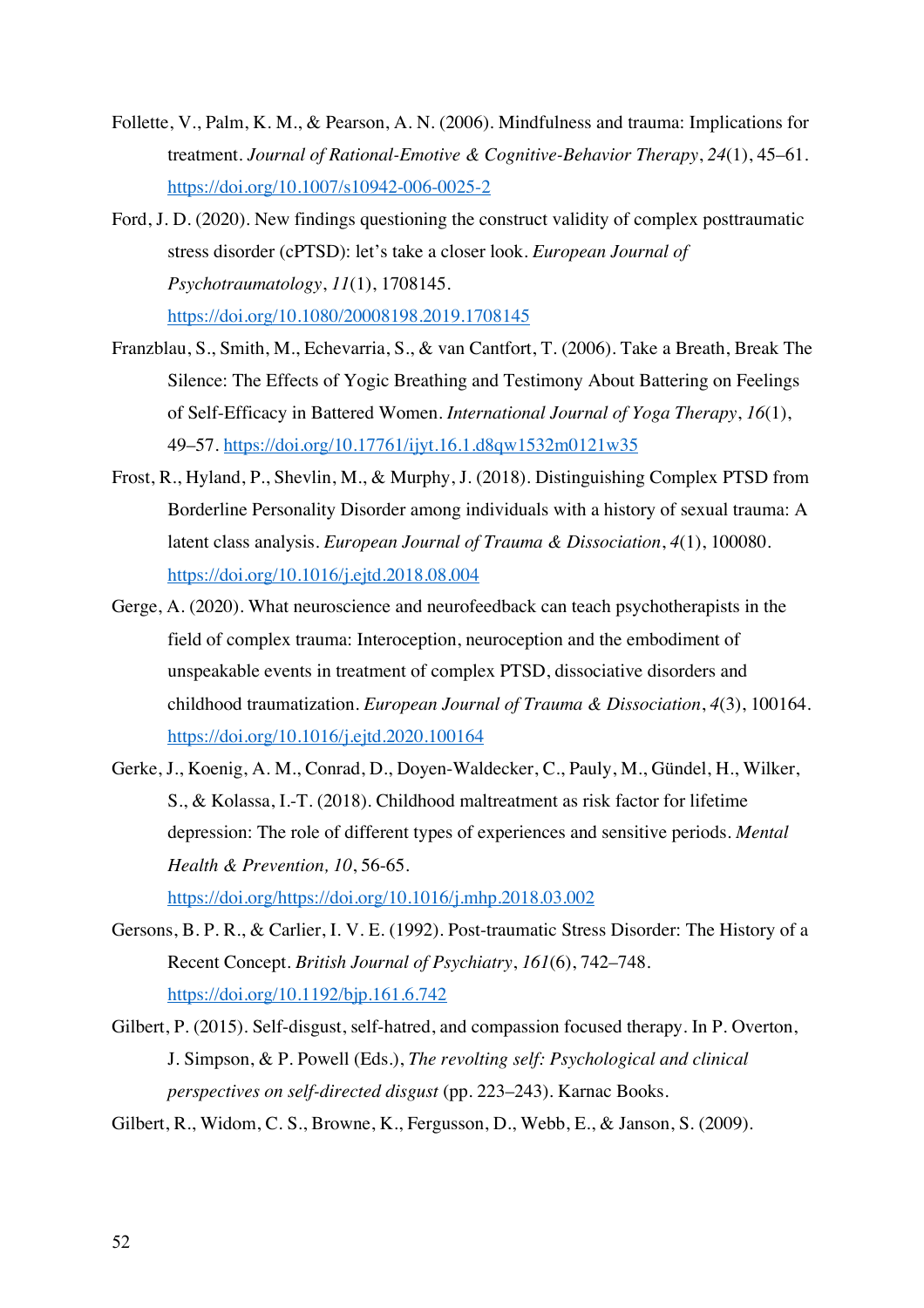Burden and consequences of child maltreatment in high-income countries. *The Lancet, 373*(9657), 68-81. https://doi.org/https://doi.org/10.1016/S0140- 6736(08)61706-7

- Goldberg, L. R., & Freyd, J. J. (2006). Self-Reports of Potentially Traumatic Experiences in an Adult Community Sample: Gender Differences and Test-Retest Stabilities of the Items in a Brief Betrayal-Trauma Survey. *Journal of Trauma & Dissociation*, *7*(3), 39–63. https://doi.org/10.1300/j229v07n03\_04
- Gonzales, A., & Mosquera, D. (Eds.). (2012*). EMDR and dissociation: The progressive approach.* Charleston.
- Gonzales, A., Mosquera, D., Knipe, J., & Leeds, A. (2012). Introducing healthy patterns of self-care. In A. Gonzales & D. Mosquera (Eds.), *EMDR and dissociation: The progressive approach.* (1st ed. rev., pp. 87-138). Charleston.
- Haselgruber, A., Sölva, K., & Lueger-Schuster, B. (2019). Validation ofICD-11 PTSD and complex PTSD in foster children using the International Trauma Questionnaire. *Acta Psychiatrica Scandinavica*, *141*(1), 60–73. https://doi.org/10.1111/acps.13100
- Haugaard, J. J. (2000). The challenge of defining child sexual abuse. *American Psychologist*, *55*(9), 1036–1039. https://doi.org/10.1037/0003-066x.55.9.1036
- Herman, J. L. (1992). Complex PTSD: A syndrome in survivors of prolonged and repeated trauma. *Journal of Traumatic Stress*, *5*(3), 377–391. https://doi.org/10.1002/jts.2490050305
- Herzog, J. I., & Schmahl, C. (2018). Adverse Childhood Experiences and the Consequences on Neurobiological, Psychosocial, and Somatic Conditions Across the Lifespan. *Frontiers in Psychiatry*, *9*. https://doi.org/10.3389/fpsyt.2018.00420
- Ho, G. W. K., Karatzias, T., Cloitre, M., Chan, A. C. Y., Bressington, D., Chien, W. T., & Shevlin, M. (2019). Translation and validation of the chinese ICD-11 international trauma questionnaire (ITQ) for the assessment of posttraumatic stress disorder (PTSD) and complex PTSD (CPTSD). *European Journal of Psychotraumatology, 10*(1), Article 1608718. https://doi.org/10.1080/20008198.2019.1608718
- Hogdon, H.B., Kinniburgh, K., Gabowitz, D., Blaustein, M.E., & Spinazzola, J. (2013). Development and Implementation of Trauma-Informed Programming in Youth Residential Treatment Centers Using the ARC Framework. *Journal of Family Violence, 28,* 679-692. https://www.doi.org/10.1007/s10896-013-9531-z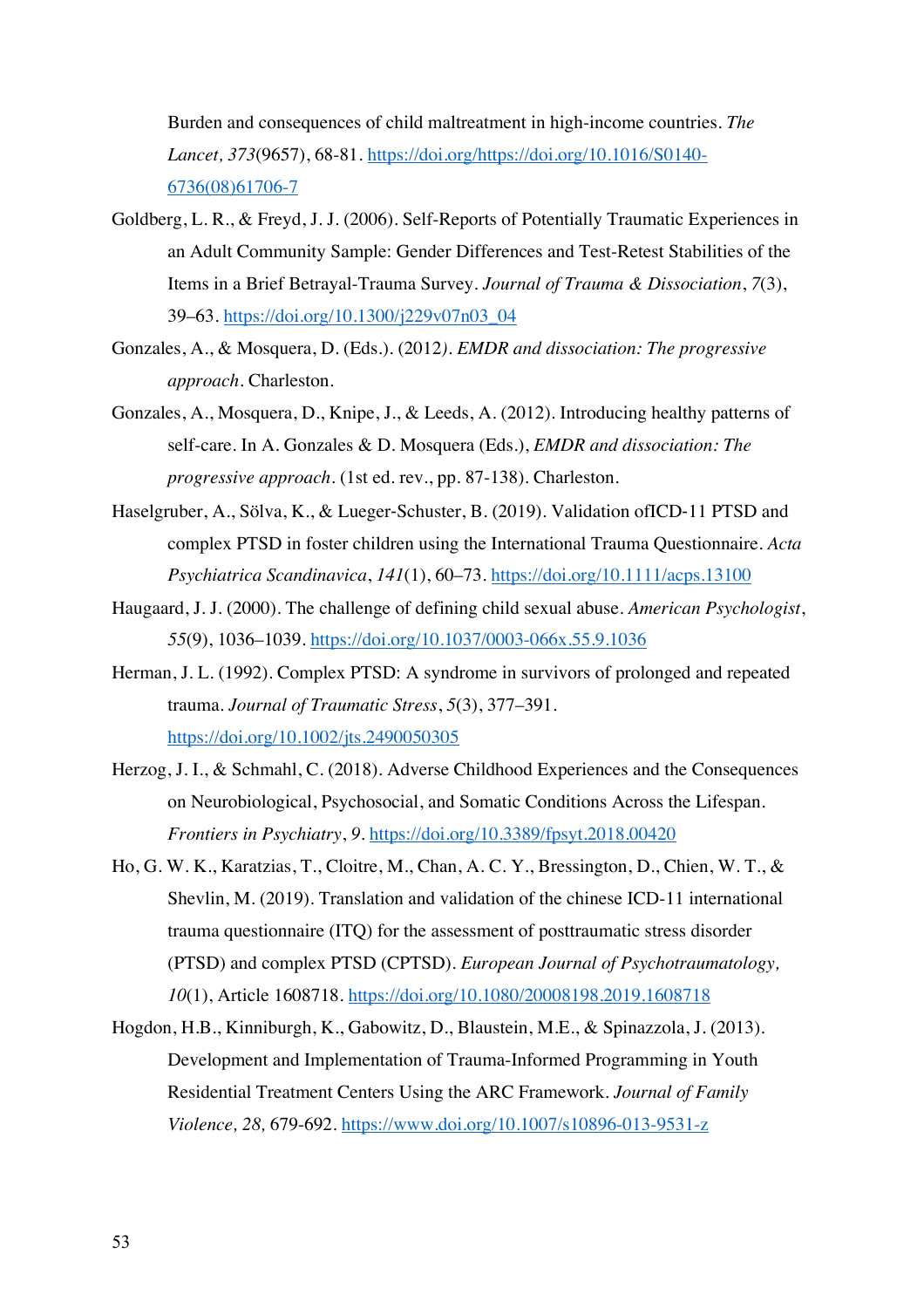- Hornor, G. (2017). Resilience. *Journal of Pediatric Health Care*, *31*(3), 384–390. https://doi.org/10.1016/j.pedhc.2016.09.005
- Hyland, P., Karatzias, T., Shevlin, M., McElroy, E., Ben-Ezra, M., Cloitre, M., & Brewin, C. R. (2021). Does requiring trauma exposure affect rates of ICD-11 PTSD and complex PTSD? Implications for DSM–5. *Psychological Trauma: Theory, Research, Practice, and Policy*, *13*(2), 133–141. https://doi.org/10.1037/tra0000908
- Hyland, P., Shevlin, M., Brewin, C. R., Cloitre, M., Downes, A. J., Jumbe, S., Karatzias, T., Bisson, J. I., & Roberts, N. P. (2017). Validation of post-traumatic stress disorder (PTSD) and complex PTSD using the International Trauma Questionnaire. *Acta Psychiatrica Scandinavica*, *136*(3), 313–322. https://doi.org/10.1111/acps.12771
- Hyland, P., Shevlin, M., Fyvie, C., & Karatzias, T. (2018). Posttraumatic stress disorder and complex posttraumatic stress disorder in DSM-5 and ICD-11: Clinical and behavioral correlates. Journal of Traumatic Stress, 31(2), 174–180. https://doi.org/10.1002/jts.22272
- Iacona, J. & Johnson, S. (2018). Neurobiology of Trauma and Mindfulness in Children. *Journal of Trauma Nursing, 25*(3), 187-191. https://doi.org/10.1097/JTN.0000000000000365
- Insel, T. (2013, April 29). *Post by Former NIMH Director Thomas Insel: Transforming Diagnosis.* National Institute of Mental Health. http://psychrights.org/2013/130429NIMHTransformingDiagnosis.htm
- Institute of Medicine, Board on the Health of Select Populations, & Disorder, C. O. T. A. O. O. E. I. T. T. O. P. S. (2012). *Treatment for Posttraumatic Stress Disorder in Military and Veteran Populations: Initial Assessment* (Illustrated ed.). National Academies Press.
- Jaberghaderi, N., Greenwald, R., Rubin, A., Zand, S. O., & Dolatabadi, S. (2004). A comparison of CBT and EMDR for sexually-abused Iranian girls. *Clinical Psychology & Psychotherapy*, *11*(5), 358–368. https://doi.org/10.1002/cpp.395
- Jahan, N., Naveed, S., Zeshan, M. & Tahir, A.M. (2016). How to Conduct a Systematic Review: A Narrative Literature Review. *Cureus, 8*(11). https://doi.org/10.7759/cureus.864
- Jaycox, L.H. & Foa, E.B. (1996). Obstacles in implementing exposure therapy for PTSD: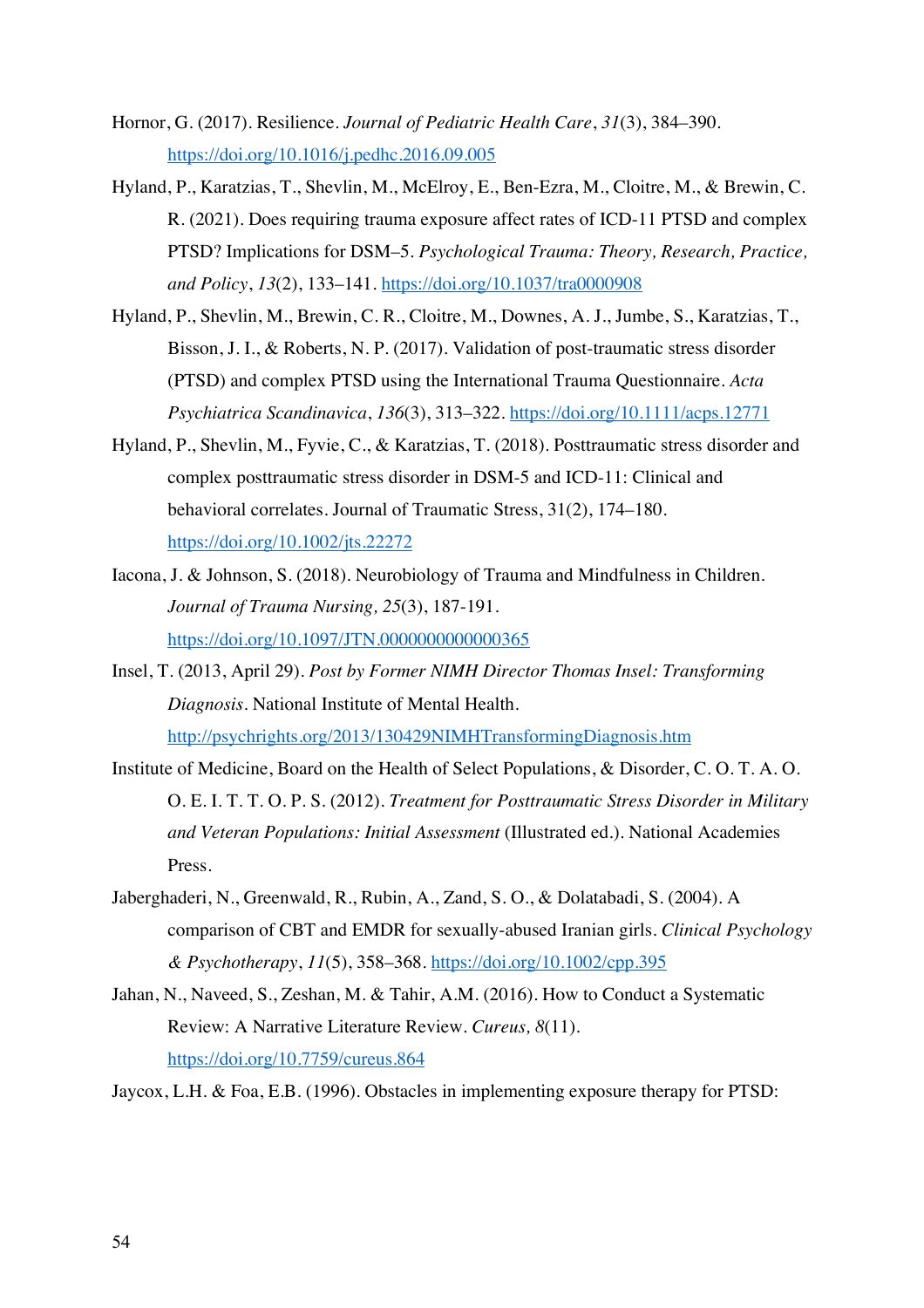Case discussions and practical solutions. *Clinical Psychology & Psychotherapy*, *3*(3), 176-184. https://doi.org/10.1002/(SICI)1099-0879(199609)3:3<176::AID-CPP100>3.0.CO;2-1

- Jesson, J.K. & Lacey, F.M. (2006). How to do (or not to do) a critical literature review. *Pharmacy Education, 6*(2), 139 – 148. https://doi.org/10.1080/15602210600616218
- Jesson, J.K., Matheson, L. & Lacey, F.M. (2011). *Doing Your Literature Review: Traditional and systematic techniques.* Sage Publications.
- Jowett, S., Karatzias, T., Shevlin, M., & Albert, I. (2020). Differentiating symptom profiles of ICD-11 PTSD, complex PTSD, and borderline personality disorder: A latent class analysis in a multiply traumatized sample. *Personality Disorders: Theory, Research, and Treatment*, *11*(1), 36–45. https://doi.org/10.1037/per0000346
- Karatzias, T., Hyland, P., Bradley, A., Cloitre, M., Roberts, N. P., Bisson, J. I., Shevlin, M. (2019). Risk factors and comorbidity of ICD-11 PTSD and complex PTSD: Findings from a trauma-exposed population based sample of adults in the United Kingdom. *Depression & Anxiety, 36*, 887–894. https://doi.org/10.1002/da.22934
- Kavanaugh, B. C., Dupont-Frechette, J. A., Jerskey, B. A., & Holler, K. A. (2017). Neurocognitive deficits in children and adolescents following maltreatment: Neurodevelopmental consequences and neuropsychological implications of traumatic stress. *Applied Neuropsychology: Child, 6*(1), 64-78. https://doi.org/10.1080/21622965.2015.1079712
- Kazlauskas, E., Gegieckaite, G., Hyland, P., Zelviene, P., & Cloitre, M. (2018). The structure of ICD-11 PTSD and complex PTSD in Lithuanian mental health services. *European Journal of Psychotraumatology*, *9*(1), 1414559. https://doi.org/10.1080/20008198.2017.1414559
- Kazlauskas, E., Zelviene, P., Daniunaite, I., Hyland, P., Kvedaraite, M., Shevlin, M., & Cloitre, M. (2020). The structure of ICD-11 PTSD and Complex PTSD in adolescents exposed to potentially traumatic experiences. *Journal of Affective Disorders*, *265*, 169–174. https://doi.org/10.1016/j.jad.2020.01.061
- Kempe, C. H. (1962). The Battered-Child Syndrome. *JAMA: The Journal of the American Medical Association*, *181*(1), 17. https://doi.org/10.1001/jama.1962.03050270019004
- Kezelman, C. & Stavropoulos, P. (2012). *The last frontier: Practice guidelines for*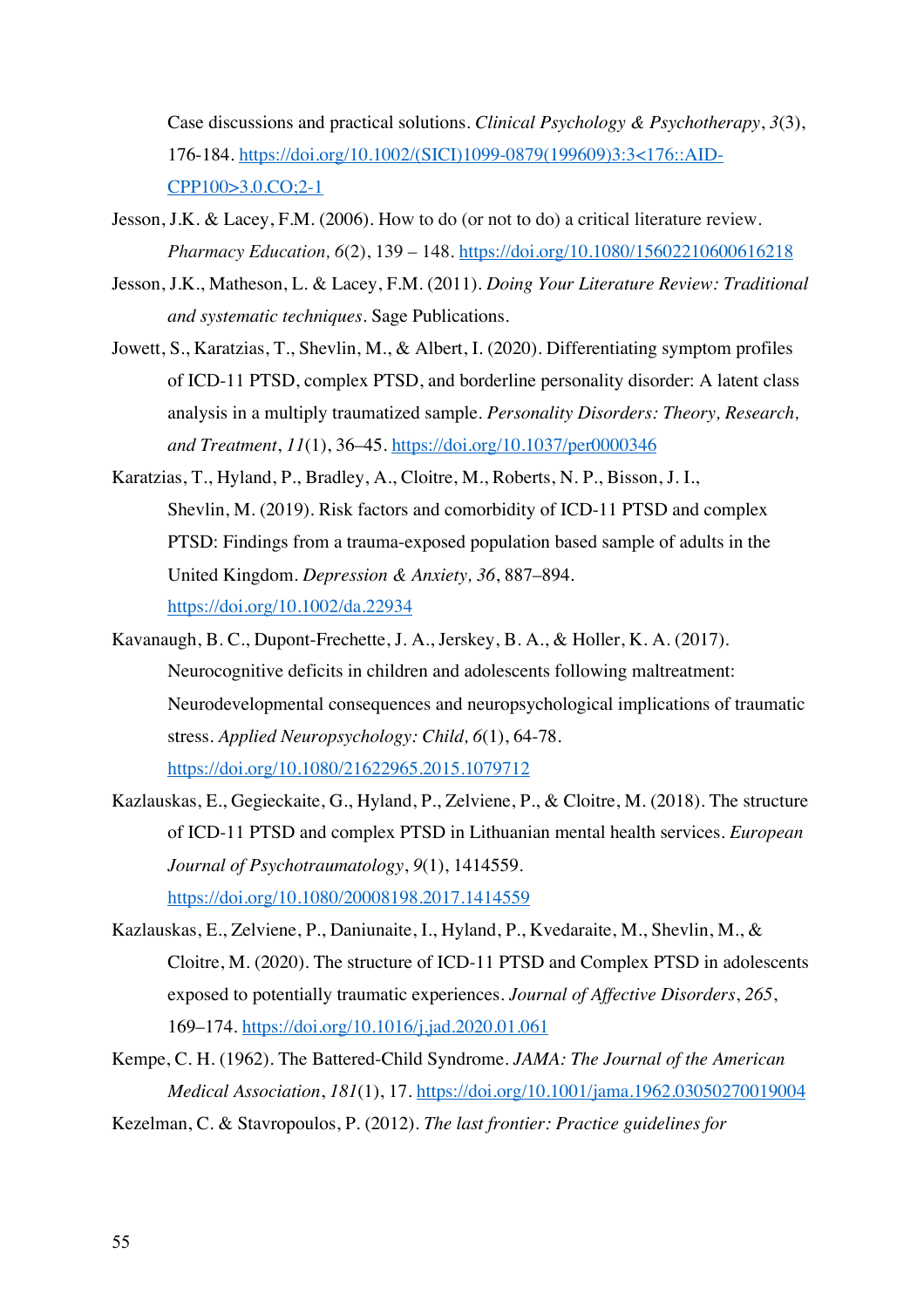*treatment of complex trauma and trauma-informed care and service delivery.* Blue Knot Foundation.

- Knefel, M., Lueger-Schuster, B., Karatzias, T., Shevlin, M., & Hyland, P. (2018). From child maltreatment to ICD-11 complex post-traumatic stress symptoms: The role of emotion regulation and re-victimisation. *Journal of Clinical Psychology*, *75*(3), 392– 403. https://doi.org/10.1002/jclp.22655
- Knefel, M., Tran, U. S., & Lueger-Schuster, B. (2016). The association of posttraumatic stress disorder, complex posttraumatic stress disorder, and borderline personality disorder from a network analytical perspective. *Journal of Anxiety Disorders*, *43*, 70– 78. https://doi.org/10.1016/j.janxdis.2016.09.002
- Knipe, J. (2018). *EMDR toolbox: Theory and treatment of complex PTSD and Dissociation* (2nd ed.). Springer Publishing Company.
- Knudsen, E.I. (2004). Sensitive periods in the development of the brain and behavior. *Journal of Cognitive Neuroscience, 16*(8), 1412-1425. https://doi.org/10.1162/0898929042304796
- Koenen, K. C., Ratanatharathorn, A., Ng, L., McLaughlin, K. A., Bromet, E. J., Stein, D. J., Karam, E. G., Meron Ruscio, A., Benjet, C., Scott, K., Atwoli, L., Petukhova, M., Lim, C. C., Aguilar-Gaxiola, S., Al-Hamzawi, A., Alonso, J., Bunting, B., Ciutan, M., de Girolamo, G., Degenhardt, L., Gureje, O., Haro, J. M., Huang, Y., Kawakami, N., Lee, S., Navarro-Mateu, F., Pennell, B. E., Piazza, M., Sampson, N., Ten Have, M., Torres, Y., M, C. V., Williams, D., Xavier, M., & Kessler, R. C. (2017). Posttraumatic stress disorder in the World Mental Health Surveys. *Psychological Medicine*, 1-15. https://doi.org/10.1017/s0033291717000708
- Korn, D. L. (2009). EMDR and the Treatment of Complex PTSD: A Review. *Journal of EMDR Practice and Research*, *3*(4), 264–278. https://doi.org/10.1891/1933- 3196.3.4.264
- Kraemer, H. C., Kupfer, D. J., Clarke, D. E., Narrow, W. E., & Regier, D. A. (2012). DSM-5: How Reliable Is Reliable Enough? *American Journal of Psychiatry*, *169*(1), 13–15. https://doi.org/10.1176/appi.ajp.2011.11010050
- Lane, C. (2013, May 4). *The NIMH Withdraws Support for DSM-5: The latest development is a humiliating blow to the APA.* Psychology Today. https://www.psychologytoday.com/us/blog/side-effects/201305/the-nimh-withdrawssupport-dsm-5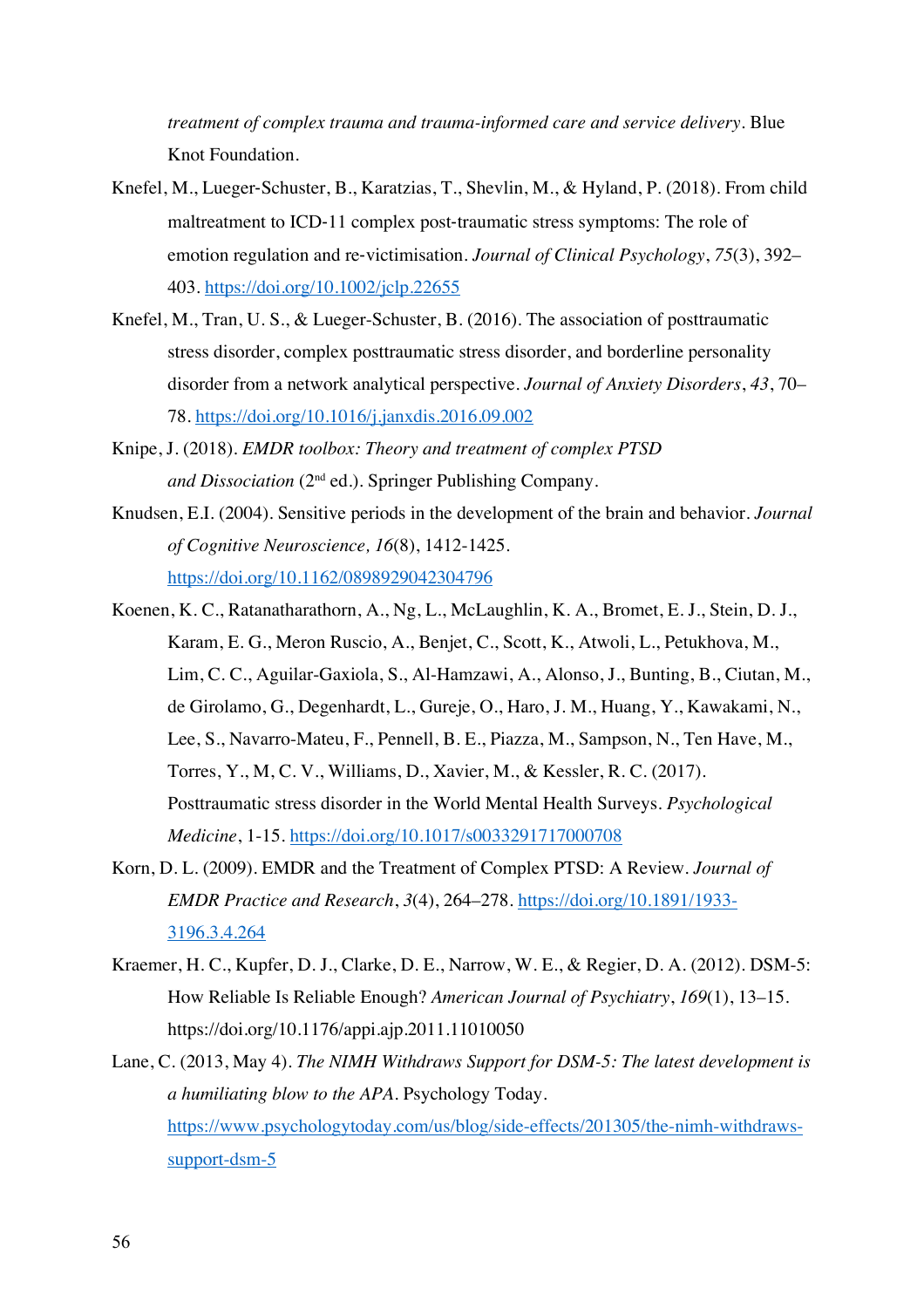- Lanius, R.A., Vermetten, E., Loewenstein, R.J., Brand, B., Schmahl, C., Bremner, J.D., & Spiegel, D. (2010). Emotion modulation in PTSD: Clinical and neurobiological evidence for a dissociative subtype. *American Journal of Psychiatry, 167,* 640-647. https://doi.org/10.1176/appi.ajp.2009.09081168
- Leeb, R. T., Paulozzi, L., Melanson, C., Simon, T., & Arias, I. (2008). *Child Maltreatment Surveillance: Uniform Definitions for Public Health and Recommended Data Elements*. Centers for Disease Control and Prevention, National Center for Injury Prevention and Control.
- Li, S., & Wang, H. (2018). Traditional literature review and research synthesis. In A. Phakiti, P. De Costa, L. Plonsky, & S. Starfield (Eds.), *Palgrave handbook of applied linguistics research methodology* (pp. 123-144). Palgrave.
- Liddell, B. J., Nickerson, A., Felmingham, K. L., Malhi, G. S., Cheung, J., Den, M., Askovic, M., Coello, M., Aroche, J., & Bryant, R. A. (2019). Complex Posttraumatic Stress Disorder Symptom Profiles in Traumatized Refugees. *Journal of Traumatic Stress*, *32*(6), 822–832. https://doi.org/10.1002/jts.22453
- Longo, L., Cecora, V., Rossi, R., Niolu, C., Siracusano, A., & Di Lorenzo, G. (2019). Dissociative symptoms in complex post-traumatic stress disorder and in posttraumatic stress disorder. *Journal of Psychopathology, 25*(4), 212–219. https://psycnet.apa.org/record/2020-42065-005
- Forgash. C. (2019). The Impact of Complex PTSD and Attachment Issues on Personal Health: An EMDR Therapy Approach. In M. Luber (Ed.), *Eye movement desensitization and reprocessing: EMDR therapy scripted protocols and summary sheets: Treating eating disorders, chronic pain and maladaptive self-care behaviors* (pp. 431–462)*.* Springer Publishing Company.
- Lupien, S.J., Ouellet-Morin, I., Herba, C.M., Juster, R. & McEwen, B.S. (2016). From vulnerability to neurotoxicity: A developmental approach to the effects of stress on the brain and behavior. In D. Spengler & E. Binder (Eds.), *Epigenetics and neuroendocrinology* (pp. 3-48). Springer International Publishing. https://link.springer.com/chapter/10.1007/978-3-319-24493-8\_1
- Maercker, A., Brewin, C. R., Bryant, R. A., Cloitre, M., Reed, G. M., van Ommeren, M., Humayun, A., Jones, L. M., Kagee, A., Llosa, A. E., Rousseau, C., Somasundaram, D. J., Souza, R., Suzuki, Y., Weissbecker, I., Wessely, S. C., First, M. B., & Saxena, S. (2013). Proposals for mental disorders specifically associated with stress in the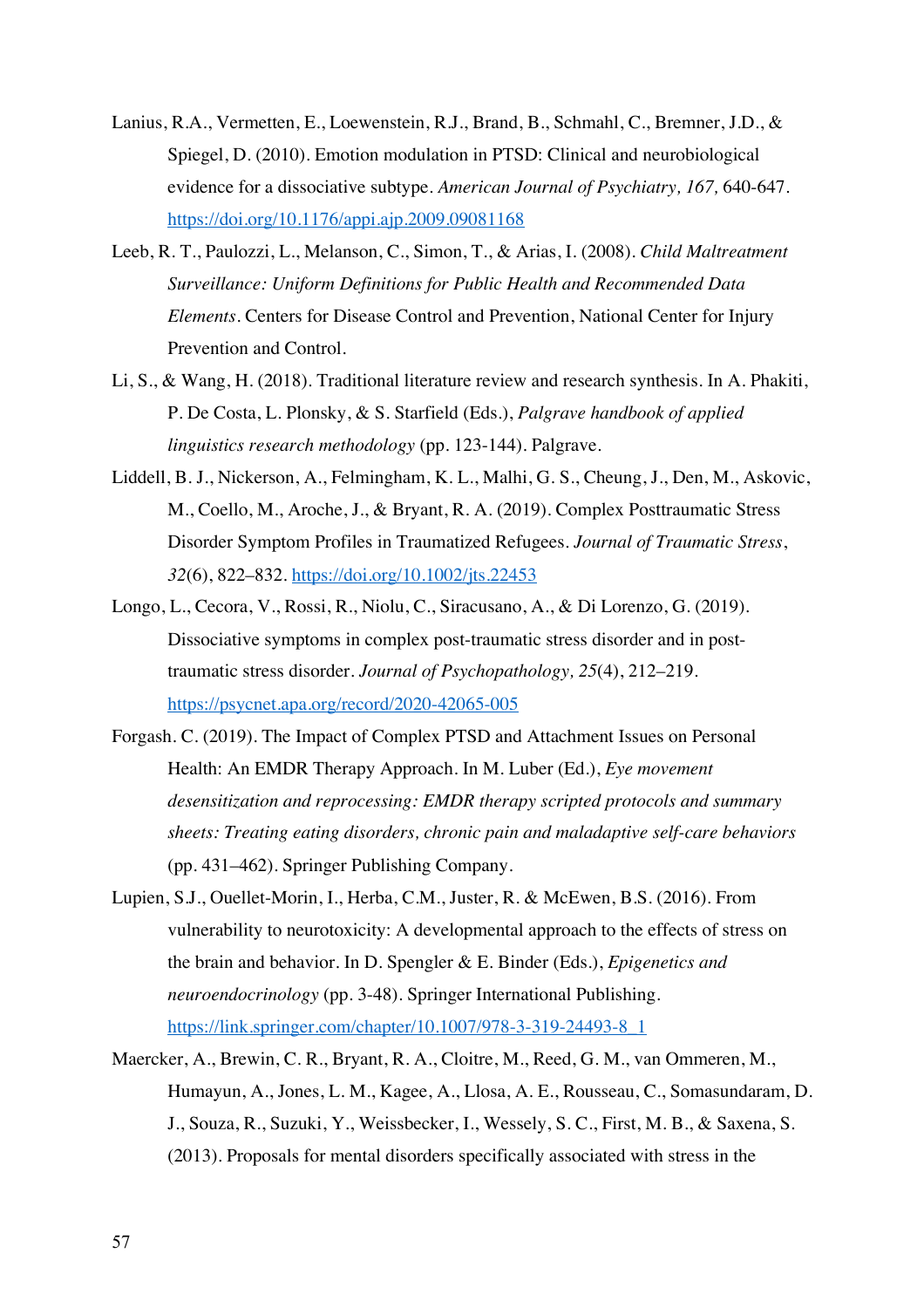International Classification of Diseases-11. *The Lancet*, *381*(9878), 1683–1685. https://doi.org/10.1016/s0140-6736(12)62191-6

- Mackie, M.-A., Van Dam, N. T., & Fan, J. (2013). Cognitive control and attentional functions. *Brain and Cognition, 82*(3), 301-312. https://doi.org/10.1016/j.bandc.2013.05.004
- Masson, M., East-Richard, C., & Cellard, C. (2016). A meta-analysis on the impact of psychiatric disorders and maltreatment on cognition. *Neuropsychology, 30*(2), 143- 156. https://doi.org/10.1037/neu0000228
- McCrory, E. J., Gerin, M. I., & Viding, E. (2017). Annual Research Review: Childhood maltreatment, latent vulnerability and the shift to preventative psychiatry - the contribution of functional brain imaging. *Journal of Child Psychology and Psychiatry and Allied Disciplines, 58*(4), 338-357. https://doi.org/10.1111/jcpp.12713
- McLean, L. M., & Gallop, R. (2003). Implications of Childhood Sexual Abuse for Adult Borderline Personality Disorder and Complex Posttraumatic Stress Disorder. *American Journal of Psychiatry*, *160*(2), 369–371. https://doi.org/10.1176/appi.ajp.160.2.369
- Minton, K., Ogden, P., & Pain, C. (2006). Trauma and the body: A sensorimotor approach to psychotherapy. Norton & Company, Inc.
- Miron, L. R., & Orcutt, H. K. (2014). Pathways from childhood abuse to prospective revictimization: Depression, sex to reduce negative affect, and forecasted sexual behavior. *Child Abuse & Neglect*, *38*(11), 1848–1859. https://doi.org/10.1016/j.chiabu.2014.10.004
- Miyake, A., Friedman, N. P., Emerson, M. J., Witzki, A. H., Howerter, A., & Wager, T. D. (2000). The unity and diversity of executive functions and their contributions to complex "Frontal Lobe" tasks: A latent variable analysis. *Cognitive Psychology, 41*(1), 49-100. https://doi.org/10.1006/cogp.1999.0734
- Murphy, S., Elklit, A., Dokkedahl, S., & Shevlin, M. (2016). Testing the validity of the proposed ICD-11 PTSD and complex PTSD criteria using a sample from Northern Uganda. *European Journal of Psychotraumatology*, *7*(1), 32678. https://doi.org/10.3402/ejpt.v7.32678

National Institute for the Clinical Application of Behavioral Medicine. (2020). *Could Yoga*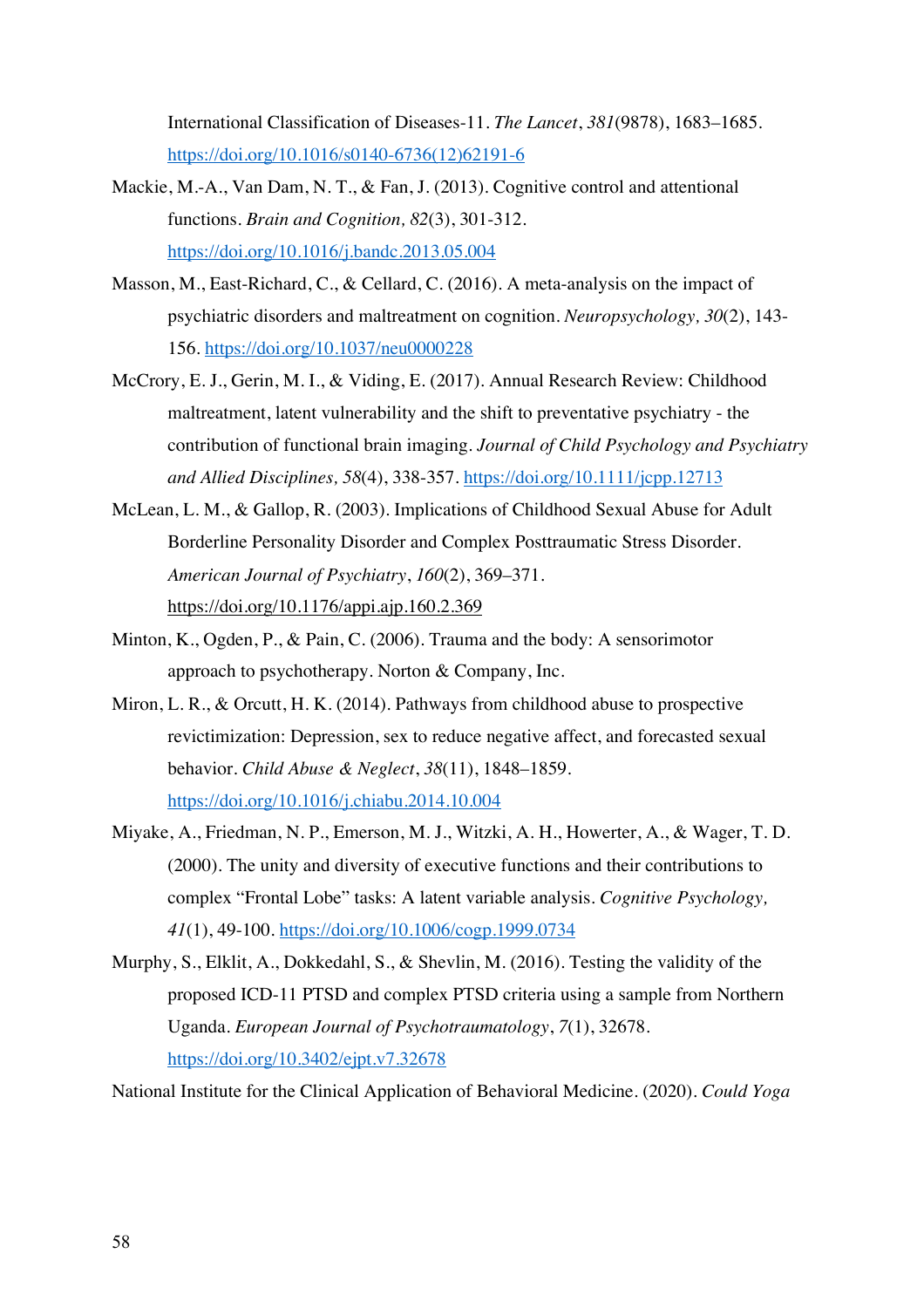*Hold the Key to Healing a Patient's Trauma?* NICABM. Retrieved August 26, 2020, from https://www.nicabm.com/trauma-could-yoga-hold-the-key-to-healing-a-patientstrauma/

- Nungent, N. R., Goldberg, A., & Uddin, M. (2016). Topical review: The emerging field of epigenetics: Informing models of pediatric trauma and physical health. *Journal of Pediatric Psychology*, *41*(1), 55–64. https://doi.org/10.1093/jpepsy/jsv018
- Ogden, P., & Fisher, J. (2015). *Sensorimotor psychotherapy: Interventions for trauma and attachment*. Norton & Co.
- Oranga Tamariki. (2020). *At a glance: Prevalence of harm to children in New Zealand. https://www.orangatamariki.govt.nz/assets/Uploads/About-us/Research/Dataanalytics-and-insights/At-A-Glance-Harm-to-Children-in-New-Zealand.pdf*
- Pagura, J., Stein, M. B., Bolton, J. M., Cox, B. J., Grant, B., & Sareen, J. (2010). Comorbidity of borderline personality disorder and posttraumatic stress disorder in the U.S. population. *Journal of Psychiatric Research*, *44*(16), 1190–1198. https://doi.org/10.1016/j.jpsychires.2010.04.016
- Palgi, Y., Karatzias, T., Hyland, P., Shevlin, M., & Ben-Ezra, M. (2021). Can subjective perceptions of trauma differentiate between ICD-11 PTSD and complex PTSD? A cross-cultural comparison of three African countries. *Psychological Trauma: Theory, Research, Practice, and Policy*, *13*(2), 142–148. https://doi.org/10.1037/tra0000966
- Patino, C. M., & Ferreira, J. C. (2018). Inclusion and exclusion criteria in research studies: definitions and why they matter. *Jornal Brasileiro de Pneumologia*, *44*(2), 84. https://doi.org/10.1590/s1806-37562018000000088
- Pérez-Fuentes, G., Olfson, M., Villegas, L., Morcillo, C., Wang, S., & Blanco, C. (2013). Prevalence and correlates of child sexual abuse: A national study. *Comprehensive Psychiatry, 54*(1), 16-27. https://doi.org/10.1016/j.comppsych.2012.05.010
- Perry, B.D. (2003). Complex PTSD in Children: Brain and Behavior. In P. Stein, & J.C. Kendall (Eds.), *Psychological Trauma and the Developing Brain: Neurologically Based Interventions for Children* (pp. 97–132). Taylor & Francis Group.
- Perry, B. D. (2009). Examining Child Maltreatment Through a Neurodevelopmental Lens: Clinical Applications of the Neurosequential Model of Therapeutics. *Journal of Loss and Trauma*, *14*(4), 240–255. https://doi.org/10.1080/15325020903004350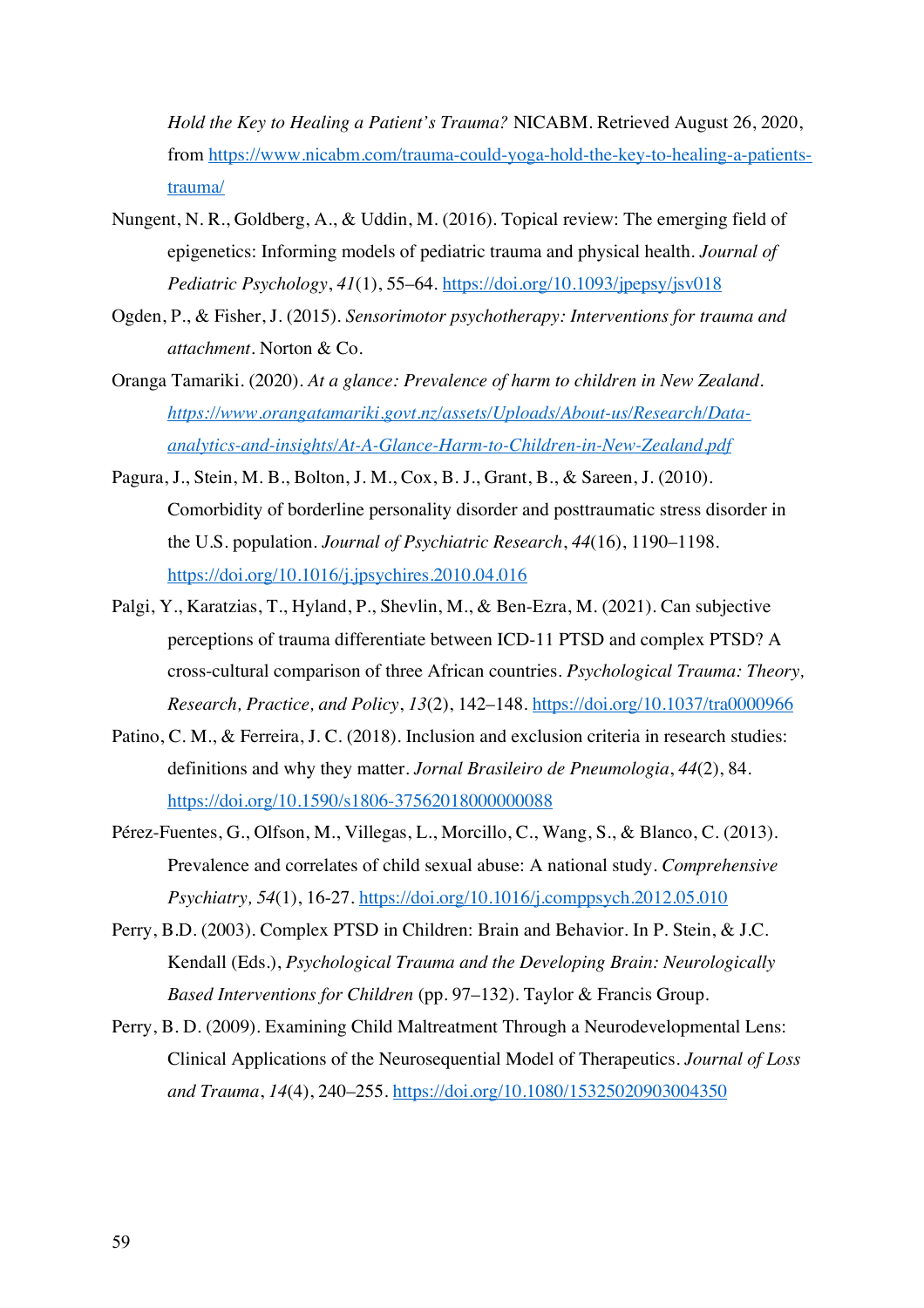- Perry, B. D. (2001). The neurodevelopmental impact of violence in childhood. In D. Schetky & E. P. Benedek (Eds.), *Textbook of Child and Adolescent Forensic Psychiatry* (pp. 221–238). American Psychiatric Press.
- Perry, B.D., Pollard, R.A., Blakely, T.L., Baker, W.L. & Vigilante, D. (1995). Childhood Trauma, the Neurobiology of Adaptation, and "Use-dependent" Developments of the Brain: How "States" Become "Traits". *Infant Mental Health Journal, 16*(4). https://doi.org/10.1002/1097-0355(199524)16:4<271::AID-IMHJ2280160404>3.0.CO;2-B
- Park, S., Hong, J. P., Jeon, H. J., Seong, S., & Cho, M. J. (2015). Childhood Exposure to Psychological Trauma and the Risk of Suicide Attempts: The Modulating Effect of Psychiatric Disorders. *Psychiatry Investigation*, *12*(2), 171. https://doi.org/10.4306/pi.2015.12.2.171
- Powers, A., Fani, N., Carter, S., Cross, D., Cloitre, M., & Bradley, B. (2017). Differential predictors of DSM-5 PTSD and ICD-11 complex PTSD among African American women. *European Journal of Psychotraumatology*, *8*(1), 1338914. https://doi.org/10.1080/20008198.2017.1338914
- Porges, S.W. (2009). The polyvagal theory: New insights into adaptive reactions of the autonomic nervous system. *Clev Clin J Med., 76*(2), 86-90. https://dx.doi.org/10.3949%2Fccjm.76.s2.17
- Pratchett, L. C., & Yehuda, R. (2011). Foundations of posttraumatic stress disorder: Does early life trauma lead to adult posttraumatic stress disorder? *Development and Psychopathology*, *23*(2), 477–491. https://doi.org/10.1017/s0954579411000186
- Rasmussen, I. S., Arefjord, K., Winje, D., & Dovran, A. (2018). Childhood maltreatment trauma: a comparison between patients in treatment for substance use disorders and patients in mental health treatment. *European Journal of Psychotraumatology, 9*(1), 1492835-1492835. https://doi.org/10.1080/20008198.2018.1492835
- Salmon, P., Lush, E., Jablonski, M., & Sephton, S. E. (2009). Yoga and Mindfulness: Clinical Aspects of an Ancient Mind/Body Practice. *Cognitive and Behavioral Practice*, *16*(1), 59–72. https://doi.org/10.1016/j.cbpra.2008.07.002
- Salmons, J. (2020). *Ethics and Your Literature Review.* Methodspace. https://www.methodspace.com/125795-2/

Schneiderman, N., Ironson, G. & Siegel, S.D. (2005). Stress and health: Psychological,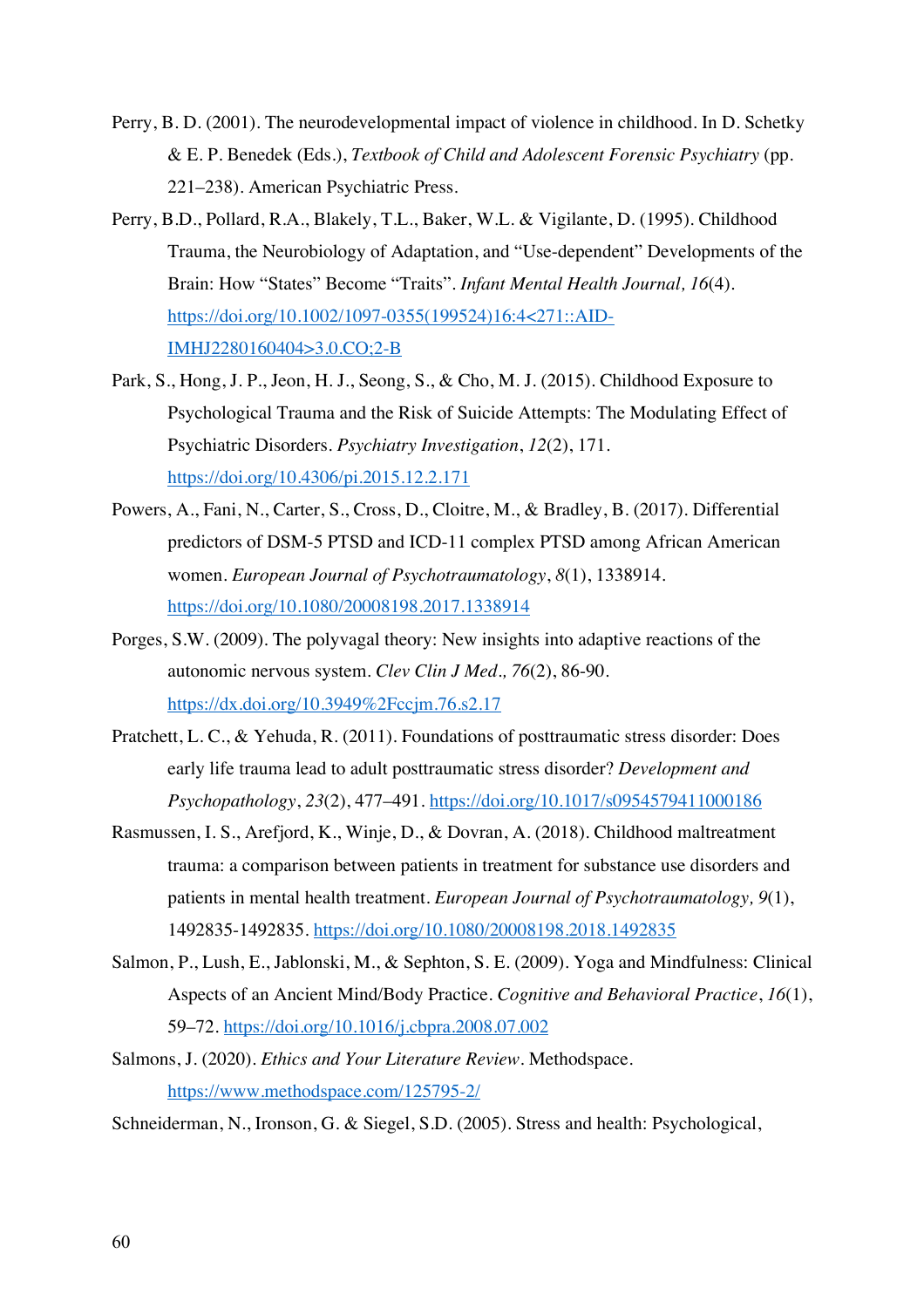behavioral, and biological determinants. *Annual Review of Clinical Psychology*, *1*(607). https://doi.org/10.1146/annurev.clinpsy.1.102803.144141

- Scheck, M. M., Schaeffer, J. A., & Gillette, C. (1998). Brief psychological intervention with traumatized young women: The efficacy of eye movement desensitization and reprocessing. *Journal of Traumatic Stress*, *11*(1), 25–44. https://doi.org/10.1023/a:1024400931106
- Schwartz, A. (2017). *Complex PTSD Workbook: A Mind-Body Approach To Regaining Emotional Control And Becoming Whole* (1st ed.). Althea Press.
- Schwartz, A. (2017b, May 11). *EMDR Therapy for Complex PTSD*. Arielle Schwartz PhD. https://drarielleschwartz.com/emdr-therapy-for-complex-ptsd-dr-arielleschwartz/#.X32fli97FbU
- Sedlak, A. J., Mettenburg, J., Basena, M., Petta, I., McPherson, K., Greene, A., & Li, S. (2010). *Fourth National Incidence Study of Child Abuse and Neglect* (NIS–4). U.S. Department of Health and Human Services, Administration for Children and Families. https://www.acf.hhs.gov/opre/report/fourth-national-incidence-study-child-abuse-andneglect-nis-4-report-congress
- Shipman, K., Edwards, A., Brown, A., Swisher, L., & Jennings, E. (2005). Managing emotion in a maltreating context: A pilot study examining child neglect. *Child Abuse & Neglect*, *29*(9), 1015–1029. https://doi.org/10.1016/j.chiabu.2005.01.006
- Song, S., Zilverstand, A., Song, H., d'Oleire Uquillas, F., Wang, Y., Xie, C., Cheng, L., & Zou, Z. (2017). The influence of emotional interference on cognitive control: A metaanalysis of neuroimaging studies using the emotional Stroop task. *Scientific Reports, 7*(1), 2088-2088. https://doi.org/10.1038/s41598-017-02266-2
- Spinazzola, J., Ford, J. D., Zucker, M., van der Kolk, B. A., Silva, S., Smith, S. F., & Blaustein, M. (2005). Survey Evaluates Complex Trauma Exposure, Outcome, and Intervention Among Children and Adolescents. *Psychiatric Annals, 35*(5), 433–439. https://doi.org/10.3928/00485713-20050501-09
- Steine, I. M., Winje, D., Krystal, J. H., Bjorvatn, B., Milde, A. M., Grønli, J., Nordhus, I. H., & Pallesen, S. (2017). Cumulative childhood maltreatment and its dose-response relation with adult symptomatology: Findings in a sample of adult survivors of sexual abuse. *Child Abuse and Neglect, 65*, 99-111. https://doi.org/10.1016/j.chiabu.2017.01.008
- Resick, P. A., Bovin, M. J., Calloway, A. L., Dick, A. M., King, M. W., Mitchell, K. S.,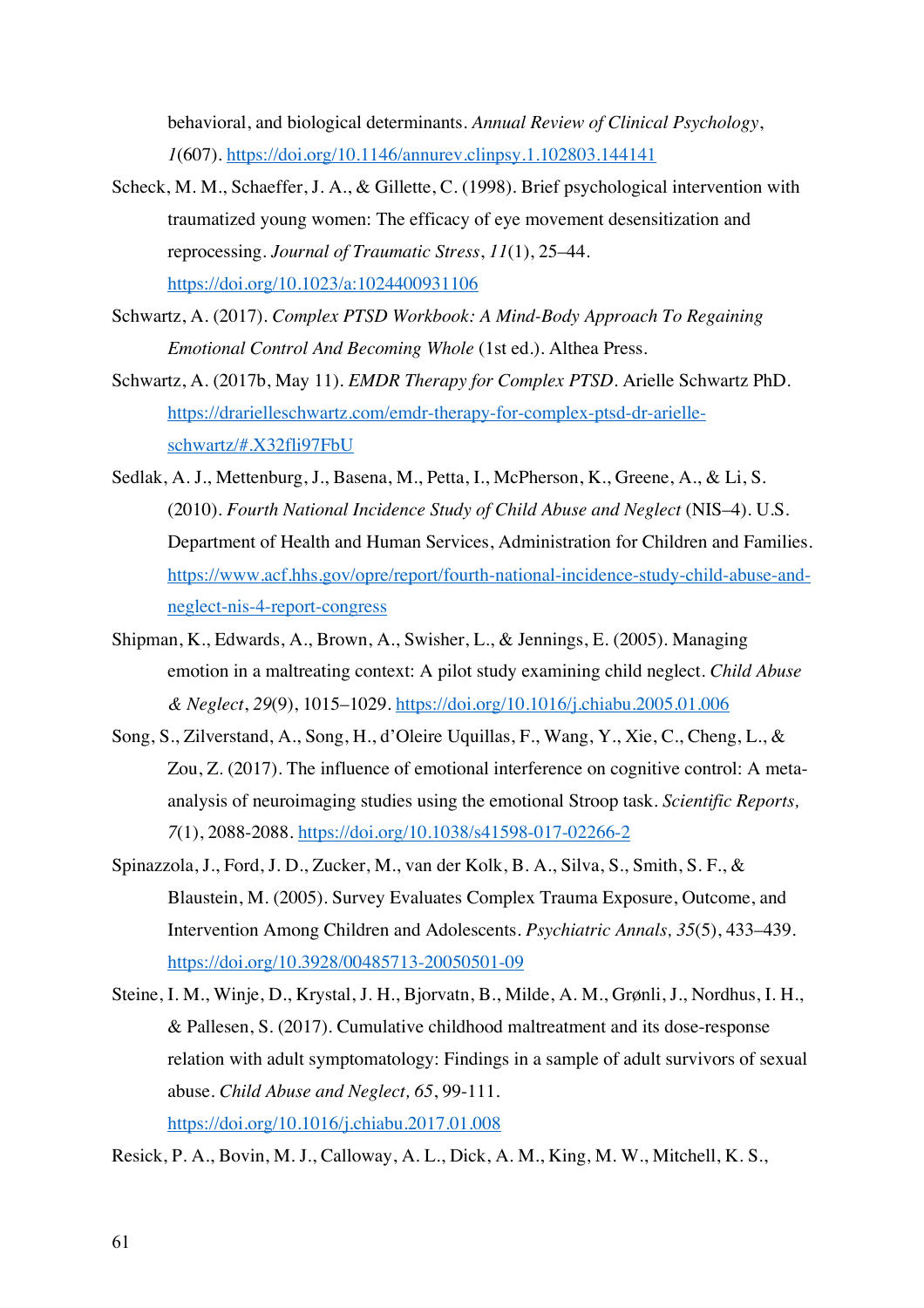Suvak, M. K., Wells, S. Y., Stirman, S. W., & Wolf, E. J. (2012). A critical evaluation of the complex PTSD literature: Implications for DSM-5. *Journal of Traumatic Stress, 25*(3), 241-251. https://doi.org/10.1002/jts.21699

- Scott, J. C., Matt, G. E., Wrocklage, K. M., Crnich, C., Jordan, J., Southwick, S. M., Krystal, J. H., & Schweinsburg, B. C. (2015). A quantitative meta-analysis of neurocognitive functioning in posttraumatic stress disorder. *Psychological Bulletin, 141*(1), 105-140. https://doi.org/10.1037/a0038039
- Tapia, N.D. (2014). Survivors of Child Sexual Abuse and Predictors of Adult Revictimization in the United States: A Forward Logistic Regression Analysis. *International Journal of Criminal Justice Sciences, 9*(1), 64–73. https://www.sascv.org/ijcjs/pdfs/Tapiaijcjs2014vol9issue1.pdf
- Teicher, M.H., Samson, J.A., Anderson, C.M. & Ohashi, K. (2016). The effects of childhood maltreatment on brain structure, function and connectivity. *Nature Reviews Neuroscience*, *17*(10), 652–666. https://doi.org/10.1038/nrn.2016.111
- Thompson, R.W., Arnkoff, D.B., & Glass, C.R. (2011). Conceptualizing mindfulness and acceptance as components of psychological resilience to trauma. *Trauma Violence Abuse, 12*(4), 220–235. https://doi.org/10.1177/1524838011416375
- Uttley, L., & Montgomery, P. (2017). The influence of the team in conducting a systematic review. *Systematic Reviews*, *6*(1). https://doi.org/10.1186/s13643-017-0548-x
- van den Berg, D. P. G., de Bont, P. A. J. M., van der Vleugel, B. M., de Roos, C., de Jongh, A., van Minnen, A., & van der Gaag, M. (2015). Prolonged Exposure vs Eye Movement Desensitization and Reprocessing vs Waiting List for Posttraumatic Stress Disorder in Patients With a Psychotic Disorder. *JAMA Psychiatry*, *72*(3), 259. https://doi.org/10.1001/jamapsychiatry.2014.2637
- van den Berg, D., de Bont, P. A. J. M., van der Vleugel, B. M., de Roos, C., de Jongh, A., van Minnen, A., & van der Gaag, M. (2018). Long-term outcomes of trauma-focused treatment in psychosis. *The British Journal of Psychiatry*, *212*(3), 180–182. https://doi.org/10.1192/bjp.2017.30
- van der Kolk, B. A. (2006). Clinical Implications of Neuroscience Research in PTSD. *Annals of the New York Academy of Sciences*, *1071*(1), 277–293. https://doi.org/10.1196/annals.1364.022
- van der Kolk, B.A. (2015). *The body keeps score: Brain, mind, and body in the healing of trauma.* Penguin Books.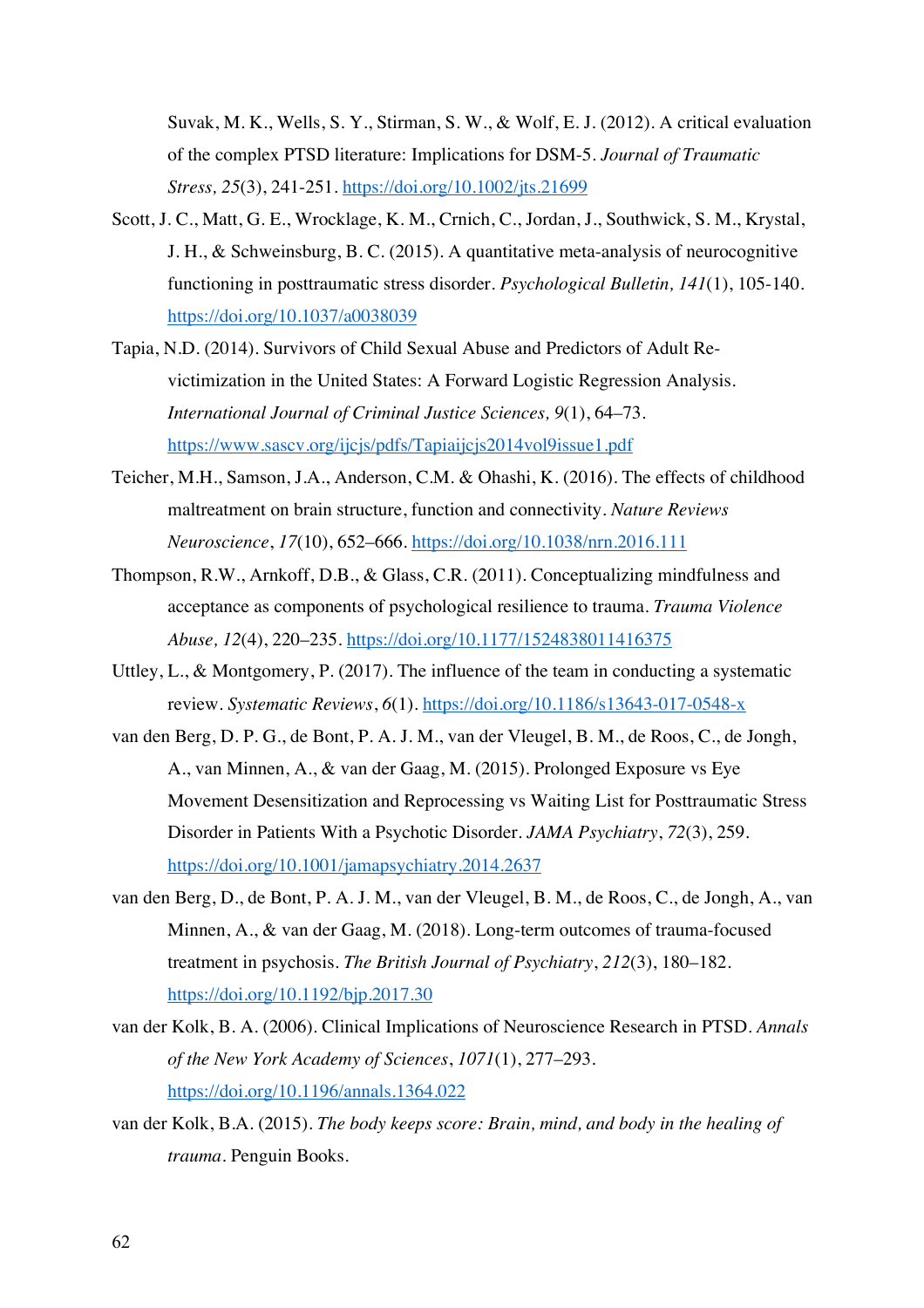- van der Kolk, B. A., Spinazzola, J., Blaustein, M. E., Hopper, J. W., Hopper, E. K., Korn, D. L., & Simpson, W. B. (2007). A Randomized Clinical Trial of Eye Movement Desensitization and Reprocessing (EMDR), Fluoxetine, and Pill Placebo in the Treatment of Posttraumatic Stress Disorder. *The Journal of Clinical Psychiatry*, *68*(01), 37–46. https://doi.org/10.4088/jcp.v68n0105
- van Dijke, A., Ford, J. D., Frank, L. E., & van der Hart, O. (2015). Association of Childhood Complex Trauma and Dissociation With Complex Posttraumatic Stress Disorder Symptoms in Adulthood. *Journal of Trauma & Dissociation*, *16*(4), 428–441. https://doi.org/10.1080/15299732.2015.1016253
- Vasterling, J. J., & Hall, K. A. (2018). Neurocognitive and Information Processing Biases in Posttraumatic Stress Disorder. *Current Psychiatry Reports, 20*(11), 99. https://doi.org/10.1007/s11920-018-0964-1
- Vujanovic, A.A., Youngwirth, N.E., Johnson, K.A., & Zvolensky, M.J. (2009). Mindfulnessbased acceptance and posttraumatic stress symptoms among trauma-exposed adults without axis I psychopathology. *Journal of Anxiety Disorders, 23*(2), 297–303. https://doi.org/10.1016/j.janxdis.2008.08.005
- Ware, C. J. (2007). Yoga and psychotherapy. Yoga Therapy in Practice, 3(2), 15-17.
- Walker, H. E., Freud, J. S., Ellis, R. A., Fraine, S. M., & Wilson, L. C. (2017). The Prevalence of Sexual Revictimization: A Meta-Analytic Review. *Trauma, Violence, & Abuse*, *20*(1), 67–80. https://doi.org/10.1177/1524838017692364
- Weller, B. E., Bowen, N. K., & Faubert, S. J. (2020). Latent Class Analysis: A Guide to Best Practice. *Journal of Black Psychology*, *46*(4), 287–311. https://doi.org/10.1177/0095798420930932
- West, J.I. (2011). Moving to Heal: Women's Experiences of Therapeutic Yoga after Complex Trauma [Doctoral dissertation, Boston College]. http://hdl.handle.net/2345/2460
- West, J.I., Liang, B., & Spinazzola J. (2017). Trauma Sensitive Yoga as a complementary treatment for posttraumatic stress disorder: A Qualitative Descriptive analysis. *Int J Stress Manag., 24*(2), 173-195. https://doi.org/10.1037/str0000040
- Widom, C. S., Czaja, S. J., & Dutton, M. A. (2008). Childhood victimization and lifetime revictimization. *Child Abuse & Neglect*, *32*(8), 785–796. https://doi.org/10.1016/j.chiabu.2007.12.006
- World Health Organisation (2018). *ICD-11: International Classification of Diseases 11th Revision.* World Health Organisation. https://icd.who.int/en.